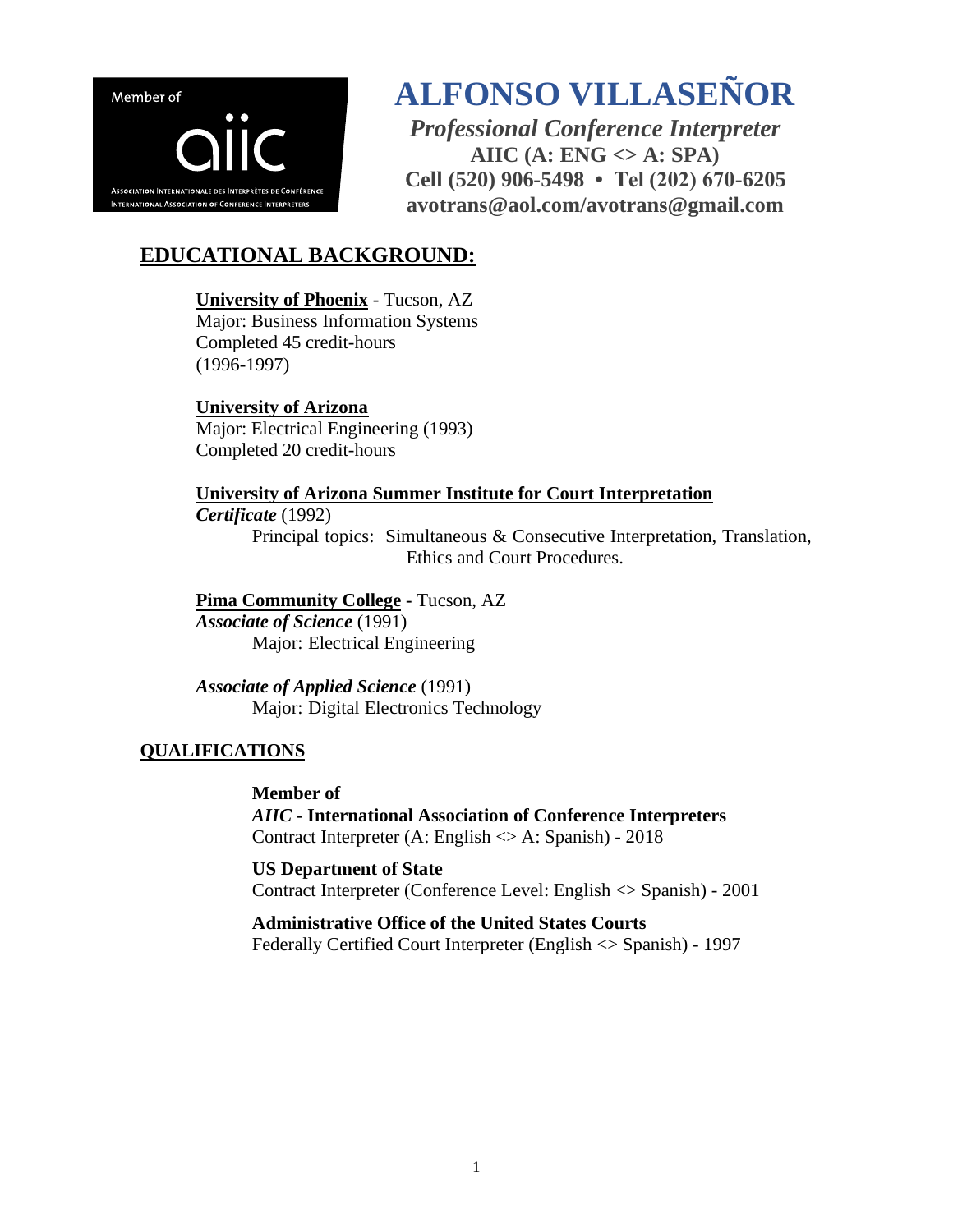#### **CLIENT LIST Government Agencies:**

U. S. Department of State U. S. Trade Development Agency OAS – Organization of American States U. S. District Court IDB – Inter American Development Bank U. S. Customs PAHO – Pan American Health Organization **Arizona** Supreme Court U. S. Immigration and Naturalization Service U. S. 12<sup>th</sup> Air Force IBWC - International Borders and Water Commission U. S. Consulate in Mexico U. S. Department of the Interior EPA - Environmental Protection Agency CILA - Comisión Internacional de Límites y Aguas Agencia Consular de México<br>
EOIR - Executive Office for Immigration Review SBA - Small Business Administration EOIR - Executive Office for Immigration Review EEOC - Equal Employment Opportunity Commission U. S. Border Patrol U. S. Embassy in Argentina U. S. Department of Homeland Security FHWA – Federal Highway Administration USDA-APHIS

#### **Corporations & Other Organizations:**

Disney Inc. Nike Inc. Caterpillar Corp. Komatsu Corp. Mobil Oil Corp. Shell Oil Corp. Tupperware Inc. **Polaris Corp.** Polaris Corp. SONY Corp. Castrol Inc. Ingersoll-Rand Corp. Autotote Inc. Creative Memories Inc. The Creative Memories Inc. CCC Information Systems, Inc. Pillsbury, Inc., etc. Deloitte Consulting and the Consulting Solid Equation Border Health Foundation The ASSURANT Group The ASSURANT Group Muscular Dystrophy Association University of Arizona - Office of Arid Land Studies Pan American Sports Organization University of Arizona - Office of Latin American Studies International Bottled Water Association. International Association of Chiefs of Police International Plant Propagation Society Service Employees International Union - SEIU Pan American Health Organization Hispanic Association of Colleges & Universities Western Area Health Education Centers University of Arizona - College of Law Wyeth-Ayerst Pharmaceuticals Alliance Technical Corporation **U. S. Olympic Committee** International Truck & Engine Corp. Basha's Food Stores, Inc. Challenger Inc. The National Mango Board Pfizer, Inc. **North American Plant Protection Organization** Intel Corp. **Liebert**, Inc. Int'l Consortium for Education and Economic Development AFSCME The National Watermelon Board **Child & Family Resources**, Inc. Universidad de Sonora Woodrow Wilson Center

**Language Services Agencies: Conference Systems, Inc** Germantown, MD **A Bridge Between Nations**, Phoenix, AZ, **Clarus, Inc.**, Los Angeles, CA **INGCO, Inc.**, Minneapolis, MN **ASET Int'l Services Corporation**, Washington, D.C. **Prolingo, Inc.,** Orlando, FL **US Translation Company**, South Ogden, UT **World Congress Interp. Syst.,** Wash, DC

SAGARPA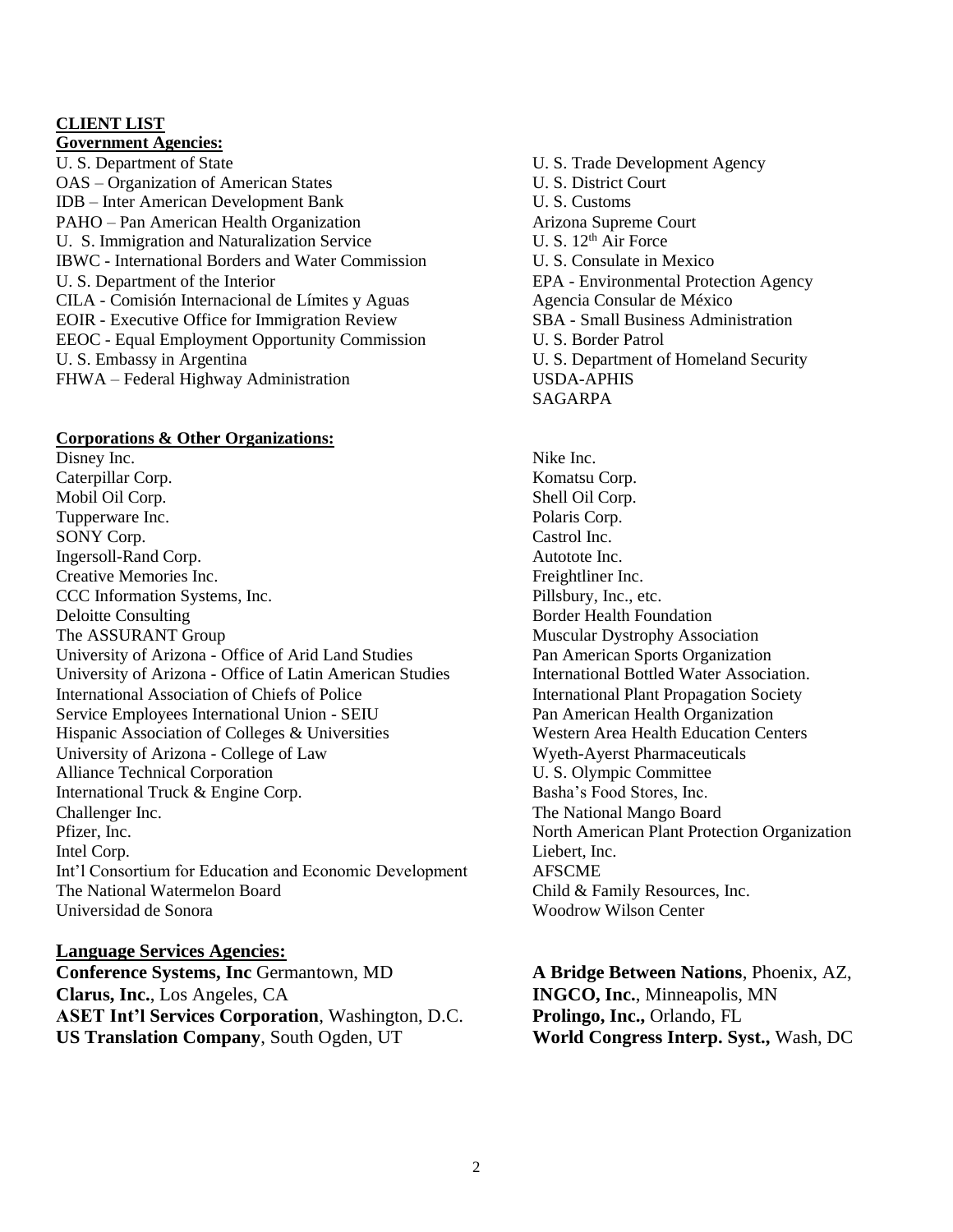**Selected Professional Experience** 

**Conference Career: Events [737], Days [1545], & Countries [16]**

- **1. September 30 & October 1, 2020 Washington, DC**  $\cdot$  **Provided remote simultaneous** interpretation (RSI) services for the **IDB – Inter American Development Bank: "Best practices and challenges in grid-scale energy storage."**
- 2. **September 29, 2020 Washington, DC** Provided remote simultaneous interpretation (RSI) services for the **IDB – Inter American Development Bank: "Talento Digital 2."**
- **3. September 24, 2020 – Washington, DC** Provided remote simultaneous interpretation (RSI) services for the **IDB – Inter American Development Bank: "Hub de Desarrollo Infantil Temprano: Conocimiento e innovación para América Latina y el Caribe."**
- **4. September 22, 2020 – Washington, DC** Provided remote simultaneous interpretation (RSI) services for the **IDB – Inter American Development Bank: "Agua, Saneamiento y Residuos Sólidos en tiempos de coronavirus: Residuos, reciclaje, COVID-19: proyecciones a futuro en LAC."**
- **5. September 21, 2020 Washington, DC** Provided remote simultaneous interpretation (RSI) services for the **OAS – Organization of American States: "CIDI".**
- **6. September 18, 2020 – Washington, DC** Provided remote simultaneous interpretation (RSI) services for the **OAS – Organization of American States: "CIM – Comisión Interamericana de Mujeres".**
- **7. September 15-17, 2020 – Orlando, FL .** Provided remote simultaneous interpretation (RSI) services for the **NMB – National Mango Board: September Board Meeting (NMB/RSI).**
- **8. September 14, 2020 – Washington, DC** Provided remote simultaneous interpretation (RSI) services for the **IDB – Inter American Development Bank: "Presentación del Global Innovation Index 2020 para América Latina y el Caribe."**
- **9. September 10, 2020 – Orlando, FL .** Provided remote simultaneous interpretation (RSI) services for the **NMB – National Mango Board: NMB Executive Committee Meeting – Frozen Industry (NMB/RSI).**
- **10. September 9, 2020 – Washington, DC** Provided remote simultaneous interpretation (RSI) services for the **IDB – Inter American Development Bank: "BPR Seguimiento."**
- **11. September 3, 2020 – Washington, DC** Provided remote simultaneous interpretation (RSI) services for the **IDB – Inter American Development Bank: "AMUNAFRO."**
- **12. September 1, 2020 – Washington, DC** Provided remote simultaneous interpretation (RSI) services for the **IDB – Inter American Development Bank: "Martes Patrimoniales."**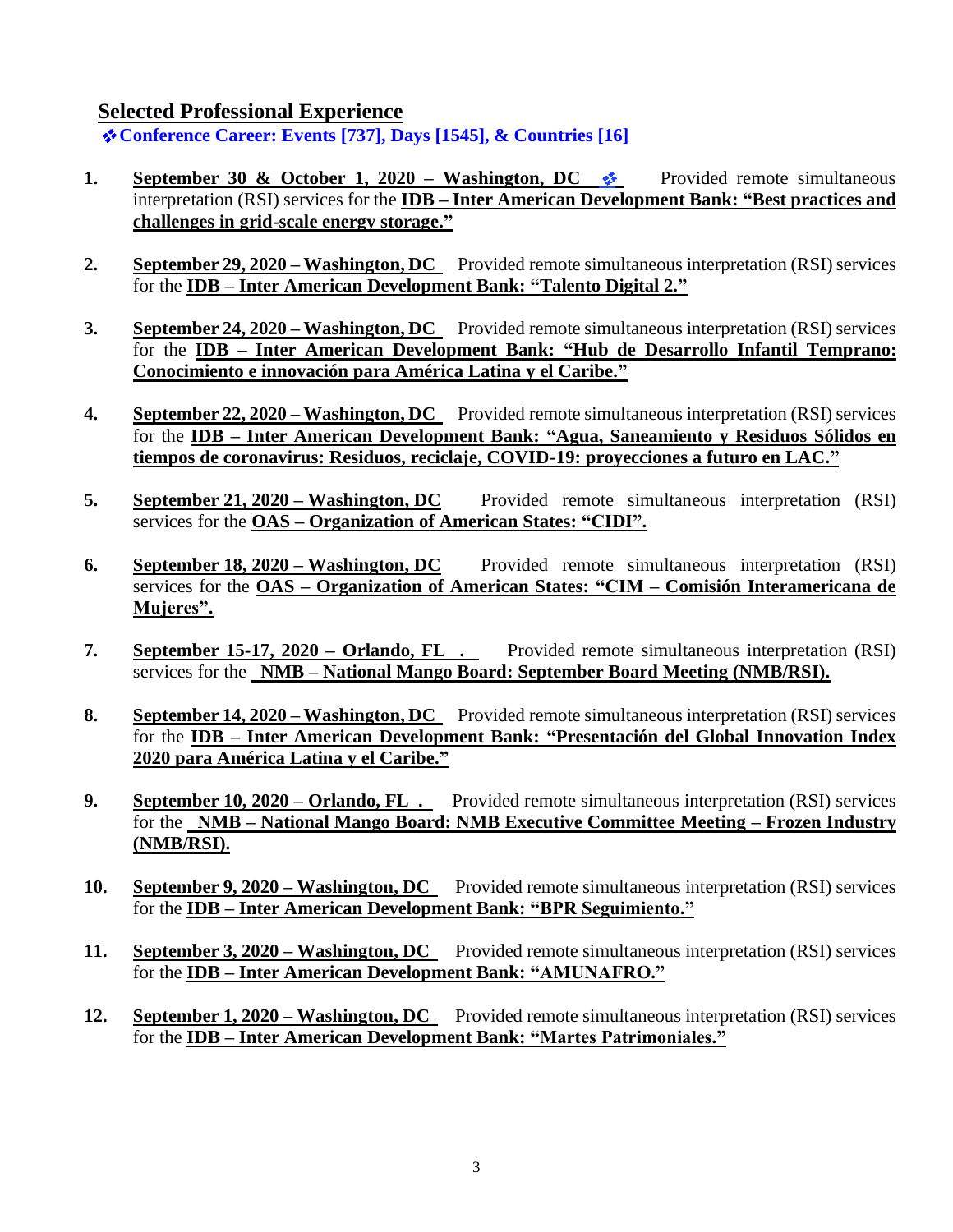- **13. August 26 & 27, 2020 – Washington, DC** Provided remote simultaneous interpretation (RSI) services for the **IDB – Inter American Development Bank: "Diálogo Regional de Políticas 2020 - Vías Fiscales Hacia Emisiones Netas Cero y Resiliencia."**
- **14. August 26, 2020 – Orlando, FL .** Provided remote simultaneous interpretation (RSI) services for the **NMB – National Mango Board: NMB Executive Committee Meeting – (NMB/RSI).**
- **15. August 25, 2020 – Orlando, FL .** Provided remote simultaneous interpretation (RSI) services for the **NMB – National Mango Board: NMB Inventory Tracking System Task Force Meeting – (NMB/RSI).**
- **16. August 25, 2020 – Washington, DC** Provided remote simultaneous interpretation (RSI) services for the **IDB – Inter American Development Bank: "Reunión de Lanzamiento - Bien Público Regional."**
- **17. August 21, 2020 – Orlando, FL .** Provided remote simultaneous interpretation (RSI) services for the **NMB – National Mango Board: NMB Executive Committee Meeting – Frozen Industry (NMB/RSI).**
- **18. August 19 & 20, 2020 – Washington, DC** Provided remote simultaneous interpretation (RSI) services for the **IDB – Inter American Development Bank: "Gasto Público en Cambio Climático de la Alianza Pacífico."**
- **19. August 18, 2020 – Orlando, FL .** Provided remote simultaneous interpretation (RSI) services for the **NMB – National Mango Board: NMB Marketing Webinar (NMB/RSI).**
- **20. August 13, 2020 – Washington, DC** Provided remote simultaneous interpretation (RSI) services for the **IDB – Inter American Development Bank: "Diálogo Técnico – Compra Menor - Argentina"**
- **21. August 12, 2020 – Washington, DC** Provided remote simultaneous interpretation (RSI) services for the **IDB – Inter American Development Bank: "Can the Blue Economy spark a sustainable and inclusive economic recovery in the Caribbean?"**
- **22. August 6, 2020 – Washington, DC** Provided remote simultaneous interpretation (RSI) services for the **OAS – Organization of American States: "Estimating the Health and Economic Benefits Associated with Reducing Air Pollution: Tools to Support Decision-Making".**
- **23. August 4, 2020 – Washington, DC** Provided remote simultaneous interpretation (RSI) services for the **IDB – Inter American Development Bank: "Ciberseguridad del sector eléctrico en America Latina y el Caribe."**
- **24. July 29, 2020 – Orlando, FL.** Provided remote simultaneous interpretation (RSI) services for the **NMB – National Mango Board: NMB Executive Committee Meeting (NMB/RSI).**
- **25. July 29, 2020 – Washington, DC** Provided remote simultaneous interpretation (RSI) services for the **IDB – Inter American Development Bank: "Creating Jobs for a Sustainable Recovery and a Net-Zero Emissions Future."**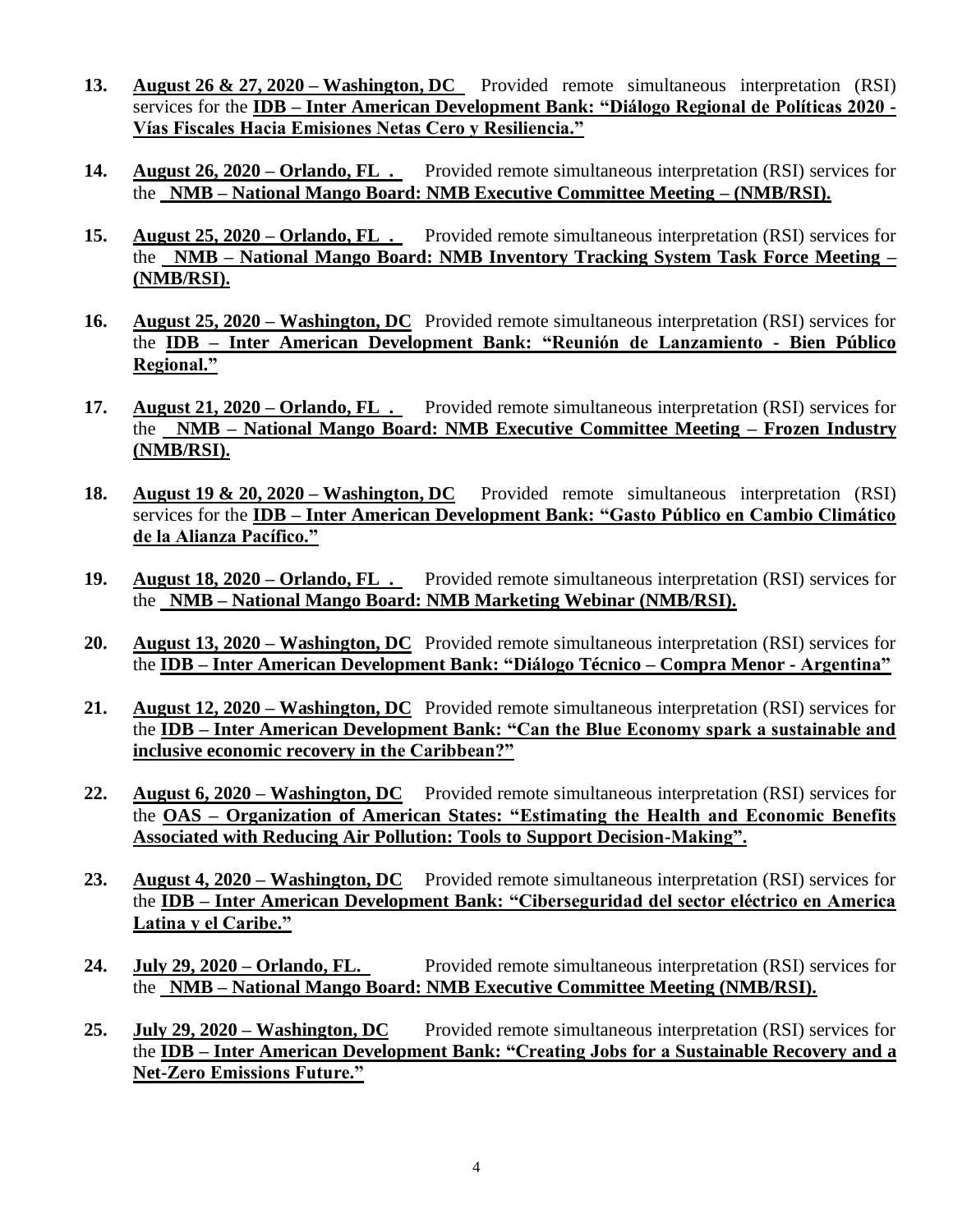- **26. July 28, 2020 – Orlando, FL** Provided remote simultaneous interpretation (RSI) services for the **NMB – National Mango Board: NMB Inventory Task Force (NMB/RSI).**
- **27. July 27, 2020 – Washington, DC** Provided remote simultaneous interpretation (RSI) services for the **IDB – Inter American Development Bank: "Ciberseguridad en Tiempos de COVID-19."**
- **28. July 23, 2020 – Washington, DC** Provided remote simultaneous interpretation (RSI) services for the **IDB – Inter American Development Bank: "Artificial Intelligence Toward the Digital Transformation of the Health Sector."**
- **29. July 22, 2020 – Orlando, FL** Provided remote simultaneous interpretation (RSI) services for the **NMB – National Mango Board: Marketing Committee Meeting (NMB/RSI).**
- **30. July 22, 2020 – Washington, DC** Provided remote simultaneous interpretation (RSI) services for the **IDB – Inter American Development Bank: "Plásticos y Economía Circular: Regulación en Tiempos del COVID-19."**
- **31. July 21, 2020 – Washington, DC** Provided remote simultaneous interpretation (RSI) services for the **IDB – Inter American Development Bank: "Caminando Juntos: Desigualdad."**
- **32. July 17, 2020 – Washington, DC** Provided remote simultaneous interpretation (RSI) services for the **IDB – Inter American Development Bank: "International Transport Forum: Recap and Results of Scenario Building Exercise."**
- **33. July 16, 2020 – Washington, DC** Provided remote simultaneous interpretation (RSI) services for the **IDB – Inter American Development Bank: "Caminando Juntos: Transformación Digital."**
- **34. July 10, 2020 – Washington, DC** Provided remote simultaneous interpretation (RSI) services for the **IDB – Inter American Development Bank: "Lanzamiento Observatorio FairLAC."**
- **35. July 9, 2020 – Washington, DC** Provided remote simultaneous interpretation (RSI) services for the **IDB – Inter American Development Bank: "FMIS and the Korean Countermeasures in response to Covid-19."**
- **36. July 8, 2020 – Washington, DC** Provided remote simultaneous interpretation (RSI) services for the **IDB – Inter American Development Bank: "Meeting 2 – Model Insights II (Policy measure integration)/ Technical meeting."**
- **37. July 1, 2020 – Washington, DC** Provided remote simultaneous interpretation (RSI) services for the **IDB – Inter American Development Bank: "Tecnologías para empresas de agua ante Covid-19: Detección y desinfección.".**
- **38. July 1, 2020 – Orlando, FL** Provided remote simultaneous interpretation (RSI) services for the **NMB – National Mango Board: Marketing Committee Meeting (NMB/RSI).**
- **39. June 30, 2020 – Washington, DC** Provided remote simultaneous interpretation (RSI) services for the **IDB – Inter American Development Bank: "Respuesta en situación de crisis por violencia doméstica. Lecciones aprendidas de DC SAFE."**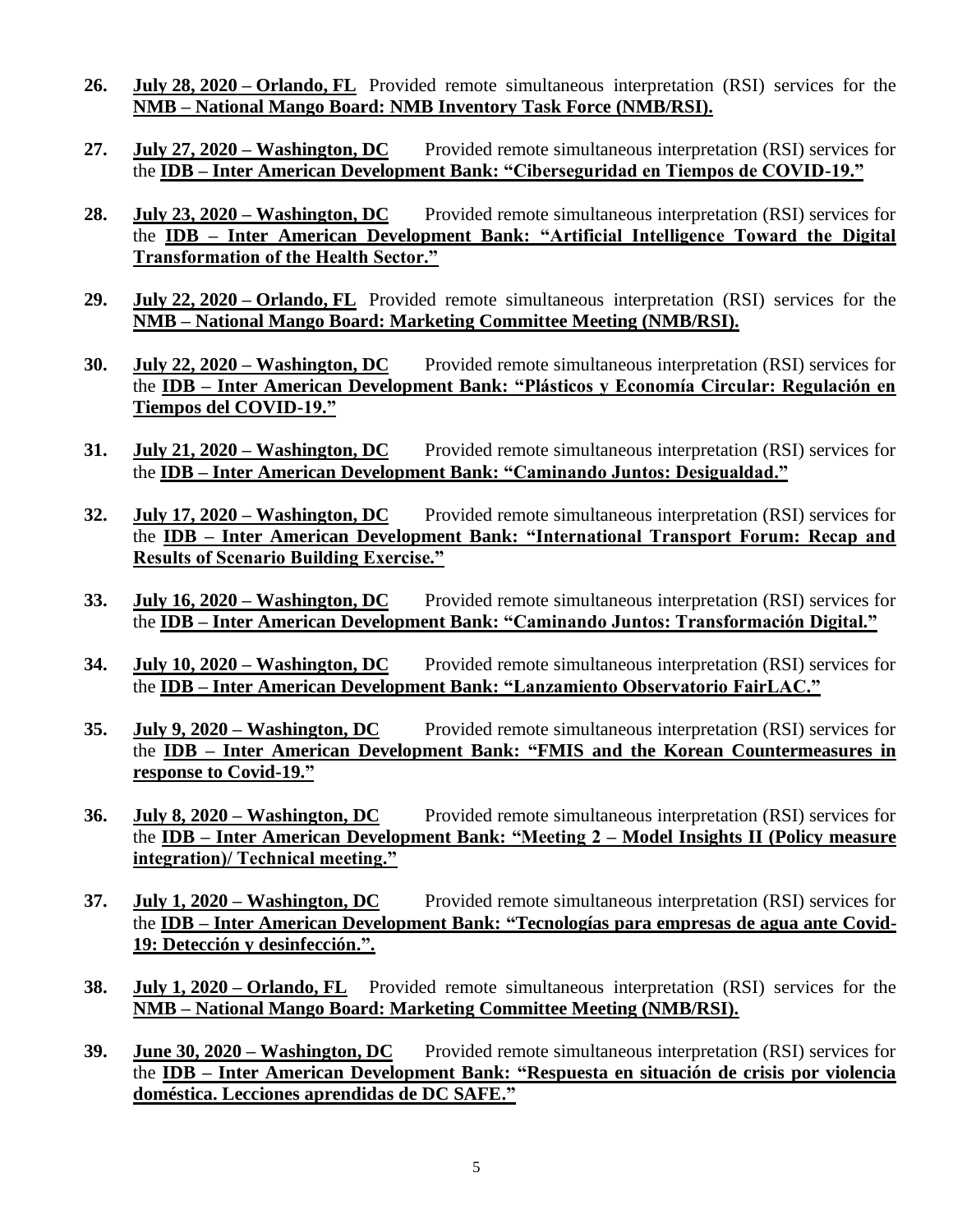- **40. June 26, 2020 – Washington, DC** Provided remote simultaneous interpretation (RSI) services for the **OAS – Organization of American States: CICAD.**
- **41. June 25, 2020 – Washington, DC** Provided remote simultaneous interpretation (RSI) services for the **IDB – Inter American Development Bank: "Integrity challenges for the private sector during COVID-19 – Codes of Corporate Conduct and their importance during and after the crisis."**
- **42. June 24, 2020 – Orlando, FL** Provided remote simultaneous interpretation (RSI) services for the **NMB – National Mango Board: Marketing Committee Meeting (NMB/RSI).**
- **43. June 23, 2020 – Washington, DC** Provided remote simultaneous interpretation (RSI) services for the **IDB – Inter American Development Bank: "Agua, Saneamiento y Residuos Sólidos en tiempos del Coronavirus: Integridad en el sector de Agua."**
- **44. June 23, 2020 – Washington, DC** Provided remote simultaneous interpretation (RSI) services for the **IDB – Inter American Development Bank: "Saneamiento, un elemento crucial en la respuesta**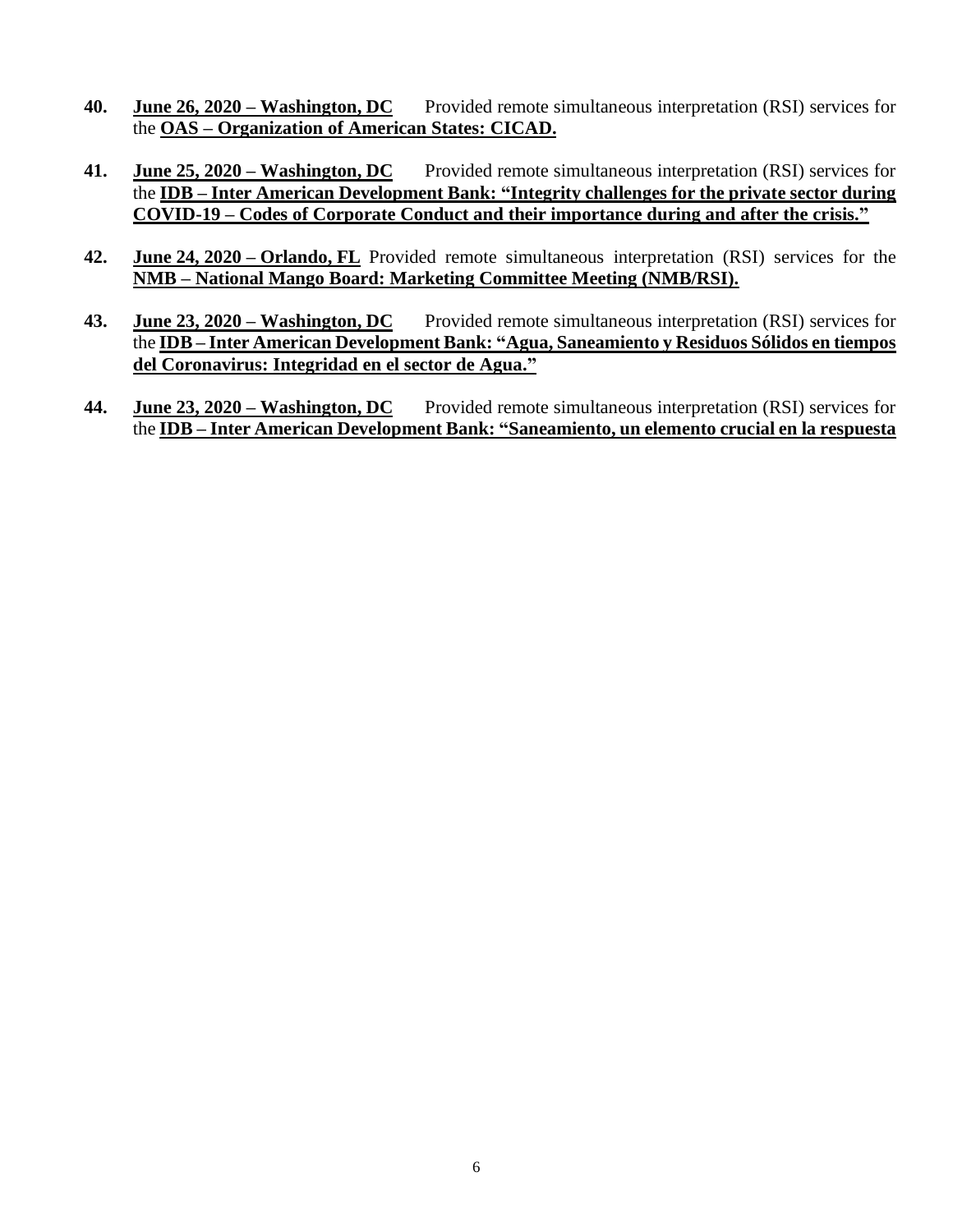**al COVID" & "The Changing Nature of Work and Capitalism. A conversation with Marc Benioff."**

- **45. June 19, 2020 – Washington, DC** Provided remote simultaneous interpretation (RSI) services for the **IDB – Inter American Development Bank: Sesión Virtual LXXVIII del Tribunal Administrativo del Grupo BID.**
- **46. June 18, 2020 – Washington, DC** Provided remote simultaneous interpretation (RSI) services for the **OAS – Organization of American States: CIM – Comisión Interamerican de Mujeres.**
- **47. June 17, 2020 – Washington, DC** Provided remote simultaneous interpretation (RSI) services for the **IDB – Inter American Development Bank: "The Future of the Hydrocarbon Sector\_ Decarbonization and Diversification Strategies."**
- **48. June 16, 2020 – Washington, DC** Provided remote simultaneous interpretation (RSI) services for the **IDB – Inter American Development Bank: "¿Quién cuida? Como desarrollar recursos humanos y la protección social para la atención a la dependencia."**
- **49. June 12, 2020 – Washington, DC** Provided remote simultaneous interpretation (RSI) services for the **IDB – Inter American Development Bank: "Priorización en Salud en Tiempos de la Pandemia."**
- **50. June 11, 2020 – Washington, DC** Provided remote simultaneous interpretation (RSI) services for the **IDB – Inter American Development Bank: "Diálogo Regional de Política y Gestión Fiscal Virtual frente a la pandemia."**
- **51. June 9, 2020 – Washington, DC** Provided remote simultaneous interpretation (RSI) services for the **IDB – Inter American Development Bank: "Agua, Saneamiento y Residuos Sólidos en tiempos de coronavirus: Residuos sólidos: Respuesta ante la crisis y la gestión de los servicios."**
- **52. June 5, 2020 – Washington, DC** Provided remote simultaneous interpretation (RSI) services for the **IDB – Inter American Development Bank: "The Power of Trade in Post-pandemic Recovery: A Conversation with Anne Krueger."**
- **53. June 4, 2020 – Washington, DC** Provided remote simultaneous interpretation (RSI) services for the **IDB – Inter American Development Bank: "Regional Policy Dialogue on Environmental Licensing and Enforcement During Covid-19."**
- **54. May 28, 2020 – Washington, DC** Provided remote simultaneous interpretation (RSI) services for the **IDB – Inter American Development Bank: "Regional Policy Dialogue on Environmental Licensing and Enforcement During Covid-19."**
- **55. May 28, 2020 – Washington, DC** Provided remote simultaneous interpretation (RSI) services for the **IDB – Inter American Development Bank: "En primera línea: Servicio de Policía y Seguridad Ciudadana en la Crisis Sanitaria."**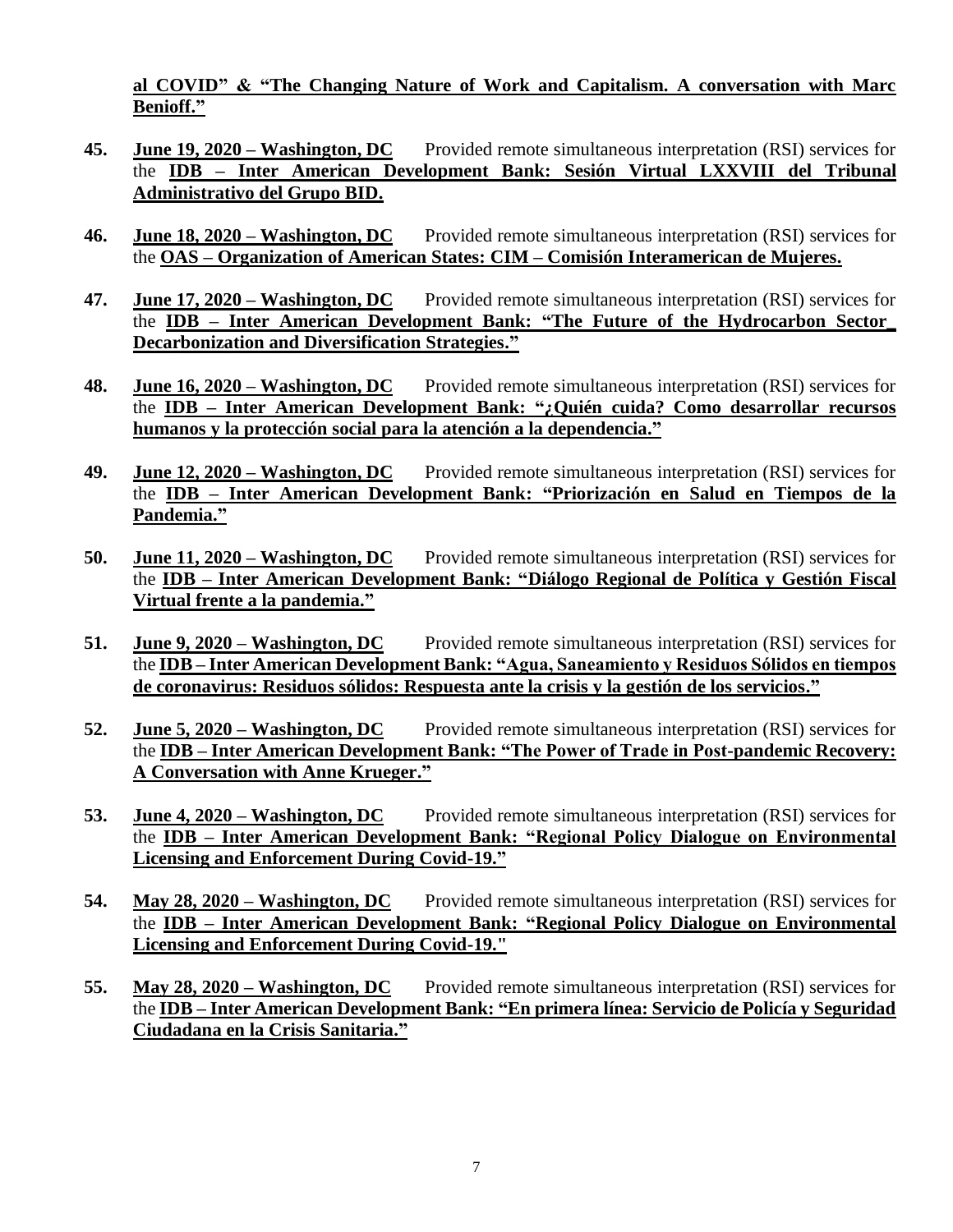- **56. May 27, 2020 – Washington, DC** Provided remote simultaneous interpretation (RSI) services for the **IDB – Inter American Development Bank: Diálogos Virtuales Subregionales - "Violencia intrafamiliar en tiempos de pandemia: Confinamiento con agresores".**
- **57. May 26, 2020 – Washington, DC** Provided remote simultaneous interpretation (RSI) services for the **IDB – Inter American Development Bank: COVID-19 y Educación: ¿Cómo mejorar la calidad y el acceso a la educación para la población vulnerable.**
- **58. May 26, 2020 – Washington, DC** Provided remote simultaneous interpretation (RSI) services for the **OAS – Organization of American States: Summit Talks – Emerging Technologies: Prevention and Fight Against Corruption.**
- **59. May 21, 2020 – Washington, DC** Provided remote simultaneous interpretation (RSI) services for the **IDB – Inter American Development Bank: BBL Virtual sobre Transparencia e Integridad para la Emergencia del COVID-19.**
- **60. May 20, 2020 – Washington, DC** Provided remote simultaneous interpretation (RSI) services for the **IDB – Inter American Development Bank: Guía para el sector agrícola sobre el COVID-19\_ Riesgos y marco de respuesta.**
- **61. May 20, 2020 – Orlando, FL** Provided remote simultaneous interpretation (RSI) services for the **NMB – National Mango Board: Research Committee Meeting (NMB/RSI).**
- **62. May 19, 2020 – Orlando, FL** Provided remote simultaneous interpretation (RSI) services for the **NMB – National Mango Board: Marketing Committee Meeting (NMB/RSI).**
- **63. May 18, 2020 – Washington, DC** Provided remote simultaneous interpretation (RSI) services for the **IDB – Inter American Development Bank: Continuidad de los servicios en domicilio y de teleasistencia para adultos mayores ante el COVID-19.**
- **64. May 15, 2020 – Washington, DC** Provided remote simultaneous interpretation (RSI) services for the **OAS – Organization of American States: DDOT - Accionar de la Delincuencia Organizada Transnacional en las Américas ante la pandemia.**
- **65. May 14, 2020 – Washington, DC** Provided remote simultaneous interpretation (RSI) services for the **IDB – Inter American Development Bank: Datos personales después de la pandemia\_ la nueva normalidad.**
- **66. May 13, 2020 – Washington, DC** Provided remote simultaneous interpretation (RSI) services for the **IDB – Inter American Development Bank: Intrafamily violence in times of pandemic: The urgency of coordinated institutional responses in the Caribbean.**
- **67. May 11, 2020 – Washington, DC** Provided remote simultaneous interpretation (RSI) services for the **OAS – Organization of American States: 35 MEETING OF PERMANENT CONSULTATIVE COMMITTEE II: RADIOCOMMUNICATIONS.**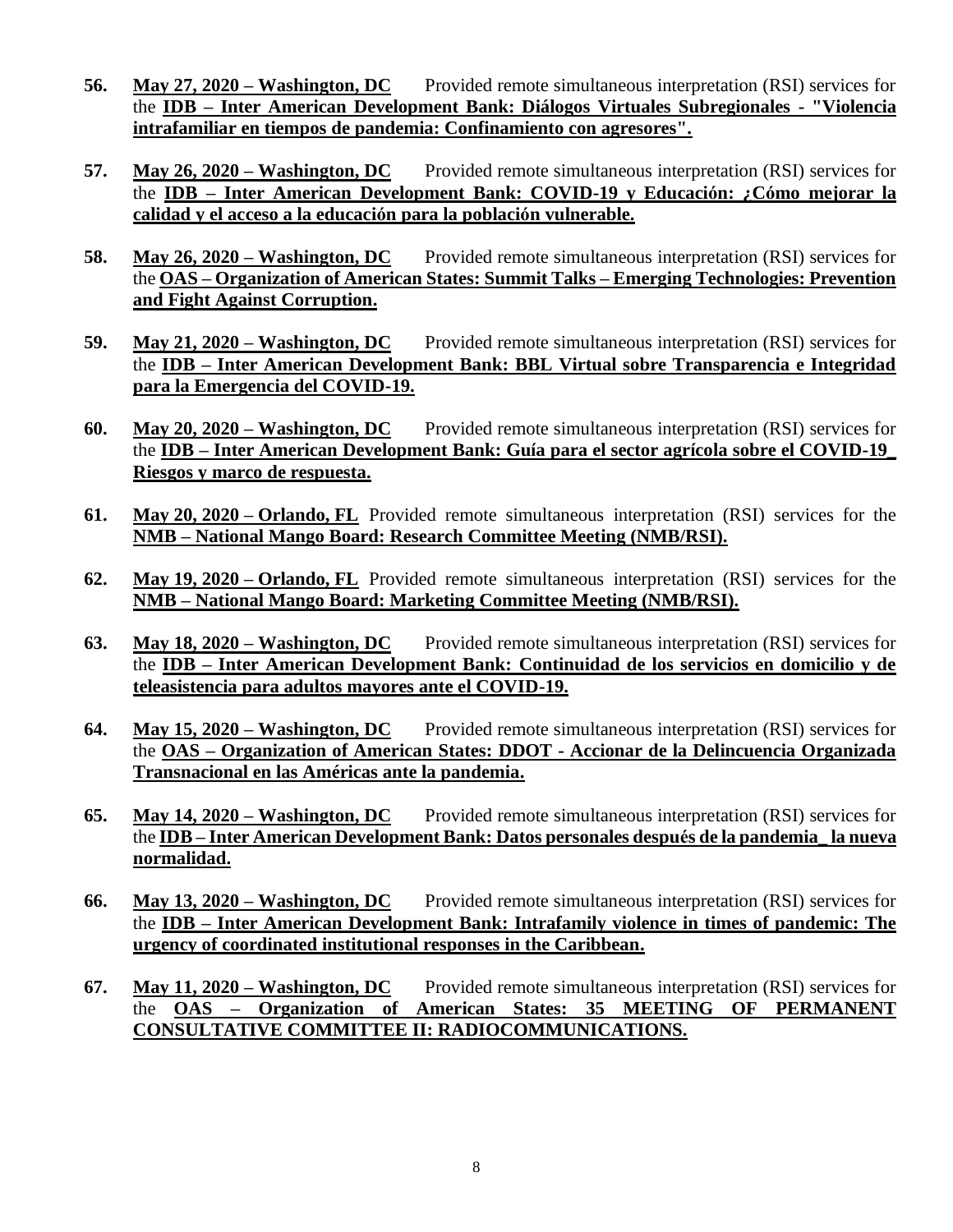- **68. May 8, 2020 – Washington, DC** Provided remote simultaneous interpretation (RSI) services for the **IDB – Inter American Development Bank: Dialogo sobre los desafíos en la gestión de las ciudades en el contexto de reapertura.**
- **69. May 6, 2020 – Washington, DC** Provided remote simultaneous interpretation (RSI) services for the **IDB – Inter American Development Bank: Guía para proyectos de infraestructura sobre COVID-19: Un perfil de riesgo rápido y marco de decisión.**
- **70. May 1, 2020 – Orlando, FL** Provided remote simultaneous interpretation (RSI) services for the **NMB – National Mango Board: Board Meeting (NMB/RSI).**
- **71. April 30, 2020 – Washington, DC** Provided remote simultaneous interpretation (RSI) services for the **IDB – Inter American Development Bank: Desmitificando el COVID-19: Un virus que no afecta por igual a toda la población.**
- **72. April 29, 2020 – Washington, DC** Provided remote simultaneous interpretation (RSI) services for the **IDB – Inter American Development Bank: Diálogo Virtual Subregional: "Respuesta Policial**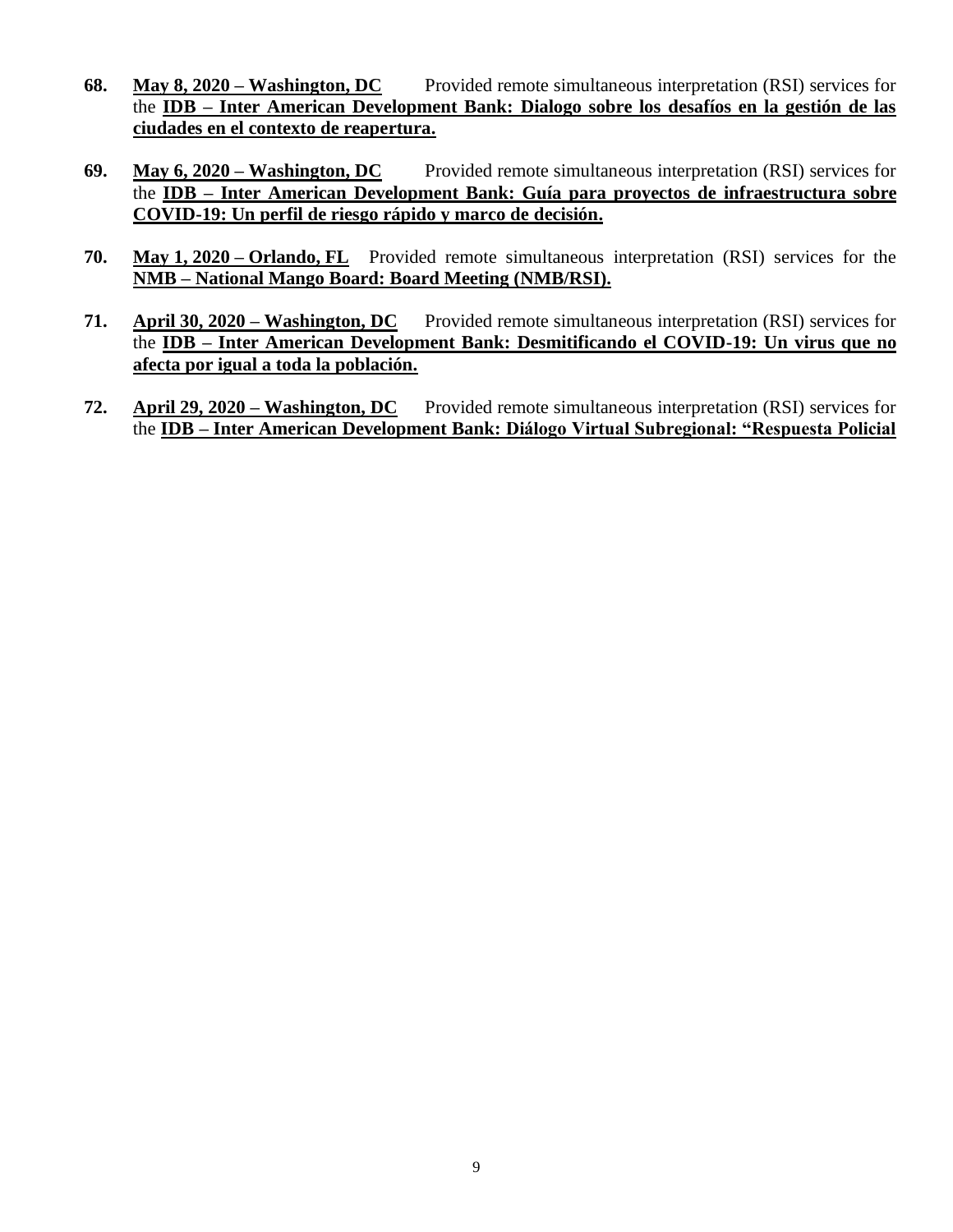**y Judicial a la Violencia Intrafamiliar: Una mirada a las iniciativas en el contexto de la pandemia".**

- **73. April 29, 2020 – Orlando, FL** Provided remote simultaneous interpretation (RSI) services for the **NMB – National Mango Board: Executive Committee Meeting (NMB/RSI).**
- **74. April 24, 2020 – Washington, DC** Provided remote simultaneous interpretation (RSI) services for the **IDB – Inter American Development Bank: Políticas para enfrentar la pandemia desde el sector de trabajo.**
- **75. April 23, 2020 – Washington, DC** Provided remote simultaneous interpretation (RSI) services for the **OAS – Organization of American States: Lanzamiento Comunidad Virtual de los Sistemas de Emergencia y Seguridad.**
- **76. April 22, 2020 – Washington, DC** Provided remote simultaneous interpretation (RSI) services for the **IDB – Inter American Development Bank: Earth Day and its connection to ecological and climate emergencies.**
- **77. April 21, 2020 – Orlando, FL** Provided remote simultaneous interpretation (RSI) services for the **NMB – National Mango Board: Research Committee Meeting (NMB/RSI).**
- **78. April 20, 2020 – Orlando, FL** Provided remote simultaneous interpretation (RSI) services for the **NMB – National Mango Board: Marketing Committee Meeting (NMB/RSI).**
- **79. April 16, 2020 – Washington, DC** Provided remote simultaneous interpretation (RSI) services for the **IDB – Inter American Development Bank: IDB Cities Network – Cómo distribuir contenido educativo en el contexto del Coronavirus.**
- **80. April 7, 2020 – Orlando, FL** Provided remote simultaneous interpretation (RSI) services for the **NMB – National Mango Board: Frozen Mango Sub-committee Meeting (NMB/RSI).**
- **81. April 3, 2020 – Washington, DC** Provided remote simultaneous interpretation (RSI) services for the **OAS – Organization of American States:** *SAH – Secretaría de Asuntos Hemisféricos – Grupo de Trabajo Conjunto de Cumbres***.**
- **82. April 2, 2020 – Washington, DC** Provided remote simultaneous interpretation (RSI) services for the **IDB – Inter American Development Bank: IDB Cities Network – Challenges and lessons for Cities in the Face of the Coronavirus Crisis.**
- **83. March 31, 2020 – Orlando, FL** Provided remote simultaneous interpretation (RSI) services for the **NMB – National Mango Board: Executive Committee Meeting (NMB/RSI).**
- **84. March 30, 2020 – Washington, DC** Provided remote simultaneous interpretation (RSI) services for the **OAS – Organization of American States:** *CP – Reunión del Presidente del Consejo Permanente con los Coordinadores de los Grupos Regionales***.**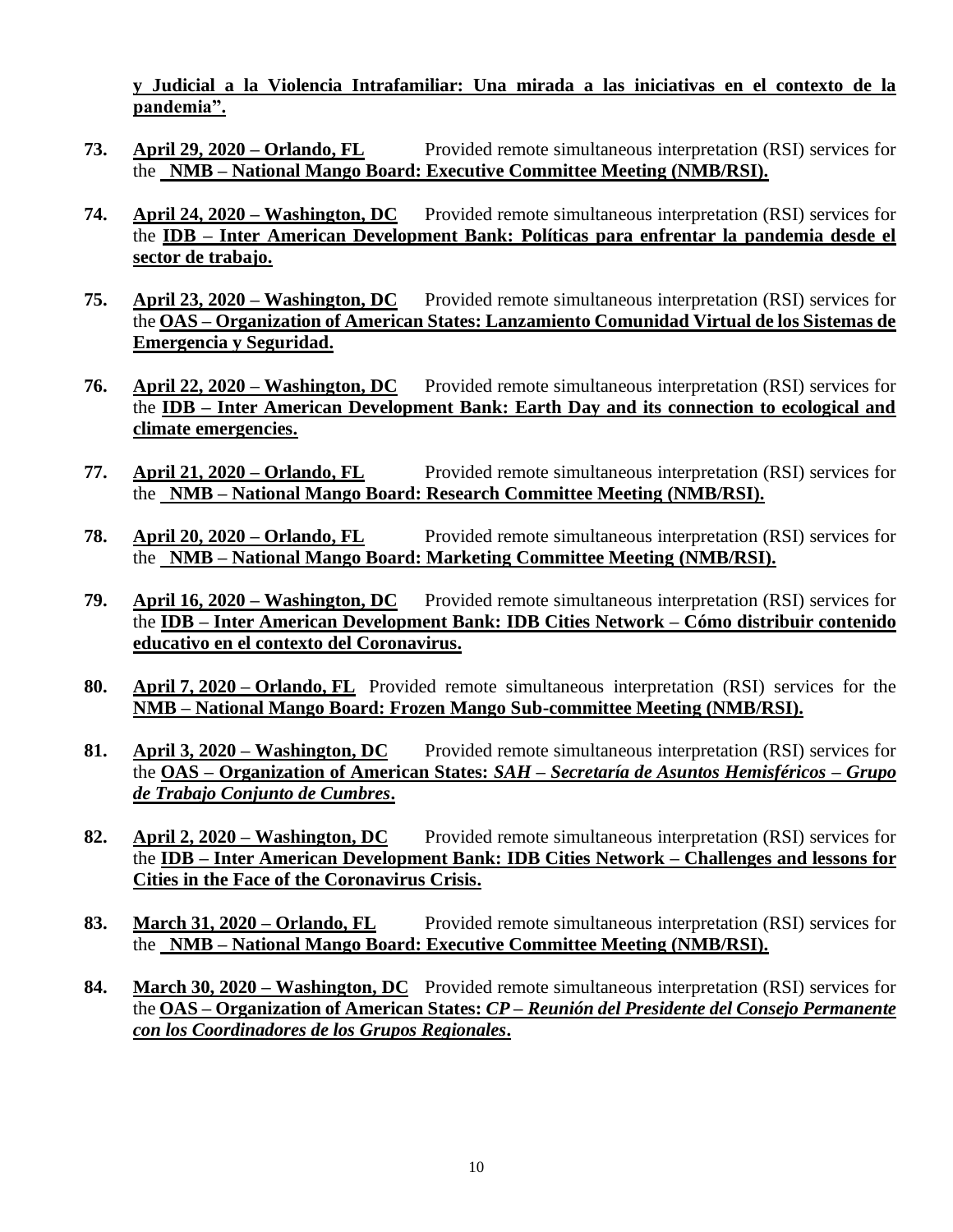- **85. March 27, 2020 – Washington, DC** Provided remote simultaneous interpretation (RSI) services for the **OAS – Organization of American States:** *CP – Reunión del Presidente del Consejo Permanente con los Coordinadores de los Grupos Regionales***.**
- **86. March 26, 2020 – Orlando, FL** Provided remote simultaneous interpretation (RSI) services for the **NMB – National Mango Board: Executive Committee Meeting (NMB/RSI).**
- **87. March 19, 2020 – Washington, DC** Provided remote simultaneous interpretation (RSI) services for the **OAS – Organization of American States:** *CP – Reunión del Presidente del Consejo Permanente con los Coordinadores de los Grupos Regionales***.**
- **88. March 18, 2020 – Washington, DC** Provided remote simultaneous interpretation (RSI) services for the **OAS – Organization of American States:** *CP – Reunión del Presidente del Consejo Permanente con los Coordinadores de los Grupos Regionales***.**
- **89. March 16-19, 2020 – Tucson, AZ** Provided remote simultaneous interpretation (RSI) services for the **National Mango Board - Board Meeting.**
- **90. March 12, 2020 – Washington, DC** Provided simultaneous interpretation services for the **IDB – Inter American Development Bank:** *"Hacia una Gestión Sostenible de Plásticos – Diálogo de Política para los Países de la Alianza del Pacífico"***.**
- **91. March 2 & 3, 2020 – Washington, DC** Provided simultaneous interpretation and equipment services for the **VOX Political Party Delegation meetings.**
- **92. February 27, 2020 – Washington, DC** Provided simultaneous interpretation services for the **Mexican Cultural Institute –** *"Presentation by Photographer Graciela Iturbide"***.**
- **93. February 27, 2020 – Washington, DC** Provided simultaneous interpretation services for the **IDB – Inter American Development Bank:** *Foro MICI - "Rendición de Cuentas, Conflictividad y Mediación"***.**
- **94. February 26, 2020 – Orlando, FL** Provided remote simultaneous interpretation (RSI) services for the **NMB – National Mango Board: Executive Committee Meeting (NMB/RSI).**
- **95. February 26, 2020 – Washington, DC** Provided simultaneous interpretation services for the **IDB – Inter American Development Bank:** *"Taller de análisis y abordaje de conflictos ambientales y sociales en operaciones***."**
- **96. February 19, 2020 – Washington, DC** Provided simultaneous interpretation services for the **PAHO – Pan American Health Organization: HEARTS Virtual (Online) Course.**
- **97. February 18, 2020 – Washington, DC** Provided simultaneous interpretation services for the **OAS – Organization of American States:** *CIM – Comisión Interamericana de Mujeres* **.**
- **98. January 29, 2020 – Orlando, FL** Provided remote simultaneous interpretation (RSI) services for the **NMB – National Mango Board: Executive Committee Meeting (NMB/RSI).**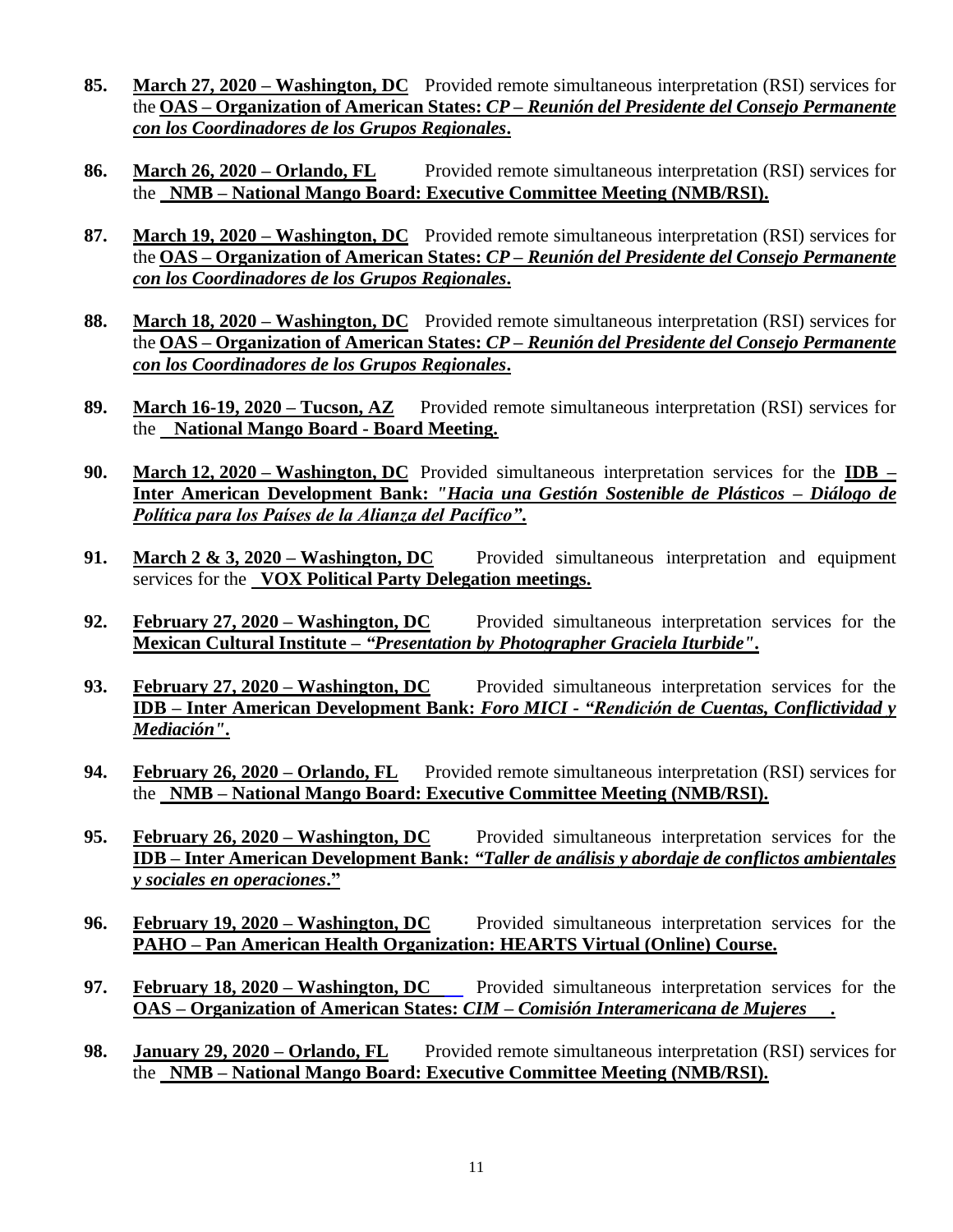- **99. December 13, 2019 – Washington, DC** Provided simultaneous interpretation services for the **OAS – Organization of American States:** *Informe Temático de la Relatoría Sobre los Derechos Humanos* **.**
- **100. December 12, 2019 – Washington, DC** Provided simultaneous interpretation services for the **OAS – Organization of American States:** *High Level Political Dialogue – EU & OAS* **.**
- **101. December 11, 2019 – Washington, DC** Provided simultaneous interpretation services for the **PAHO – Pan American Health Organization:** *Alcohol Indicators Webinar .*
- **102. December 9, 2019 – Washington, DC** Provided simultaneous interpretation services for the **CSI – OAS:** *CIM – Comisión Interamericana de Mujeres* **.**
- **103. December 5, 2019 Washington, DC** Provided simultaneous interpretation services for the **IDB – Inter American Development Bank:** *Value-Added Tax Toolkit* **.**
- **104. December 3 & 4, 2019 Washington, DC** Provided simultaneous interpretation services for the **IDB – Inter American Development Bank:** *Public Administration Artificial Intelligence* **.**
- **105.** November 20-22, 2019 Washington, DC Provided simultaneous interpretation services for the **IDB – Inter American Development Bank:** *International Regional Policy Dialogue on Digital Public Financial Management for IFMIS Coordinators* **.**
- **106. November 19, 2019 – Washington, DC** Provided simultaneous interpretation services for the **OAS – Organization of American States:** *Departamento de Desarrollo Humano y Educación - Conmemoración de la 1ra Conferencia Internacional del Trabajo* **.**
- **107. November 18, 2019 – Washington, DC** Provided simultaneous interpretation services for the **OAS – Organization of American States:** *CIM – Comisión Interamericana de Mujeres & Department of International Affairs – Mesa de Donantes* **.**
- **108. November 12-14, 2019 – Orlando, FL** Provided simultaneous interpretation and technical support services for the **National Mango Board - Board Meeting.**
- **109. November 4-7, 2019 Washington, DC** Provided simultaneous interpretation services for the **IDB – Inter American Development Bank:** *LAC Cities Challenge* **.**
- **110. October 30, 2019 – Orlando, FL** Provided remote simultaneous interpretation (RSI) services for the **NMB – National Mango Board: Executive Committee Meeting (NMB/RSI).**
- **111. October 29, 2019 – Washington, DC** Provided simultaneous interpretation services for the **IDB – Inter American Development Bank:** *The New Frontiers of Tourism Development in the Era of Digital Transformation* **.**
- **112. October 24, 2019 – Washington, DC** Provided simultaneous interpretation services for the **IDB – Inter American Development Bank:** *G4 & G5 Orientation Seminar* **.**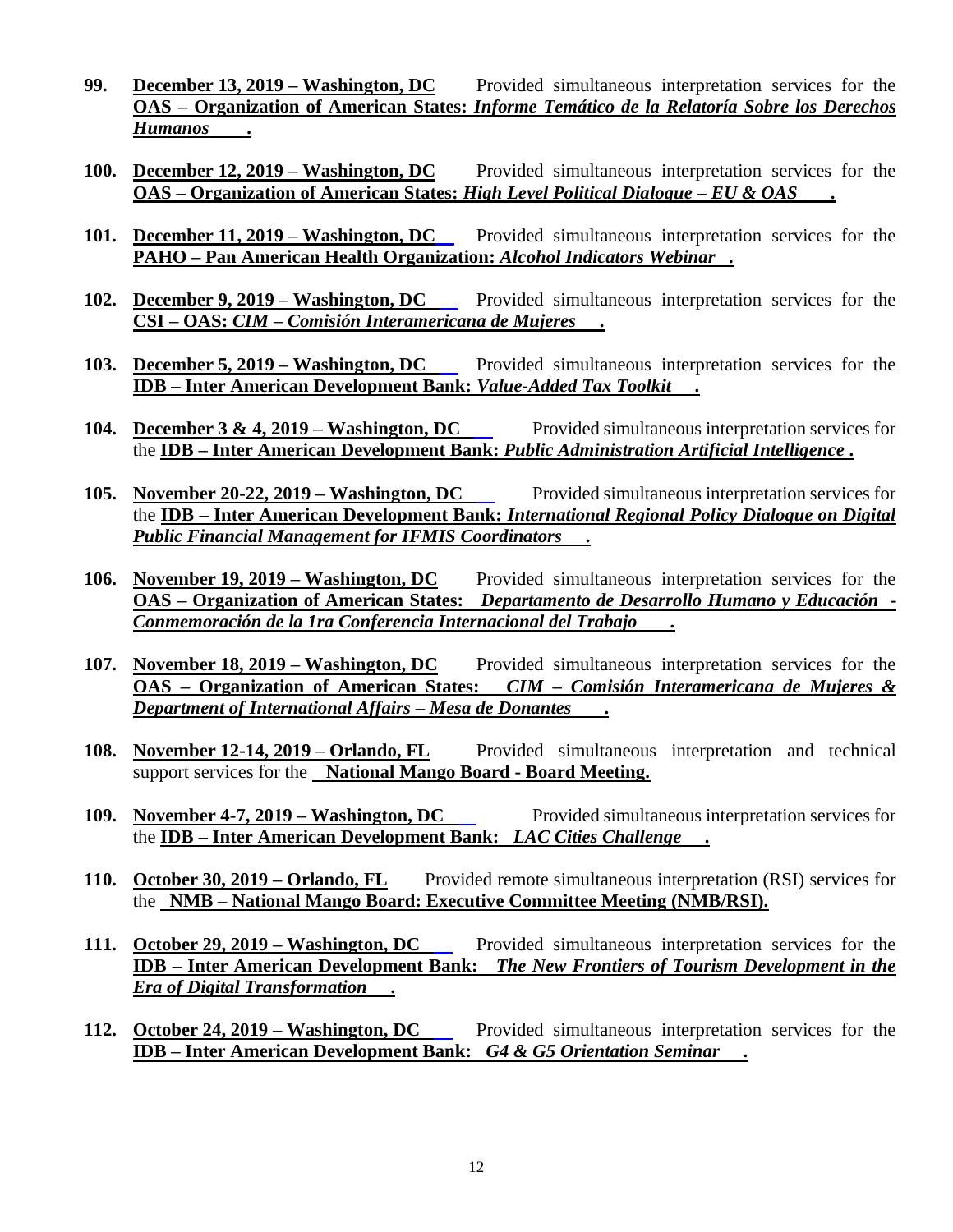- **113.** October 22 & 23, 2019 Washington, DC Provided simultaneous interpretation services for the **IDB – Inter American Development Bank:** *Fundamentals of Sovereign Guaranteed Operations Workshop* **.**
- **114. October 18, 2019 Washington, DC** Provided simultaneous interpretation services for the **WSBI – World Savings Bank Institute –-** *31st Meeting of the Board of Director & 26th General Assembly* **.**
- **115.** October 16 & 17, 2019 Washington, DC Provided simultaneous interpretation services for the **IDB – Inter American Development Bank:** *50th Meeting - Network of Central Banks & Finance Ministries* **.**
- **116. October 7 & 8, 2019 – Washington, DC .** Provided simultaneous interpretation services for the **PAHO – Pan American Health Organization:** *Meeting on Strengthening the Public Health Approach to Youth Violence in the Americas .*
- **117. October 4, 2019 – Washington, DC** Provided simultaneous interpretation services for the **OAS – Organization of American States:** *Inter American Women's Leadership Task Force Meeting* **.**
- **118. October 2, 2019 – Washington, DC** Provided simultaneous interpretation services for the **IDB – Inter American Development Bank:** *Expert Panel on Modernizing Environmental and Social Policies* **.**
- **119. October 1, 2019 – Washington, DC** Provided simultaneous interpretation services for the **OAS – Organization of American States:** *Inter American Women's Leadership Task Force & Permanent Mission of Colombia to the OAS* **–** *TIAR Meeting* **.**
- **120. September 27, 2019 Washington, DC** Provided simultaneous interpretation services for the **IDB – Inter American Development Bank:** *Americas Business Dialogue* **.**
- **121. September 23-25, 2019 – Washington, DC** Provided simultaneous interpretation services for the **IDB – Inter American Development Bank:** *TSP WEEK (Transportation)* **.**
- **122. September 19 & 20, 2019 Washington, DC** . Provided simultaneous interpretation services for the **PAHO – Pan American Health Organization:** *Regional Consultation on the WHO Global*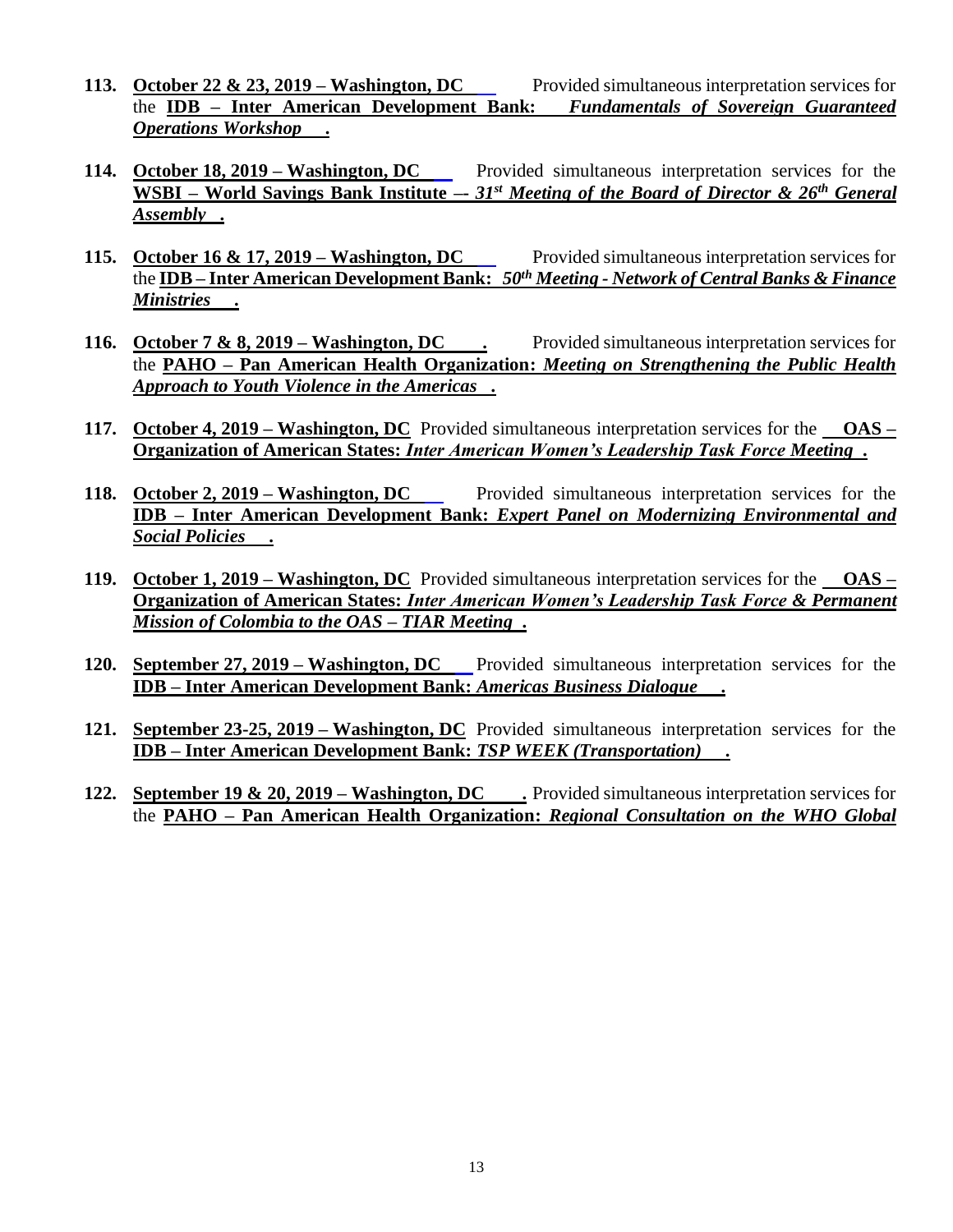*Strategy for Reducing the Harmful Use of Alcohol: progress, barriers and recommendations for the way forward .*

- **123. August 29, 2019 – Washington, DC** Provided simultaneous interpretation services for the **IDB – Inter American Development Bank:** *INO* **.**
- **124. August 26-28, 2019 – Washington, DC** Provided simultaneous interpretation services for the **OAS – Organization of American States:** *TRIBAD – Administrative Tribunal* **.**
- **125. August 22 & 23, 2019 – Washington, DC** Provided simultaneous interpretation services for the **PAHO – Pan American Health Organization:** *Meeting of Collaborating Centers on Occupational Health .*
- **126. July 26, 2019 – Orlando, FL** Provided remote simultaneous interpretation (RSI) services for the **NMB – National Mango Board: Executive Committee Meeting (NMB/RSI).**
- **127. July 25, 2019 – Orlando, FL** Provided remote simultaneous interpretation (RSI) services for the **NMB – National Mango Board: Research Committee Meeting (NMB/RSI).**
- **128. July 24, 2019 – Orlando, FL** Provided remote simultaneous interpretation (RSI) services for the **NMB – National Mango Board: Marketing Committee Meeting (NMB/RSI).**
- **129. July 18, 2019 – Orlando, FL** Provided remote simultaneous interpretation (RSI) services for the **NMB – National Mango Board: Executive Committee Meeting (NMB/RSI).**
- **130. July 17, 2019 – Orlando, FL** Provided remote simultaneous interpretation (RSI) services for the **NMB – National Mango Board: Executive Committee Meeting (NMB/RSI).**
- **131. July 8, 2019 – Washington, DC** Provided simultaneous interpretation services for the **IDB – Inter American Development Bank: "***Venezuela – Platform for Collaboration***" .**
- **132. July 3, 2019 – Washington, DC** Provided simultaneous interpretation services for the **PAHO – Pan American Health Organization "***INNOV8 Program***" .**
- **133. June 26 & 27, 2019 – Washington, DC** Provided simultaneous interpretation services for the **IDB – Inter American Development Bank – "***4 th Meeting of the Roundtable of the OECD***" .**
- **134. June 25, 2019 – Orlando, FL** Provided remote simultaneous interpretation (RSI) services for the **NMB – National Mango Board: Research Committee Meeting (NMB/RSI).**
- **135. June 19, 2019 – Orlando, FL** Provided remote simultaneous interpretation (RSI) services for the **NMB – National Mango Board: Marketing Committee Meeting (NMB/RSI).**
- **136. June 7, 2019 – Washington, DC** Provided simultaneous interpretation services for the **IDB – Inter American Development Bank – "***Preparing for an aging population- the case of long-term care insurance in Korea***" .**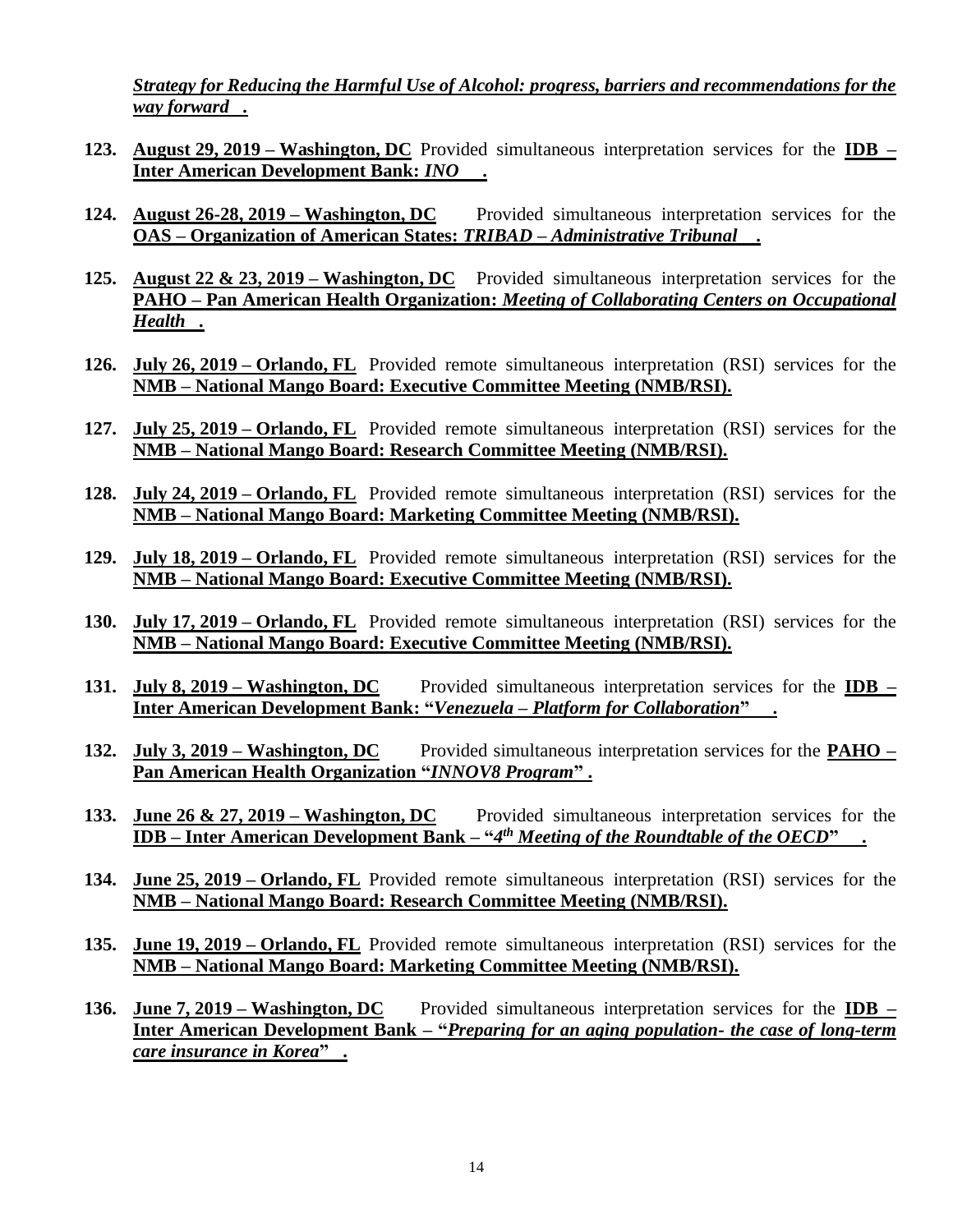- **137. June 5, 2019 – Washington, DC** Provided simultaneous interpretation services for the **PAHO – Pan American Health Organization "***PLUS@PAHO Induction Program***" .**
- **138. June 3 & 4, 2019– Washington, DC** Provided simultaneous interpretation services for the **IDB – Inter American Development Bank – "***CMF Retreat***" .**
- **139. May 30, 2019 – Washington, DC** Provided simultaneous interpretation services for the **PAHO –** *Pan American Health Organization* "  $2<sup>nd</sup>$  *PMN Virtual Meeting*" .
- **140. May 21, 2019 – Washington, DC** Provided simultaneous interpretation services for the **IDB – Inter American Development Bank – "***Programa Cátedra EVI - Minuto a Minuto***" .**
- **141. May 16, 2019 – Orlando, FL** Provided remote simultaneous interpretation (RSI) services for the **NMB – National Mango Board: Research Committee Meeting (NMB/RSI).**
- **142. May 9, 2019 – Washington, DC** Provided simultaneous interpretation services for the **IDB – Inter American Development Bank – "***Japanese Trust Funds - 30th Anniversary***" .**
- **143. May 2 , 2019 – Washington, DC** Provided simultaneous interpretation services for the **OAS – Organization of American States –** *Fourth Meeting of the Informal Working Group for the Preparation of the XXXVIII Assembly of Delegates of the CIM .*
- **144. April 30 & May 1 , 2019 – Washington, DC** Provided simultaneous interpretation services for the **KUDO – Facebook** *F8 - Conference*
- **145. April 29, 2019 – Washington, DC** Provided simultaneous interpretation services for the **PAHO – Pan American Health Organization – "Debriefing of the First Meeting of the COP8 & MOP1 Bureaus**"
- **146. April 23 & 24, 2019 – Washington, DC** Provided simultaneous interpretation services for the **IDB – Inter American Development Bank – "Fortalecimiento de la Transparencia" .**
- **147. April 22, 2019 – Washington, DC** Provided simultaneous interpretation services for the **OAS – Organization of American States –** *Second Meeting of the Informal Working Group for the Preparation of the XXXVIII Assembly of Delegates of the CIM*
- **148. April 12, 2019 – Washington, DC** Provided simultaneous interpretation services for the **IDB – Inter American Development Bank – IDB Group Mentoring .**
- **149. April 11, 2019 – Washington, DC** Provided simultaneous interpretation services for the **OAS – Organization of American States –** *First Meeting of the Informal Working Group for the Preparation of the XXXVIII Assembly of Delegates of the CIM*
- **150. April 10, 2019 – Washington, DC** Provided simultaneous interpretation services for the **IDB – Inter American Development Bank – "Lithium Sustainable Development" .**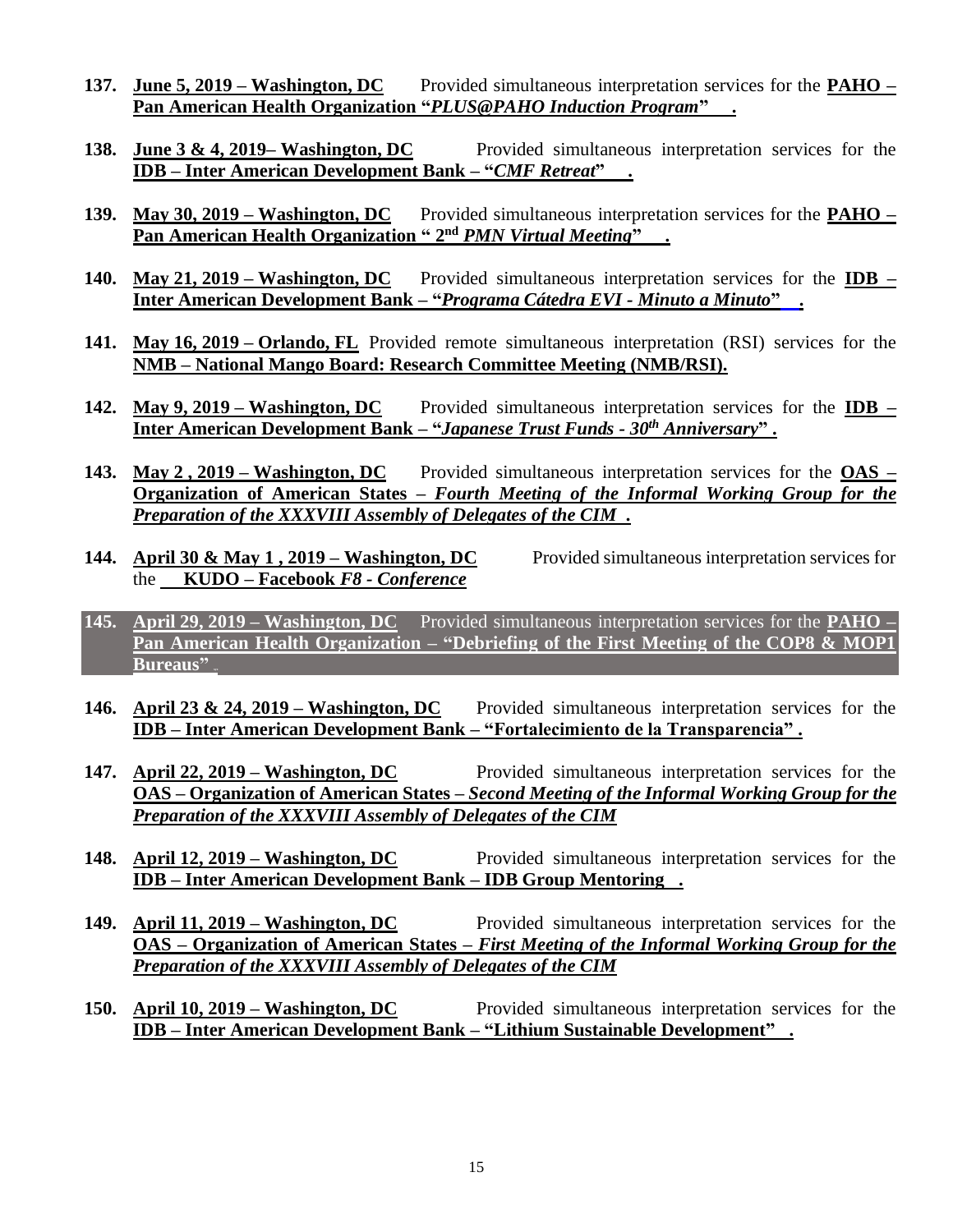- **151. April 2 & 3, 2019 – Washington, DC** Provided simultaneous interpretation services for the **IDB – Inter American Development Bank – "Onboarding: Orientation Seminar for New Employees"***.*
- **152. March 18-20, 2019 – Antigua, Guatemala** Provided simultaneous interpretation and technical support services for the **National Mango Board - Board Meeting.**
- **153. January 24, 2019 – Washington, DC** Provided simultaneous interpretation services for the **IDB – Inter American Development Bank – Cure Violence Program***.*
- **154. December 10 & 11, 2018 – Washington, DC .** Provided simultaneous interpretation services for the **IDB – Inter American Development Bank – OECD.**
- **155. December 4 & 6, 2018 Washington, DC** Provided simultaneous interpretation services for the **IDB – Inter American Development Bank – CMF Retiro de División.**
- 156. **November 27, 2018 Washington, DC** Provided simultaneous interpretation services for the **IDB – Inter American Development Bank – "Advice for My Younger Self" Panel .**
- **157. November 13-15, 2018 – Orlando, FL** . Provided simultaneous interpretation and technical support services for the **National Mango Board - Board Meeting.**
- **158. October 31, 2018 – Orlando, FL** Provided remote simultaneous interpretation (RSI) services for the **NMB – National Mango Board: Executive Committee Meeting (NMB/RSI).**
- **159.** October 15 & 16, 2018 Guayaquil, Ecuador Provided simultaneous interpretation and technical support services for the **National Mango Board – Media Farm & Packing House Tour.**
- **160.** *October 1, 2 & 4, 2018 – Washington, DC .* Provided simultaneous interpretation services for the **IDB – Inter American Development Bank –** *Feria de Soluciones para Desafíos en la Ejecución* **.**
- **161.** *<u>September 20-22, 2018 − Cartagena de Indias, Colombia .* Provided simultaneous</u> interpretation services for the **Sustainable Harvest "***Let's Talk Coffee***" Conference .**
- **162.** *September 11-13, 2018* <sup>−</sup> *Nashville, TN* Provided simultaneous interpretation and technical support services for the **National Mango Board - Board Meeting.**
- **163. August 22, 2018 – Orlando, FL** Provided remote simultaneous interpretation (RSI) services for the **NMB – National Mango Board: Executive Committee Meeting (NMB/RSI).**
- **164. July 25, 2018 – Orlando, FL** Provided remote simultaneous interpretation (RSI) services for the **NMB – National Mango Board: Executive Committee Meeting (NMB/RSI).**
- **165. July 24, 2018 – Orlando, FL** Provided remote simultaneous interpretation (RSI) services for the **NMB – National Mango Board: Research Committee Meeting (NMB/RSI).**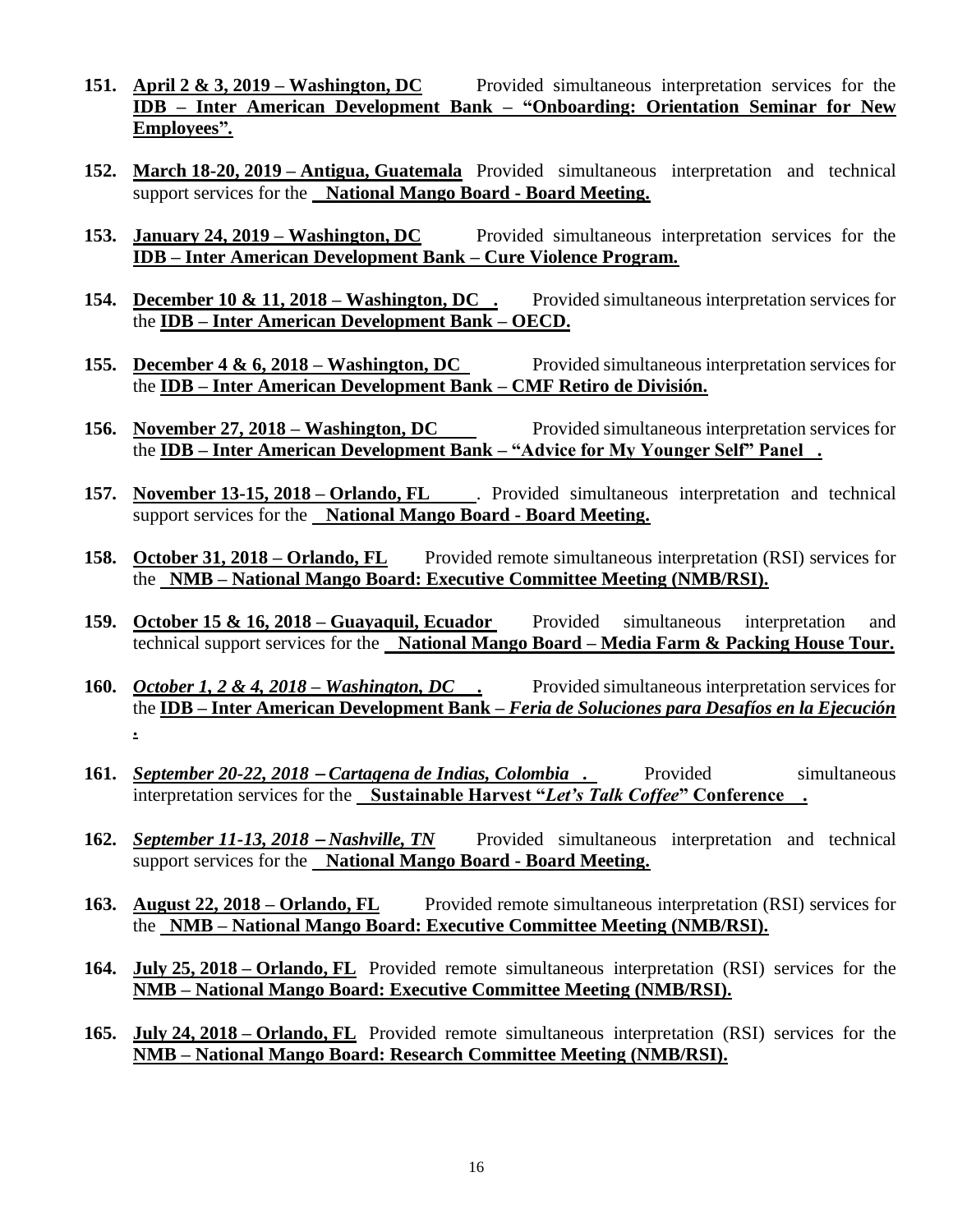- **166. July 18, 2018 – Orlando, FL** Provided remote simultaneous interpretation (RSI) services for the **NMB – National Mango Board: Marketing Committee Meeting (NMB/RSI).**
- **167. June 26, 2018 – Orlando, FL** Provided remote simultaneous interpretation (RSI) services for the **NMB – National Mango Board: Research Committee Meeting (NMB/RSI).**
- **168. June 20, 2018 – Orlando, FL** Provided remote simultaneous interpretation (RSI) services for the **NMB – National Mango Board: Executive Committee Meeting (NMB/RSI).**
- **169. May 23, 2018 – Orlando, FL** Provided remote simultaneous interpretation (RSI) services for the **NMB – National Mango Board: Executive Committee Meeting (NMB/RSI).**
- **170.** *May 21, 2018 – Washington, DC .* Provided simultaneous interpretation services for the **IDB – Inter American Development Bank – Diálogo Regional de Educación (Brookings Institute)**
- 171. *May 14-18, 2018 Tucson, AZ* Provided simultaneous interpretation and equipment services for the **Sky Island Alliance Wilderness Conference.**
- *172. May 7, 2018 – Washington, DC* Provided simultaneous interpretation services for the **IDB – Inter American Development Bank – Ciudadanía Digital: La Tecnología como Herramienta para la Cohesión Social.**
- *173.* **May 2, 2018 – Orlando, FL** Provided remote simultaneous interpretation (RSI) services for the **NMB – National Mango Board: Research Committee Meeting (NMB/RSI).**
- *174.* **April 25, 2018 – Orlando, FL** Provided remote simultaneous interpretation (RSI) services for the **NMB – National Mango Board: Executive Committee Meeting (NMB/RSI).**
- *175. April 17 – 19, 2018* <sup>−</sup> *Washington, DC.* Provided simultaneous interpretation services for the **IDB – Inter American Development Bank Family Associations Summit.**
- *176.* **April 3, 2018 – Orlando, FL** Provided remote simultaneous interpretation (RSI) services for the **NMB – National Mango Board: Executive Committee Meeting (NMB/RSI).**
- *177. March 12 -15, 2018 − Portland, OR* Provided simultaneous interpretation and technical support services for the **National Mango Board - Board Meeting.**
- *178.* **February 28, 2018 – Orlando, FL** Provided remote simultaneous interpretation (RSI) services for the **NMB – National Mango Board: Executive Committee Meeting (NMB/RSI).**
- *179.* **January 31, 2018 – Orlando, FL** Provided remote simultaneous interpretation (RSI) services for the **NMB – National Mango Board: Executive Committee Meeting (NMB/RSI).**
- *180.* **December 20, 2017 – Orlando, FL** Provided remote simultaneous interpretation (RSI) services for the **NMB – National Mango Board: Executive Committee Meeting (NMB/RSI).**
- *181. December 6-8, 2017 − Tempe, AZ*. Provided simultaneous interpretation and technical support services for the **Arizona State University - ASU Innovation Leadership Program.**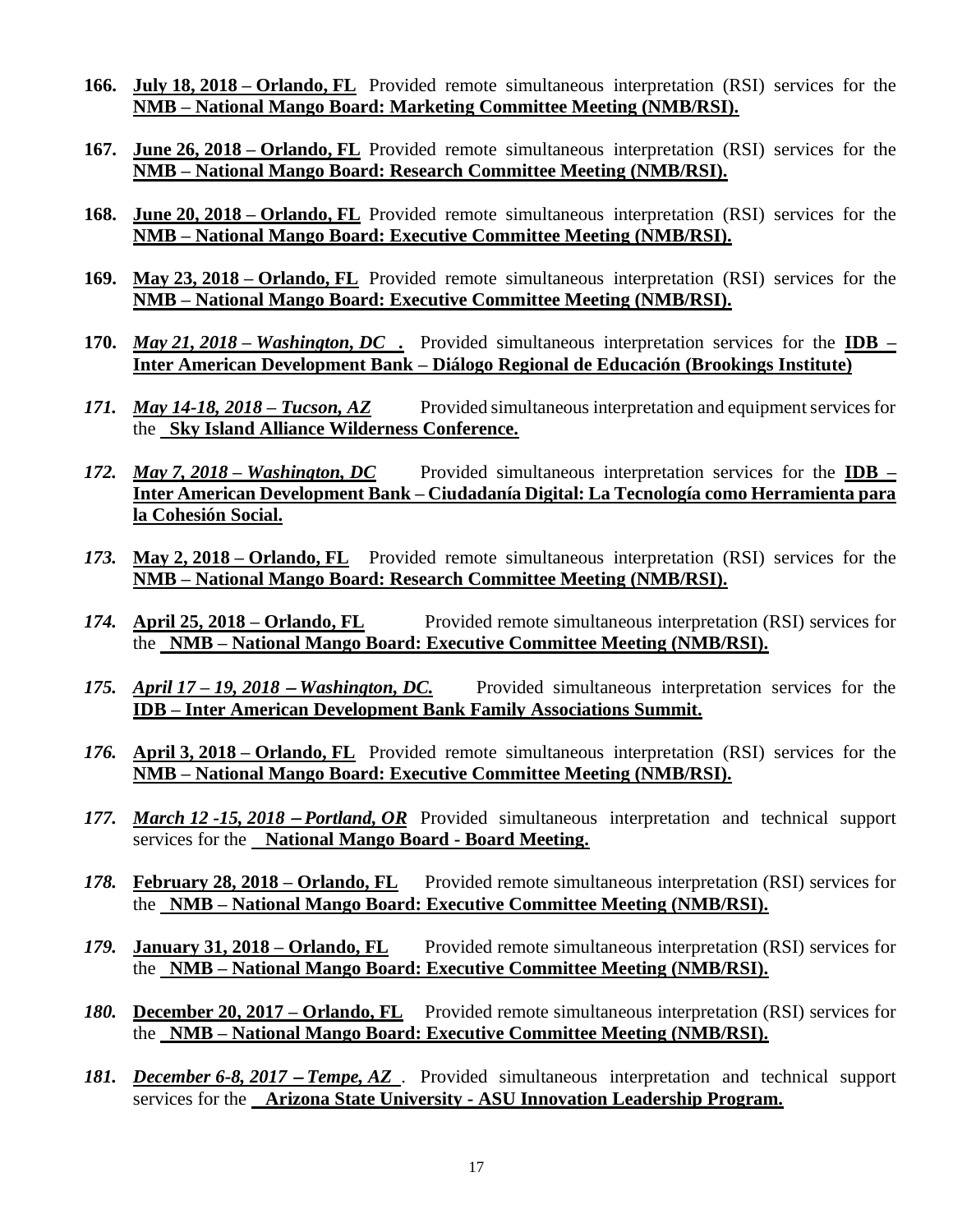- *182. November 28 & 29, 2017 − Puerto Vallarta, Mexico* Provided simultaneous interpretation and technical support services for the **National Mango Board - Board Meeting.**
- *183. October 29 – November 8, 2017* Provided simultaneous interpretation services for the **USTDA – US Trade & Development Association during a Reverse Trade Mission on Energy Efficiency and Innovation in Airports.**
- *184. October 24-26, 2017 Washington, DC* Provided simultaneous interpretation services for the **IDB – Inter American Development Bank** − **Transforming Hospitals: Assuming a New Role in an Integrated Health Service Network.**
- *185. October 21-23, 2017 − Philadelphia, PA* Provided simultaneous interpretation services for the **IACP – International Association of Chiefs of Police Convention.**
- *186. October 10 & 11, 2017 − Orlando, FL* Provided simultaneous interpretation and technical support services for the **National Mango Board - Board Meeting.**
- *187.* **September 27, 2017 – Orlando, FL** Provided remote simultaneous interpretation (RSI) services for the **NMB – National Mango Board: Executive Committee Meeting (NMB/RSI).**
- *188.* **August 30, 2017 – Orlando, FL** Provided remote simultaneous interpretation (RSI) services for the **NMB – National Mango Board: Executive Committee Meeting (NMB/RSI).**
- *189. August 24, 2017* <sup>−</sup> *Tucson, AZ* Provided simultaneous interpretation and technical support services for the **ARI-SON MegaRegion Council Meeting.**
- *190.* **July 26, 2017 – Orlando, FL** Provided remote simultaneous interpretation (RSI) services for the **NMB – National Mango Board: Executive Committee Meeting (NMB/RSI).**
- *191.* **July 21, 2017 – Orlando, FL** Provided remote simultaneous interpretation (RSI) services for the **NMB – National Mango Board: Executive Committee Meeting (NMB/RSI).**
- *192.* **June 30, 2017 – Orlando, FL** Provided remote simultaneous interpretation (RSI) services for the **NMB – National Mango Board: Executive Committee Meeting (NMB/RSI).**
- *193. June 29, 2017* <sup>−</sup> *Washington, DC* Provided simultaneous interpretation services for the **IDB – Inter American Development Bank** − *Public / Private Partnerships in Infrastructure***..**
- *194. June 26 - 28, 2017* <sup>−</sup> *Washington, DC* Provided simultaneous interpretation services for the **IDB – Inter American Development Bank** − *Onboarding: Orientation Seminar for New Employees***.**
- *195. June 12, 2017 − Los Angeles, CA* Provided simultaneous interpretation services for the SONY *PlayStation 4* **Webcast during the E3 Conference.**
- *196.* **May 31, 2017 – Orlando, FL** Provided remote simultaneous interpretation (RSI) services for the **NMB – National Mango Board: Executive Committee Meeting (NMB/RSI).**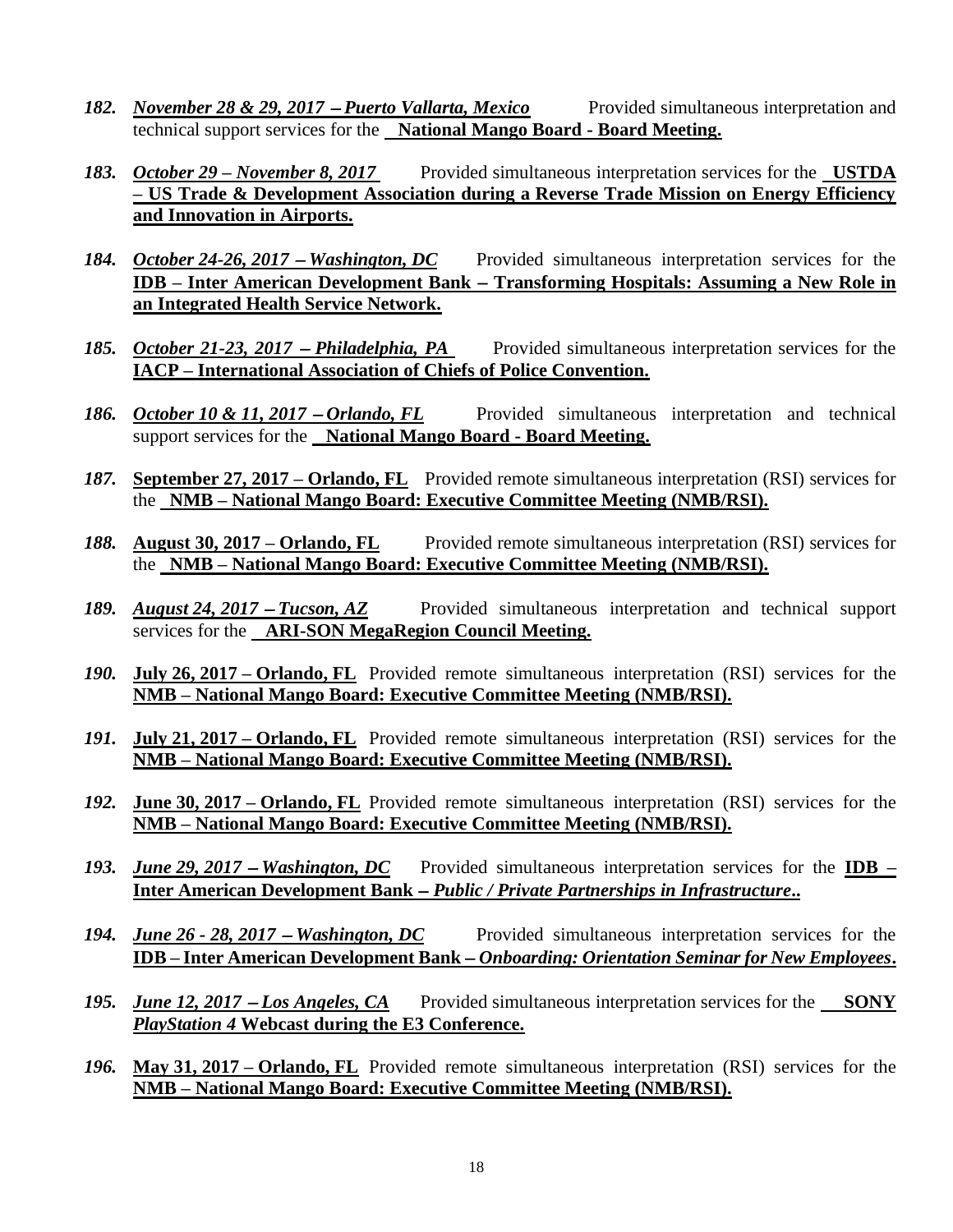- *197. May 23 - 25, 2017* <sup>−</sup> *Dallas, TX* Provided simultaneous interpretation services for the **INTEL Solutions Summit Conference.**
- *198.* **May 11, 2017 – Orlando, FL** Provided remote simultaneous interpretation (RSI) services for the **NMB – National Mango Board: Marketing Committee Meeting (NMB/RSI).**
- *199.* **May 9, 2017 – Orlando, FL** Provided remote simultaneous interpretation (RSI) services for the **NMB – National Mango Board: Research Committee Meeting (NMB/RSI).**
- 200. *April 25 28, 2017 Washington, DC* Provided simultaneous interpretation services for the **IDB – Inter American Development Bank** − **Meeting of Member Country Representatives.**
- 201. *April 19 & 20, 2017 Washington, DC* Provided simultaneous interpretation services for the **IDB – Inter American Development Bank** − *"Meeting of Ministers of Finance & Central Banks."*
- 202. *April 17, 2017 Washington, DC* Provided simultaneous interpretation services for the **IDB – Inter American Development Bank Conference** − *"Building a Digital Society."*
- 203. *March 20 23, 2017 La Jolla, CA* Provided simultaneous interpretation and technical support services for the **National Mango Board - Board Meeting.**
- *204.* **March 3, 2017 – Orlando, FL** Provided remote simultaneous interpretation (RSI) services for the **NMB – National Mango Board: Task Force Meeting (NMB/RSI).**
- 205. *February* 28 & March 1, 2017 Tubac, AZ Provided simultaneous interpretation and technical support services for the*FPAA - Fresh Produce Association of the Americas - Food Safety Seminar & Conference***.**
- *206.* **February 22, 2017 – Orlando, FL** Provided remote simultaneous interpretation (RSI) services for the **NMB – National Mango Board: Executive Committee Meeting (NMB/RSI).**
- 207. February 16 18, 2017 Scottsdale, AZ Provided simultaneous interpretation services for the **Major League Baseball Players Association Meetings. .**
- 208. **February 3, 2017 Orlando, FL** Provided remote simultaneous interpretation (RSI) services for the **NMB – National Mango Board: Task Force Meeting (NMB/RSI).**
- *209.* **January 31, 2017 – Orlando, FL** Provided remote simultaneous interpretation (RSI) services for the **NMB – National Mango Board: Task Force Meeting (NMB/RSI).**
- *210.* **January 30, 2017 – Orlando, FL** Provided remote simultaneous interpretation (RSI) services for the **NMB – National Mango Board: Task Force Meeting (NMB/RSI).**
- 211. **January 25, 2017 Orlando, FL** Provided remote simultaneous interpretation (RSI) services for the **NMB – National Mango Board: Executive Committee Meeting (NMB/RSI).**
- *212.* **December 14, 2016 – Orlando, FL** Provided remote simultaneous interpretation (RSI) services for the **NMB – National Mango Board: Executive Committee Meeting (NMB/RSI).**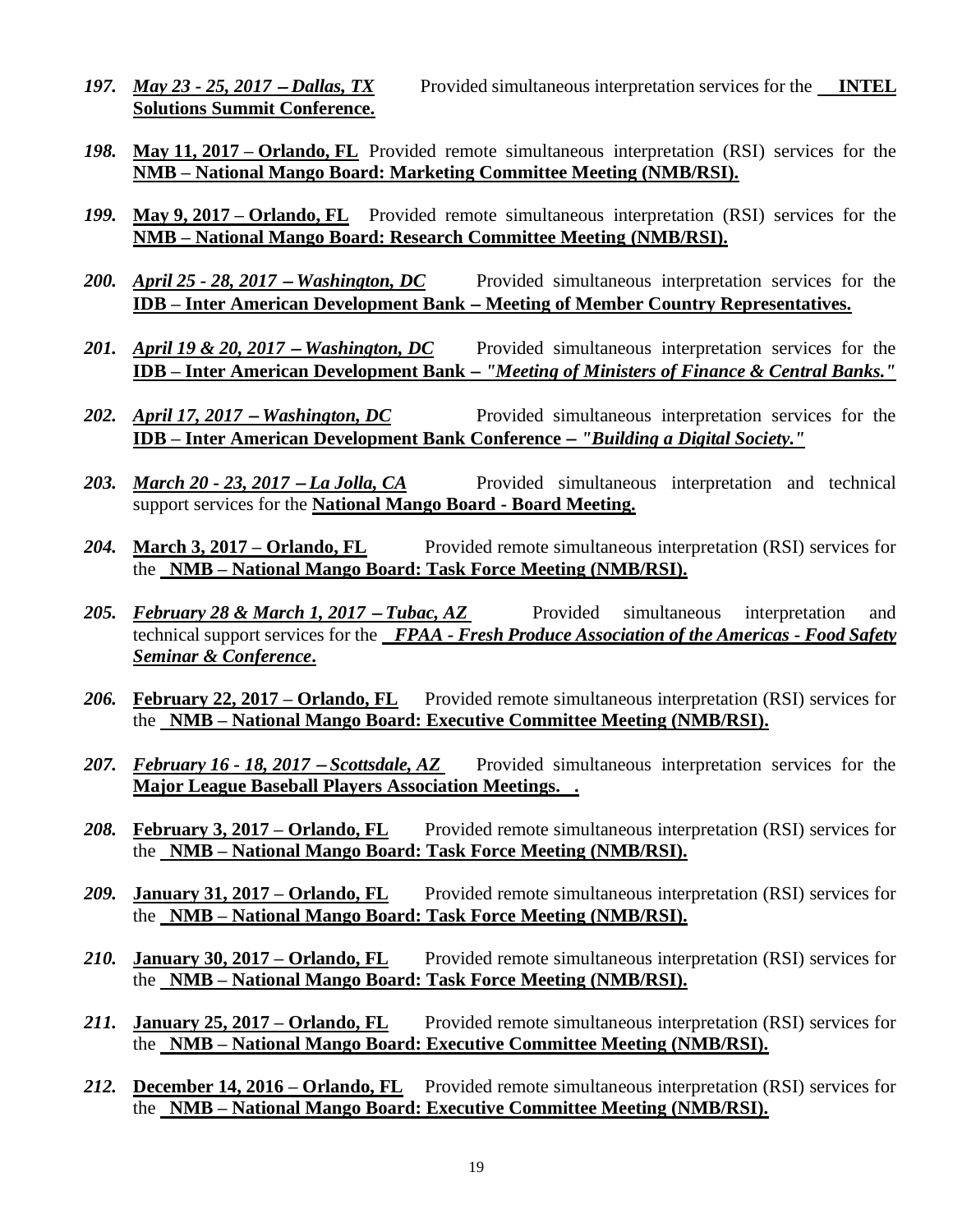- 213. *November 15 17, 2016 Orlando, FL* Provided simultaneous interpretation and technical support services for the **National Mango Board - Board Meeting.**
- 214. *October 31 November 4, 2016 Washington, DC* Provided simultaneous interpretation services for the **CSI - PAHO Manager's Conference .**
- 215. October 25 & 26, 2016 Montego Bay, Jamaica Provided simultaneous interpretation services for the **IDB – Inter American Development Bank FOROMIC .**
- *216. October 21, 2016 − Washington, DC* Provided simultaneous interpretation services for the IDB **Inter American Development Bank "BID Inspiration" .**
- *217. October 6, 2016* − *Washington, DC* Provided simultaneous interpretation services for the IDB − **Inter American Development Bank Financing the 4th Industrial Revolution Conference.**
- 218. *October 6 & 7, 2016 Washington, DC* Provided simultaneous interpretation services for the **IDB – Inter American Development Bank Biannual Partners' Meeting .**
- 219. *October 5, 2016* **−** *Washington, DC* Provided simultaneous interpretation services for the **IDB – Inter American Development Bank Board of Governors Meeting .**
- 220. *September 13-15, 2016 − Las Vegas, NV* Provided simultaneous interpretation services for the **National Mango Board Meeting .**
- *221. September 9 & 10, 2016 Washington, DC* Provided simultaneous interpretation services for the **AERA - Educational Conference .**
- 222. *September 7 & 8, 2016 − Washington, DC* Provided simultaneous interpretation services for the **IDB – Inter American Development Bank** *"Dialogo Regional de Política - Innovación, Estabilidad y Competitividad Financiera" .*
- *223.* **August 30, 2016 – Orlando, FL** Provided remote simultaneous interpretation (RSI) services for the **NMB – National Mango Board: Task Force Meeting (NMB/RSI).**
- *224.* **August 24, 2016 – Orlando, FL** Provided remote simultaneous interpretation (RSI) services for the **NMB – National Mango Board: Task Force Meeting (NMB/RSI).**
- 225. *July 27, 2016 Washington, DC* Provided simultaneous interpretation services for the US **Department of State** − **Voice of America**
- *226. July 25 - 29, 2016* <sup>−</sup> *Quantico, VA* Provided simultaneous interpretation services for the **US Department of State** − **DEA Clandestine Laboratory Training Program .**
- *227.* **July 22, 2016 – Orlando, FL** Provided remote simultaneous interpretation (RSI) services for the **NMB – National Mango Board: Marketing Committee Meeting (NMB/RSI).**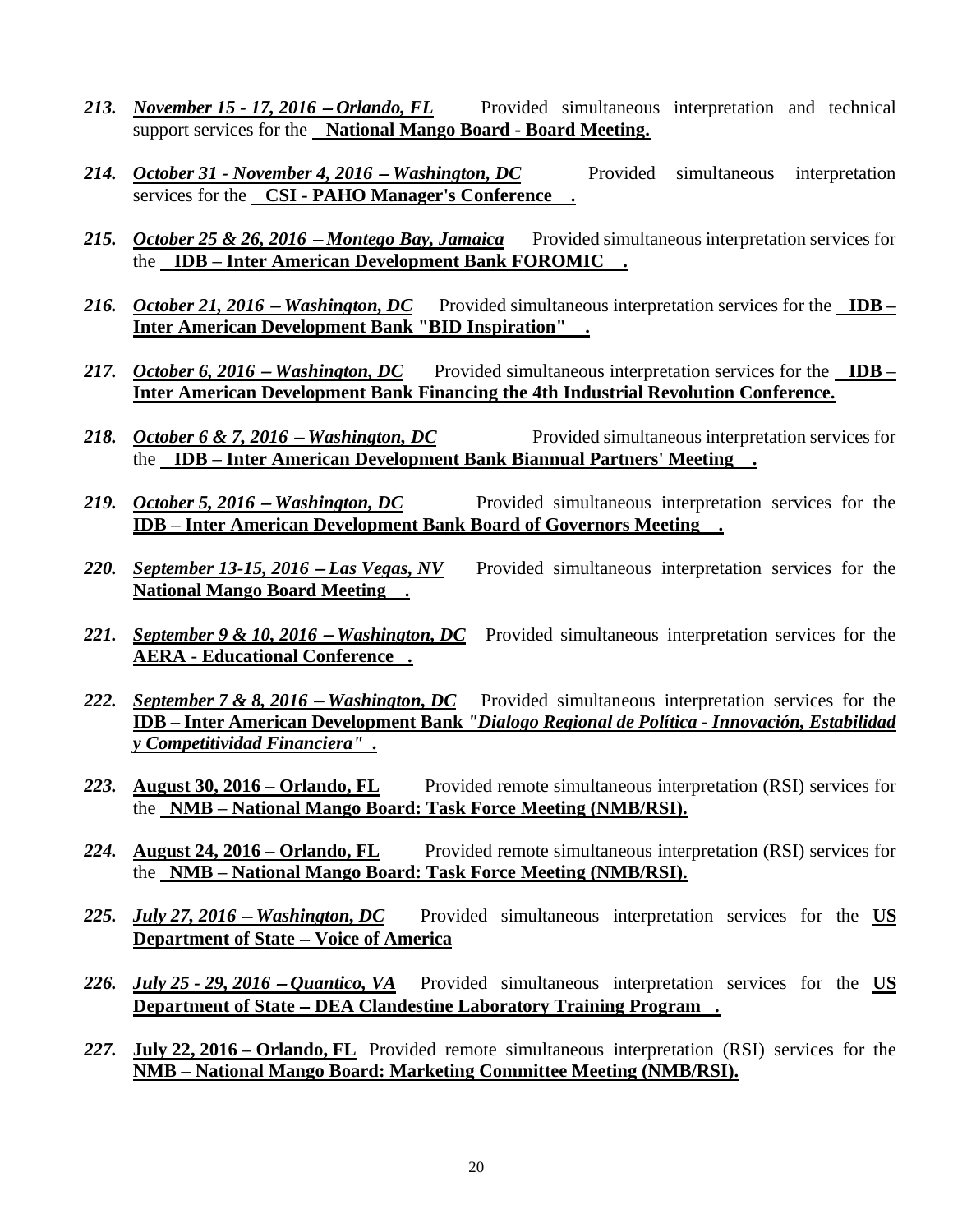- *228. July 10 - 20, 2016* <sup>−</sup> *Washington, DC, Kalamazoo, MI, & Los Angeles, CA* Provided simultaneous interpretation services for the **US Department of State** − **Community Policing/Mexico Program**
- *229.* **June 29, 2016 – Orlando, FL** Provided remote simultaneous interpretation (RSI) services for the **NMB – National Mango Board: Executive Committee Meeting (NMB/RSI).**
- *230.* **June 28, 2016 – Orlando, FL** Provided remote simultaneous interpretation (RSI) services for the **NMB – National Mango Board: Marketing Committee Meeting (NMB/RSI).**
- 231. *June 14 18, 2016 Santiago de los Caballeros, Dominican Republic* Provided simultaneous interpretation services for the **US Department of State** − *FDA Foreign Inspection Trip*
- 232. *June 13, 2016 − Los Angeles, CA* Provided simultaneous interpretation services for the SONY **Playstation Live Internet Broadcast during the E3 Gaming Convention .**
- *233.* **June 6, 2016 – Orlando, FL** Provided remote simultaneous interpretation (RSI) services for the **NMB – National Mango Board: Communications Committee Meeting (NMB/RSI).**
- 234. *June 3, 2016 − Des Moines, IA* Provided simultaneous interpretation services for the US **Department of State - Foreign Agricultural Service (FAS) Cuban Minister of Agriculture Site Visits in the US with Secretary Tom Vilsack .**
- *235.* **May 27, 2016 – Orlando, FL** Provided remote simultaneous interpretation (RSI) services for the **NMB – National Mango Board: Executive Committee Meeting (NMB/RSI).**
- *236.* **May 25, 2016 – Orlando, FL** Provided remote simultaneous interpretation (RSI) services for the **NMB – National Mango Board: Executive Committee Meeting (NMB/RSI).**
- *237.* **May 24, 2016 – Orlando, FL** Provided remote simultaneous interpretation (RSI) services for the **NMB – National Mango Board: Sub-committee Meeting (NMB/RSI).**
- 238. *May 18 20, 2016 Washington, DC* Provided simultaneous interpretation services for the **International Judicial Council Conference.**
- *239.* **May 16, 2016 – Orlando, FL** Provided remote simultaneous interpretation (RSI) services for the **NMB – National Mango Board: Research Committee Meeting (NMB/RSI).**
- *240. May 8 - 14, 2016* <sup>−</sup> *Neuquén, Rio Negro, Argentina* Provided simultaneous interpretation services for the **US Department of State** − *FDA Foreign Inspection Trip.*
- *241. April 9 - 30, 2016* <sup>−</sup> *Washington, DC-Cincinnati, OH-Louisville, KY-Sacramento, CA & Corpus Christi, TX* Provided simultaneous interpretation services for the **US Department of State** −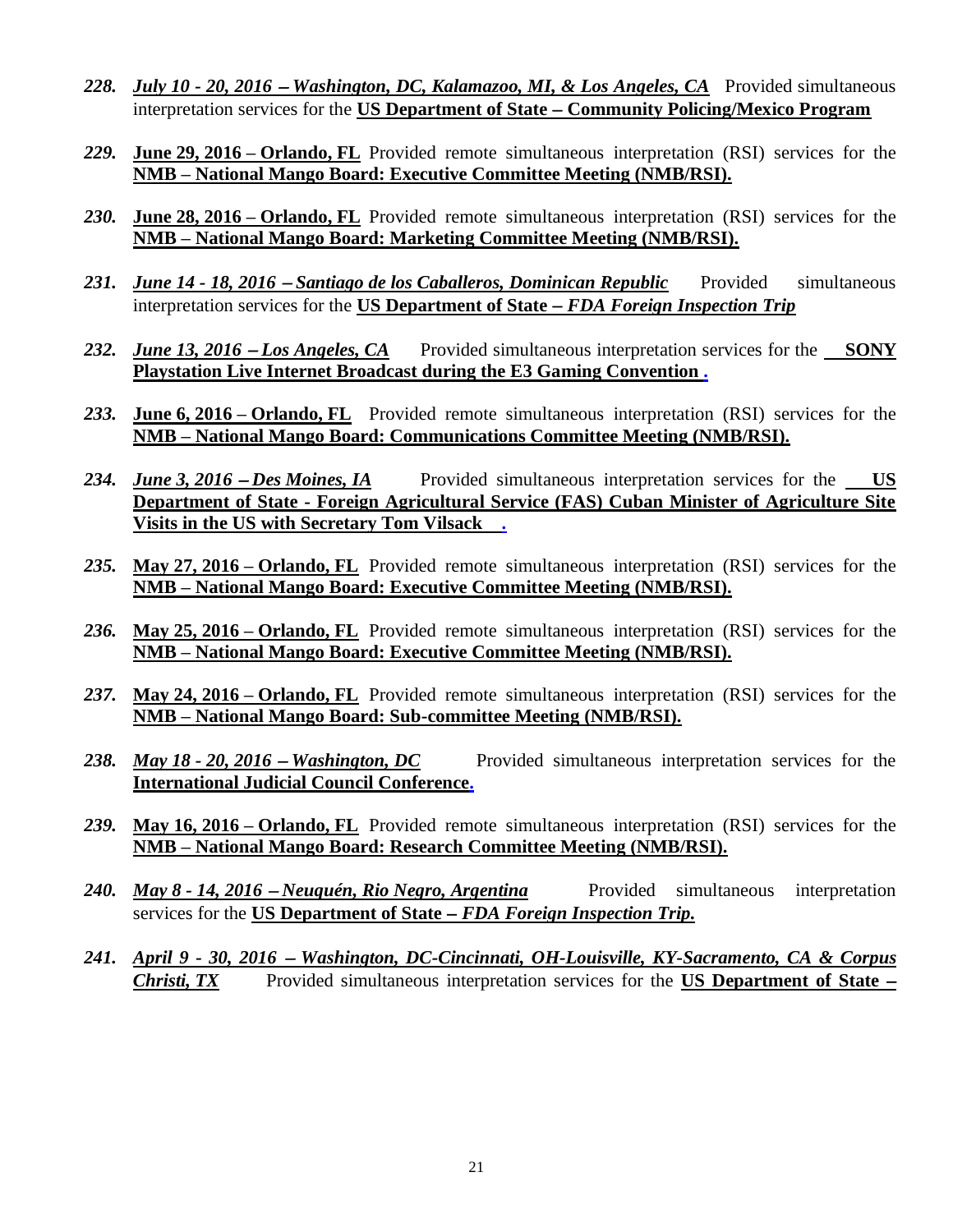*Leadership Management and Standards in the Judicial and Law Enforcement Environment Program (Colombia)*

- *242.* **April 5, 2016 – Orlando, FL** Provided remote simultaneous interpretation (RSI) services for the **NMB – National Mango Board: Sub-committee Meeting (NMB/RSI).**
- *243.* **April 1, 2016 – Orlando, FL** Provided remote simultaneous interpretation (RSI) services for the **NMB – National Mango Board: Communications Committee Meeting (NMB/RSI).**
- *244.* **March 30, 2016 – Orlando, FL** Provided remote simultaneous interpretation (RSI) services for the **NMB – National Mango Board: Marketing Committee Meeting (NMB/RSI).**
- 245. *March 18, 2016 − Dallas, TX* Provided simultaneous interpretation services for the **BristolMyersSquibb Pharmaceutical Conference.**
- *246. March 14-17, 2016 − Ft. Lauderdale, FL* Provided simultaneous interpretation and technical support services for the **National Mango Board's Board Meeting.**
- 247. *February 12-24, 2016 Neuquén, Argentina* Provided simultaneous interpretation services for the **US Department of State** − *FDA Foreign Inspection Trip*
- *248.* **January 27, 2016 – Orlando, FL** Provided remote simultaneous interpretation (RSI) services for the **NMB – National Mango Board: Executive Committee Meeting (NMB/RSI).**
- *249.* **January 20, 2016 – Orlando, FL** Provided remote simultaneous interpretation (RSI) services for the **NMB – National Mango Board: Research Committee Meeting (NMB/RSI).**
- *250.* **December 16, 2015 – Orlando, FL** Provided remote simultaneous interpretation (RSI) services for the **NMB – National Mango Board: Executive Committee Meeting (NMB/RSI).**
- *251.* **December 15, 2015 – Orlando, FL** Provided remote simultaneous interpretation (RSI) services for the **NMB – National Mango Board: Industry Relations Committee Meeting (NMB/RSI).**
- 252. *November 17-19, 2015 Orlando, FL* Provided simultaneous interpretation and technical support services for the **National Mango Board's Board Meeting.**
- 253. *November* 5, 6, 8 & 9, 2015 − *St. Petersburg, FL* Provided interpretation technical support services for the **US Department of State - Edward R. Murrow Program Conference held at the Poynter Institute in St. Petersburg, FL.**
- *254.* **October 28, 2015 – Orlando, FL** Provided remote simultaneous interpretation (RSI) services for the **NMB – National Mango Board: Executive Committee Meeting (NMB/RSI).**
- *255.* **October 27, 2015 – Orlando, FL** Provided remote simultaneous interpretation (RSI) services for the **NMB – National Mango Board: Marketing Committee Meeting (NMB/RSI).**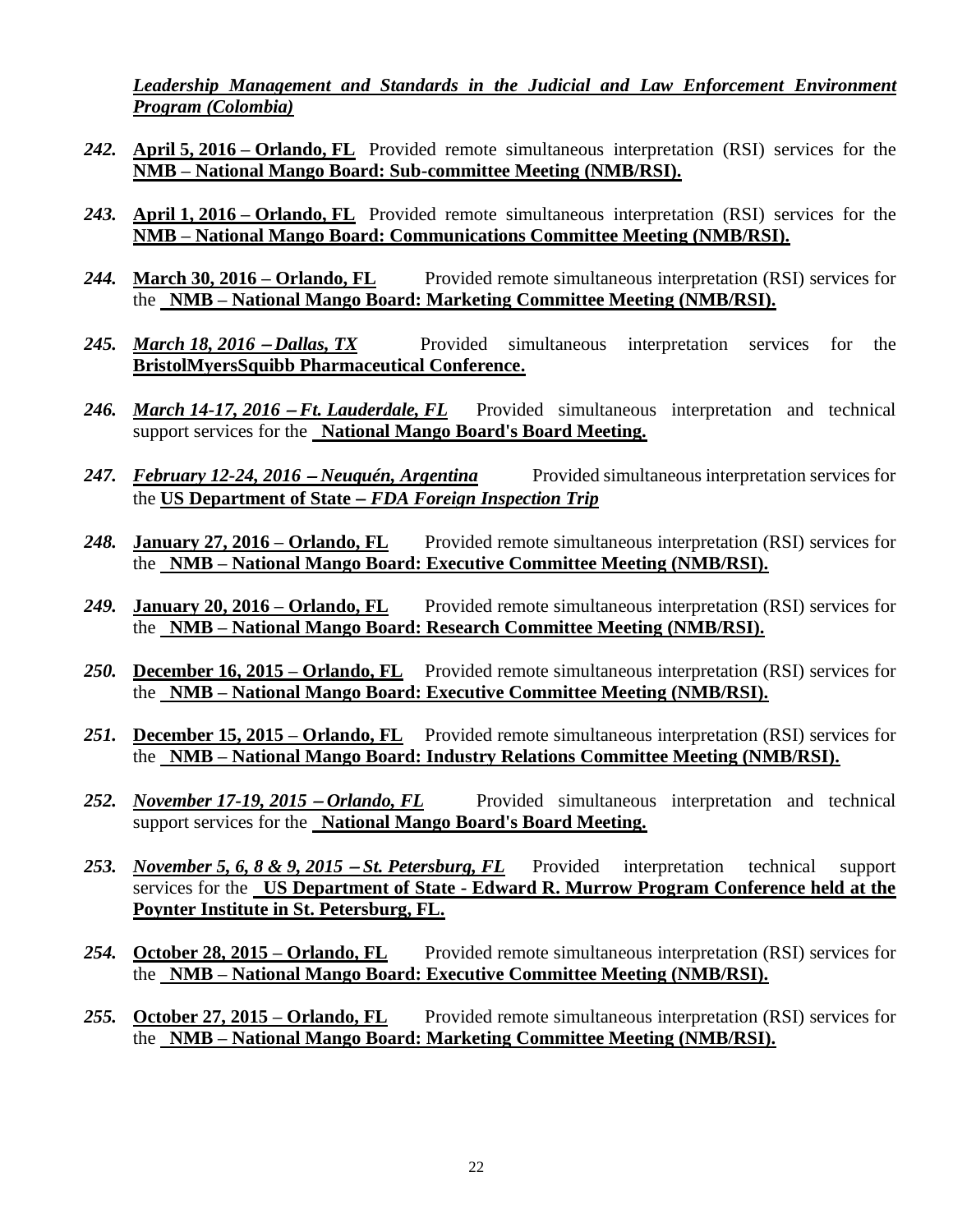- 256. *September 29, 2015* − *Washington, DC* Provided simultaneous interpretation services for the **IDB – Inter American Development Bank** − *ReachUp* **Early Childhood Intervention Program Conference.**
- 257. *<u>September 28, 2015 − Washington, DC</u> Provided simultaneous interpretation services for the* **IDB – Inter American Development Bank** − **Meeting of the IDB External Advisory Board.**
- 258. *September 22-25, 2015 − Richmond, VA* Provided simultaneous interpretation services for the **UCI World Road Cycling Championships**.
- 259. *September 15-17, 2015 − Washington, DC* Provided simultaneous interpretation and technical support services for the **National Mango Board's Board Meeting.**
- *260.* **August 26, 2015 – Orlando, FL** Provided remote simultaneous interpretation (RSI) services for the **NMB – National Mango Board: Executive Committee Meeting (NMB/RSI).**
- *261.* **July 31, 2015 – Orlando, FL** Provided remote simultaneous interpretation (RSI) services for the **NMB – National Mango Board: Marketing Committee Meeting (NMB/RSI).**
- *262.* **July 29, 2015 – Orlando, FL** Provided remote simultaneous interpretation (RSI) services for the **NMB – National Mango Board: Executive Committee Meeting (NMB/RSI).**
- *263.* **July 27, 2015 – Orlando, FL** Provided remote simultaneous interpretation (RSI) services for the **NMB – National Mango Board: Research Committee Meeting (NMB/RSI).**
- *264.* **July 20, 2015 – Orlando, FL** Provided remote simultaneous interpretation (RSI) services for the **NMB – National Mango Board: Industry Relations Committee Meeting (NMB/RSI).**
- *265.* **June 30, 2015 – Orlando, FL** Provided remote simultaneous interpretation (RSI) services for the **NMB – National Mango Board: Executive Committee Meeting (NMB/RSI).**
- 266. *July 24-27, 2015 Madison, WI* Provided simultaneous interpretation services for the <u>US</u> **Department of State -** *Women Leaders: Engines of Social Change Program .*
- *267. June 25, 2015 – San Antonio, TX* Provided simultaneous interpretation services for the **US Department of State -** *TSA Canine Explosive Detection Training Program* **.**
- 268. *June 16 & 17, 2015 − Los Angeles, CA* Provided simultaneous interpretation services for the **SONY Corporation** *PlayStation Live Webcast* **during the E3 Gaming Convention .**
- *269.* **May 27, 2015 – Orlando, FL** Provided remote simultaneous interpretation (RSI) services for the **NMB – National Mango Board: Executive Committee Meeting (NMB/RSI).**
- *270.* **May 21, 2015 – Orlando, FL** Provided remote simultaneous interpretation (RSI) services for the **NMB – National Mango Board: Industry Relations Committee Meeting (NMB/RSI).**
- *271.* **May 15, 2015 – Orlando, FL** Provided remote simultaneous interpretation (RSI) services for the **NMB – National Mango Board: Executive Committee Meeting (NMB/RSI).**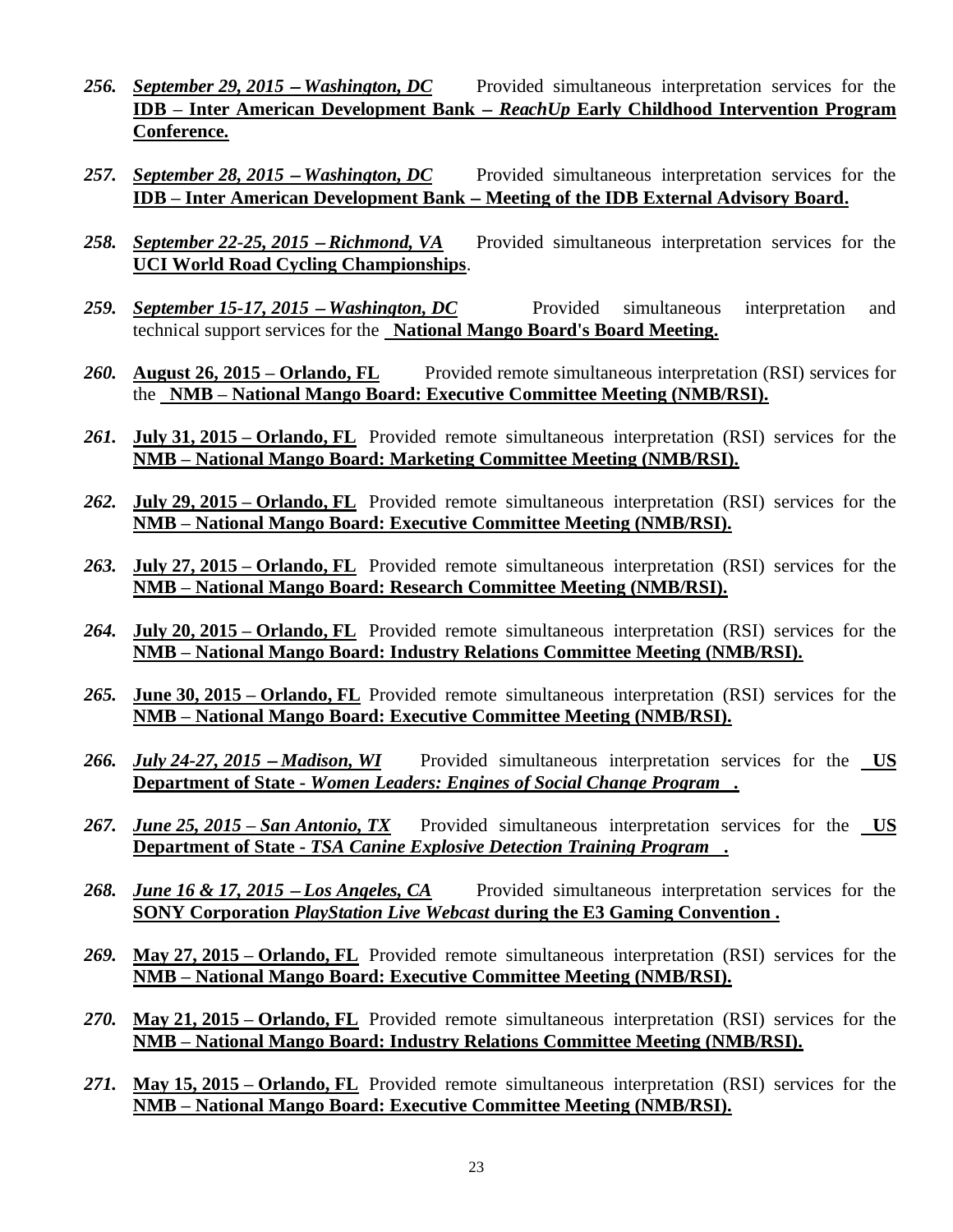- 272. *May 14 & 15, 2015 − Nogales, AZ* Provided simultaneous interpretation and technical support services for the **Union Pacific** *"Hazardous Materials Training Program".*
- *273.* **May 11, 2015 – Orlando, FL** Provided remote simultaneous interpretation (RSI) services for the **NMB – National Mango Board: Industry Relations Committee Meeting (NMB/RSI).**
- *274.* **May 8, 2015 – Orlando, FL** Provided remote simultaneous interpretation (RSI) services for the **NMB – National Mango Board: Marketing Committee Meeting (NMB/RSI).**
- *275.* **April 29, 2015 – Orlando, FL** Provided remote simultaneous interpretation (RSI) services for the **NMB – National Mango Board: Executive Committee Meeting (NMB/RSI).**
- 276. *April 27 & 28, 2015* − *Aguascalientes, Mexico* Provided simultaneous interpretation services for the **US Department of State** − *FDA Foreign Inspection Trip .*
- 277. *April 24, 2015 − Nogales, AZ* Provided simultaneous interpretation and technical support services for the **WholeSum Family Farms Strategic Planning Meeting .**
- 278. *April 13-17, 2015 − Tucson, AZ* Provided simultaneous interpretation and technical support services for the **Hexagon Mining, Inc. "MineQuest" Conference** .
- 279. *March 26, 2015 − Long Beach, CA* Provided simultaneous interpretation and technical support services for the **National Mango Board's "***Conference on Ripe/Ready to Eat Mangos***"**
- 280. *March 24 & 25, 2015 − Long Beach, CA* Provided simultaneous interpretation and technical support services for the **National Mango Board's Board Meeting.**
- 281. *March 16-20, 2015 − Charleston, SC* Provided simultaneous interpretation services for the US **Department of State** − **CBP ISIT Customs Inspection Training Program**
- 282. *February 7-11, 2015 Puerto Barrios, Guatemala* Provided simultaneous interpretation services for the **US Department of State** − *FDA Foreign Inspection Trip*
- 283. *January 29 & 30, 2015 − Orlando, FL* Provided simultaneous interpretation and technical support services for the **National Mango Board (NMB) FMO Team Building Workshop .**
- *284.* **January 23, 2015 – Orlando, FL** Provided remote simultaneous interpretation (RSI) services for the **NMB – National Mango Board: Executive Committee Meeting (NMB/RSI).**
- 285. *January 14, 2015 − Orlando, FL* Provided simultaneous interpretation and technical support services for the **National Mango Board (NMB) New Board Member Orientation Meeting .**
- 286. *January 5 & 6, 2015 Las Vegas, NV* Provided simultaneous interpretation services for the **SONY Corporation's "2015 Latin America Region Dealers and Distributors Meeting" ,**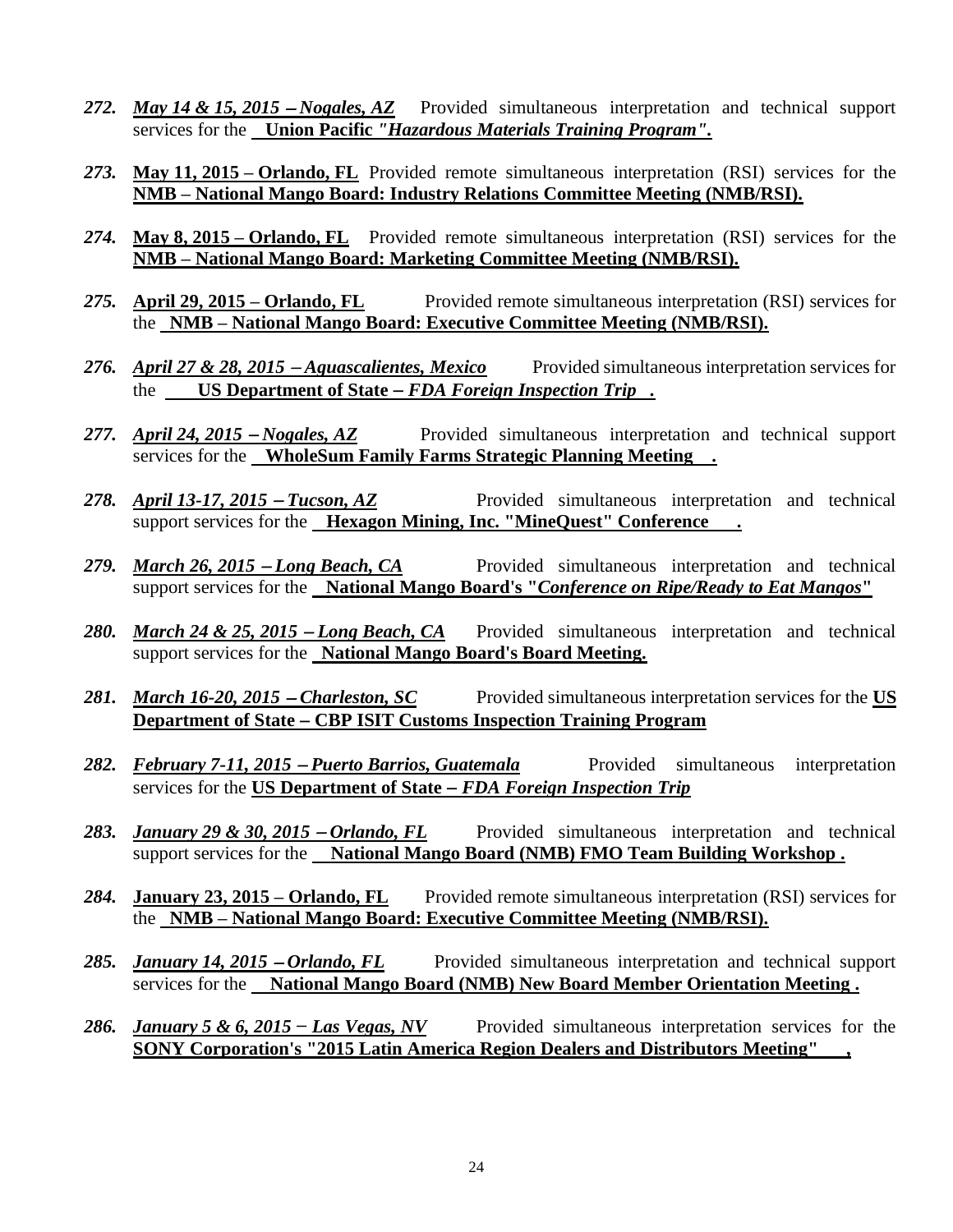- *287. December 6-13, 2014* Provided simultaneous interpretation services for the **US Department of State Program** − *"Confronting Cross Border Organized Crime" .*
- 288. *December 1 & 2, 2014 Washington, DC* Provided simultaneous interpretation services for the **US - Mexico Inter Parliamentary Group Meeting.**
- 289. *November 18-20, 2014 − Orlando, FL* Provided simultaneous interpretation and technical support services for the **National Mango Board (NMB) Board Meeting .**
- 290. *November 10-14, 2014* − *Washington, DC* Provided simultaneous interpretation services for the **CSI - PAHO - Pan American Health Organization's** *"2014 Regional Managers' Meeting"* **.**
- 291. **October 30, 2014 Orlando, FL** Provided remote simultaneous interpretation (RSI) services for the **NMB – National Mango Board: Executive Committee Meeting (NMB/RSI).**
- 292. *October 18, 2014 − Anaheim, CA* Provided simultaneous interpretation and technical support services for the **National Mango Board (NMB) Industry Reception Meeting**
- 293. *September 16 18, 2014* − *Washington, DC* Provided simultaneous interpretation and technical support services for the **National Mango Board (NMB) Board Meeting .**
- *294.* **August 27, 2014 – Orlando, FL** Provided remote simultaneous interpretation (RSI) services for the **NMB – National Mango Board: Executive Committee Meeting (NMB/RSI).**
- 295. *August 5 13, 2014 Puerto Montt, Chile* Provided simultaneous interpretation services for the **US Department of State** − *FDA Foreign Inspection Trip.*
- *296.* **July 30, 2014 – Orlando, FL** Provided remote simultaneous interpretation (RSI) services for the **NMB – National Mango Board: Executive Committee Meeting (NMB/RSI).**
- *297.* **July 17, 2014 – Orlando, FL** Provided remote simultaneous interpretation (RSI) services for the **NMB – National Mango Board: Executive Committee Meeting (NMB/RSI).**
- *298.* **July 10, 2014 – Orlando, FL** Provided remote simultaneous interpretation (RSI) services for the **NMB – National Mango Board: Industry Relations Committee Meeting (NMB/RSI).**
- *299.* **July 9, 2014 – Orlando, FL** Provided remote simultaneous interpretation (RSI) services for the **NMB – National Mango Board: Research Committee Meeting (NMB/RSI).**
- *300.* **July 1, 2014 – Orlando, FL** Provided remote simultaneous interpretation (RSI) services for the **NMB – National Mango Board: Executive Committee Meeting (NMB/RSI).**
- *301.* **June 25, 2014 – Orlando, FL** Provided remote simultaneous interpretation (RSI) services for the **NMB – National Mango Board: Executive Committee Meeting (NMB/RSI).**
- *302.* **June 18, 2014 – Orlando, FL** Provided remote simultaneous interpretation (RSI) services for the **NMB – National Mango Board: Research Committee Meeting (NMB/RSI).**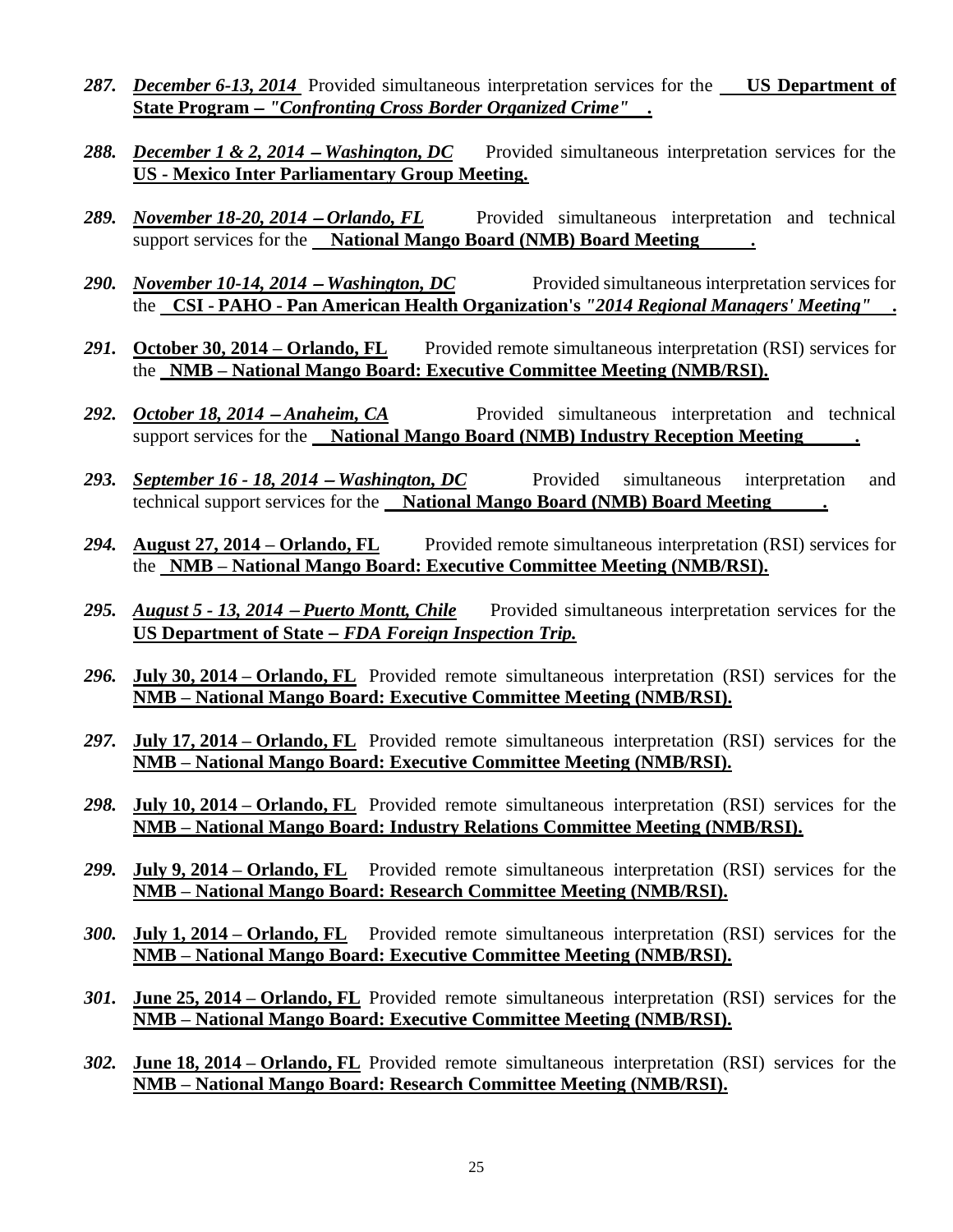- *303.* **June 17, 2014 – Orlando, FL** Provided remote simultaneous interpretation (RSI) services for the **NMB – National Mango Board: Marketing Committee Meeting (NMB/RSI).**
- *304. June 9 - 12, 2014* <sup>−</sup> *Los Angeles, CA* Provided simultaneous interpretation services for the **E3 Gaming Expo & Conference .**
- *305.* **June 4, 2014 – Orlando, FL** Provided remote simultaneous interpretation (RSI) services for the **NMB – National Mango Board: Industry Relations Committee Meeting (NMB/RSI).**
- *306.* **May 21, 2014 – Orlando, FL** Provided remote simultaneous interpretation (RSI) services for the **NMB – National Mango Board: Research Committee Meeting (NMB/RSI).**
- *307. May 16, 2014* <sup>−</sup> *Rio Rico, AZ* Provided simultaneous interpretation and technical support services for the **CSG-Council of State Governments's "***AZ - Sonora Regional Economic Competitiveness Forum" .*
- *308.* **May 13, 2014 – Orlando, FL** Provided remote simultaneous interpretation (RSI) services for the **NMB – National Mango Board: Crisis Response Team Meeting (NMB/RSI).**
- *309.* **May 7, 2014 – Orlando, FL** Provided remote simultaneous interpretation (RSI) services for the **NMB – National Mango Board: Marketing Committee Meeting (NMB/RSI).**
- *310.* **May 6, 2014 – Orlando, FL** Provided remote simultaneous interpretation (RSI) services for the **NMB – National Mango Board: Executive Committee Meeting (NMB/RSI).**
- *311. April 12* <sup>−</sup> *May 3, 2014* Provided simultaneous interpretation services for the **US Department of State: "Combating International Crime" Western Hemisphere Regional Project.**
- *312. April 1-3, 2014 − New Orleans, LA* Provided simultaneous interpretation and technical support services for the **Eighth Meeting of the CAFTA-DR Environmental Affairs Council** *.*
- *313. March 31, 2014 − New Orleans, LA* Provided simultaneous interpretation and technical support services for the **CAFTA-DR Points of Contact Meeting***.*
- *314. March 12 & 13, 2014 − Tubac, AZ* Provided simultaneous interpretation and technical support services for the **FPAA - Fresh Produce Association's** *"America Trades Produce Conference" .*
- **315.** *March* 6, 2014 − *Philadelphia, PA* Provided simultaneous interpretation and technical support services for the **National Mango Board's** *"Mango Food Safety Conference" .*
- *316. March* 3-5, 2014 − *Philadelphia, PA* Provided simultaneous interpretation and technical support services for the **Board Meeting of the National Mango Board** *.*
- *317. February 26, 2014* <sup>−</sup> *Nogales, Sonora, Mexico* Provided simultaneous interpretation and technical support services for the **International Boundary & Water Commission (IBWC) Meeting***.*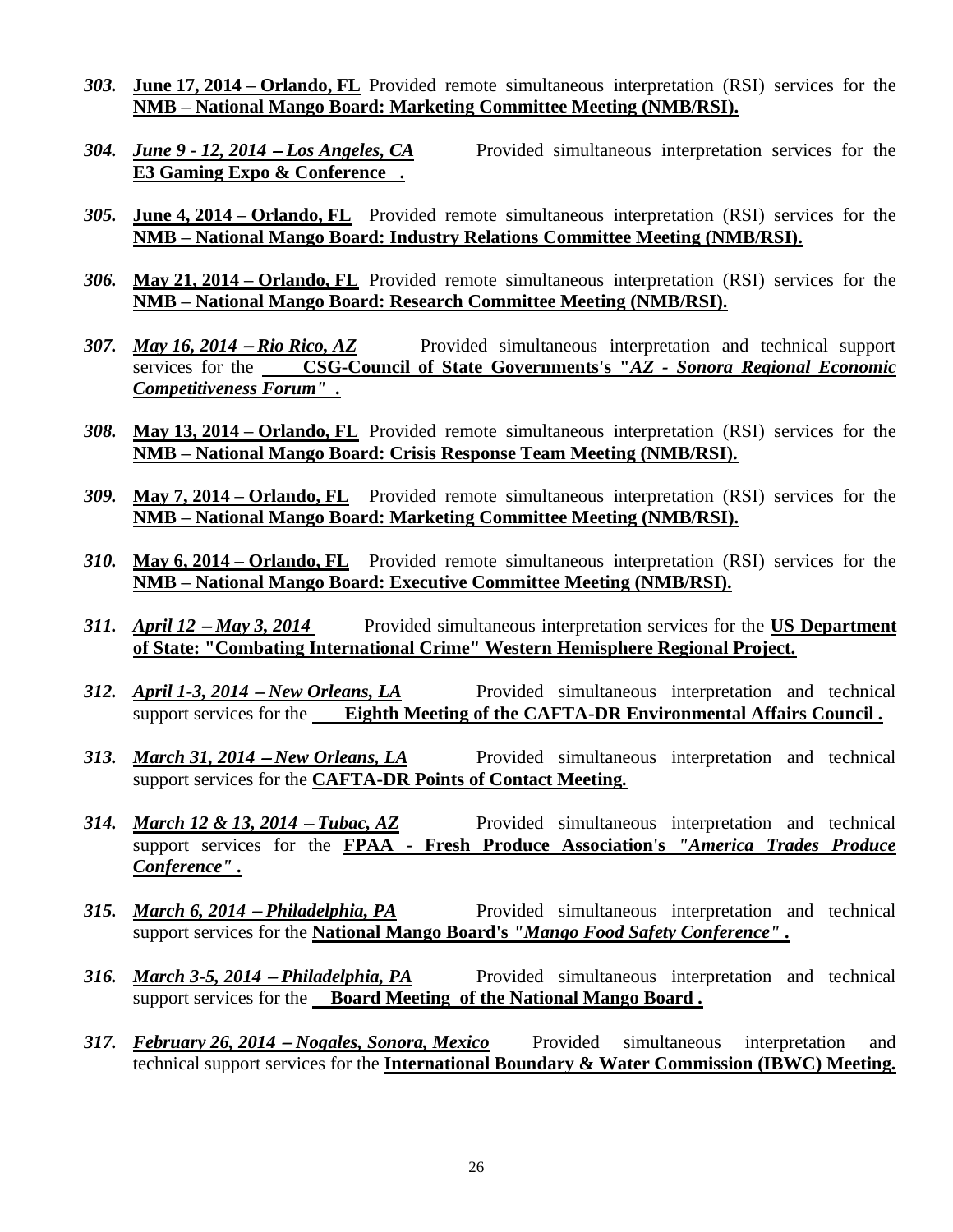- *318. February 15 - 21, 2014* <sup>−</sup> *Retalhuleu, Guatemala* Provided simultaneous interpretation services for the **US Department of State** − *FDA Foreign Inspection Trip.*
- **319.** *January 30 & 31, 2014* <sup>−</sup> *Orlando, FL* Provided simultaneous interpretation and technical support services for the **National Mango Board** *"FMO- Foreign Mango Association Training Workshop" .*
- **320.** *January 22 & 23, 2014* <sup>−</sup> *Orlando, FL* Provided simultaneous interpretation and technical support services for the **National Mango Board** *"New Member Orientation"* **Meeting** *.*
- **321. December 18, 2013 – Orlando, FL** Provided remote simultaneous interpretation (RSI) services for the **NMB – National Mango Board: Executive Committee Meeting (NMB/RSI).**
- **322.** *December 2 & 3, 2013 − Washington, DC* Provided simultaneous interpretation services for the **US Department of State** − *CAFTA-DR Environmental Coordination Committee Meeting.*
- **323.** *November 18-20, 2013* <sup>−</sup> *Orlando, FL* Provided simultaneous interpretation and technical support services for the **National Mango Board** *Board Meeting .*
- **324.** *November 4 & 5, 2013* <sup>−</sup> *Los Cóbanos, El Salvador* Provided simultaneous interpretation services for the **Sustainable Harvest** *"Let's Talk Roya!"* **Conference.**
- **325.** *October 31 - November 2, 2013* <sup>−</sup> *Los Cóbanos, El Salvador* Provided simultaneous interpretation services for the **Sustainable Harvest** *"Let's Talk Coffee!"* **Conference.**
- **326.** *October 27, 28 & 30, 2013* <sup>−</sup> *Los Cóbanos, El Salvador* Provided simultaneous interpretation services for the **Sustainable Harvest Pre-Conference Staff Meeting .**
- **327.** *October 9, 2013* <sup>−</sup> *Washington, DC* Provided simultaneous interpretation services for the **IDB** *–* **Inter American Development Bank "Meeting of the Ministers of Finance from Central America, Panama, & the Dominican Republic" .**
- **328.** *September 20, 2013* <sup>−</sup> *Baltimore, MD* Provided simultaneous interpretation services for the **Pharmacopoeia Global Summit** *.*
- **329.** *September 19, 2013* <sup>−</sup> *Washington, DC* Provided simultaneous interpretation services for the *OAS – Organization of American States***: Seminario "La Apuesta por la Paridad: Democratizando el Sistema Político de América Latina" .**
- **330.** *September 10-12, 2013* <sup>−</sup> *Washington, DC* Provided simultaneous interpretation and technical support services for the **National Mango Board** *Board Meeting .*
- **331.** *July 31, 2013* <sup>−</sup> *Washington, DC* Provided simultaneous interpretation services for the *OAS – Organization of American States***: Secretariat for Political Affairs' Meeting with Electoral Observation Missions' Donor Countries.**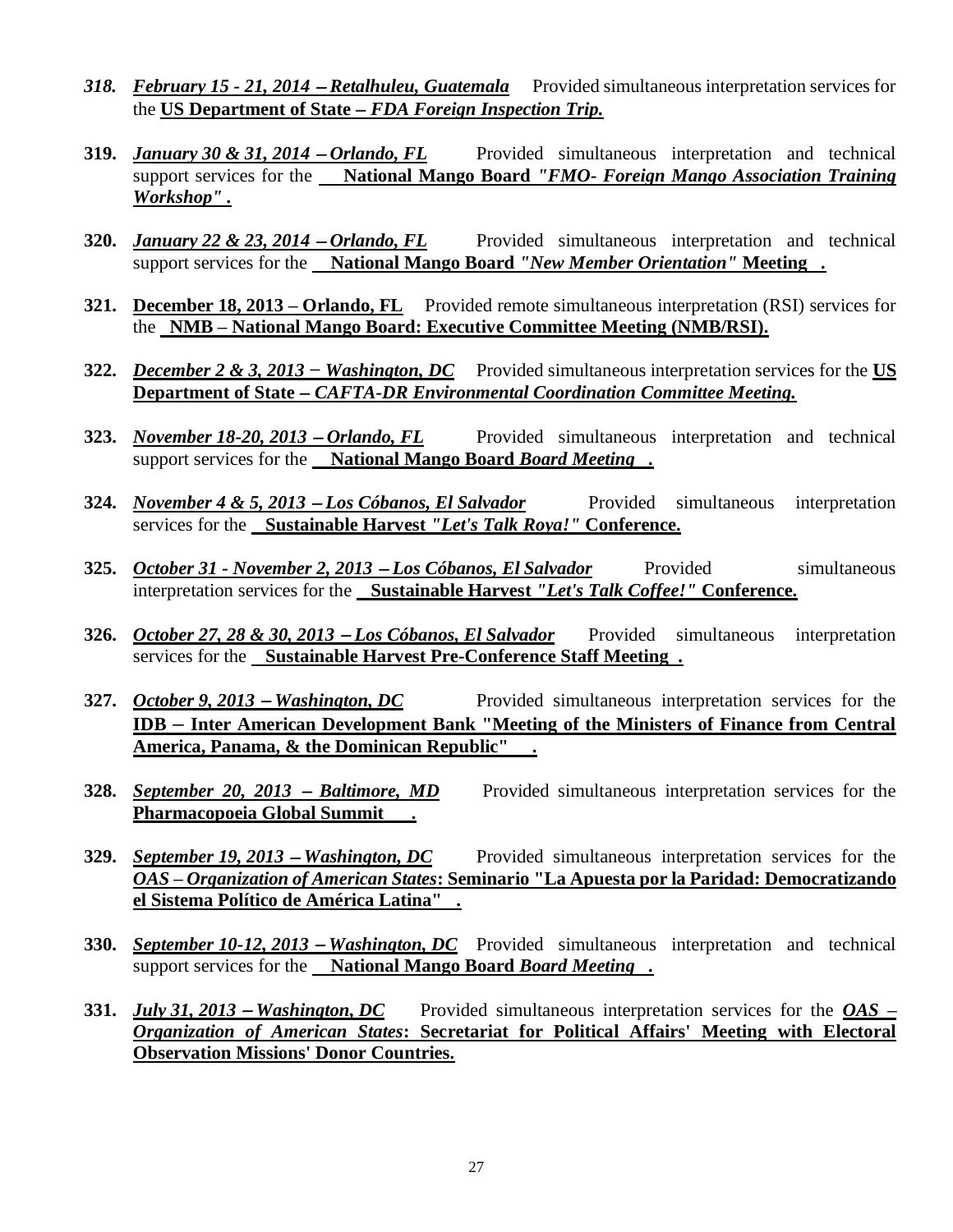- **332.** *July 30, 2013* <sup>−</sup> *Washington, DC* Provided simultaneous interpretation services for the *OAS – Organization of American States***: Secretariat for Political Affairs' Meeting on Electoral Observation Missions and OAS Efforts in Promoting Political Dialogue in Paraguay.**
- **333.** *July 22-26, 2013* <sup>−</sup> *Washington, DC* Provided simultaneous interpretation services for the **US Department of State: Tariff Rate Quota Administration Study Tour / Dominican Republic and Panama .**
- *334. July 14, 2013 – Orlando, FL Provided remote simultaneous interpretation (RSI) services for the NMB – National Mango Board: Executive Committee Meeting (NMB/RSI).*
- *335. July 7, 2013 – Orlando, FL Provided remote simultaneous interpretation (RSI) services for the NMB – National Mango Board: Industry Relations Committee Meeting (NMB/RSI).*
- *336. June 27, 2013 – Orlando, FL Provided remote simultaneous interpretation (RSI) services for the NMB – National Mango Board: Industry Relations Committee Meeting (NMB/RSI).*
- *337. June 25, 2013 – Orlando, FL Provided remote simultaneous interpretation (RSI) services for the NMB – National Mango Board: Research Committee Meeting (NMB/RSI).*
- *338. June 13 & 14, 2013* <sup>−</sup> *Washington, DC* Provided simultaneous interpretation services for the **IDB – Inter American Development Bank: Development Challenges and Policies in Latin America and the Caribbean Conference***.*
- **339.** *May 29, 2013 – Orlando, FL Provided remote simultaneous interpretation (RSI) services for the NMB – National Mango Board: Executive Committee Meeting (NMB/RSI).*
- **340.** *May 14, 2013 – Orlando, FL Provided remote simultaneous interpretation (RSI) services for the NMB – National Mango Board: Marketing Committee Meeting (NMB/RSI).*
- **341.** *May 8, 2013 – Orlando, FL Provided remote simultaneous interpretation (RSI) services for the NMB – National Mango Board: Research Committee Meeting (NMB/RSI).*
- **342.** *May 1-3, 2013 − Edmonton, Alberta, Canada* Provided simultaneous interpretation and technical support services for the **CONAHEC - XV North American Higher Education Conference .**
- **343.** *April 24, 2013 – Orlando, FL Provided remote simultaneous interpretation (RSI) services for the NMB – National Mango Board: Executive Committee Meeting (NMB/RSI).*
- **344.** *April 18, 2013 – Orlando, FL Provided remote simultaneous interpretation (RSI) services for the NMB – National Mango Board: Marketing Committee Meeting (NMB/RSI).*
- **345.** *March 6, 2013* <sup>−</sup> *McAllen, TX* Provided simultaneous interpretation and technical support services for the *National Mango Board* **"Mango Food Safety Conference" .**
- **346.** *March 5, 2013* <sup>−</sup> *McAllen, TX* Provided simultaneous interpretation and technical support services for the *National Mango Board* **Board Meeting .**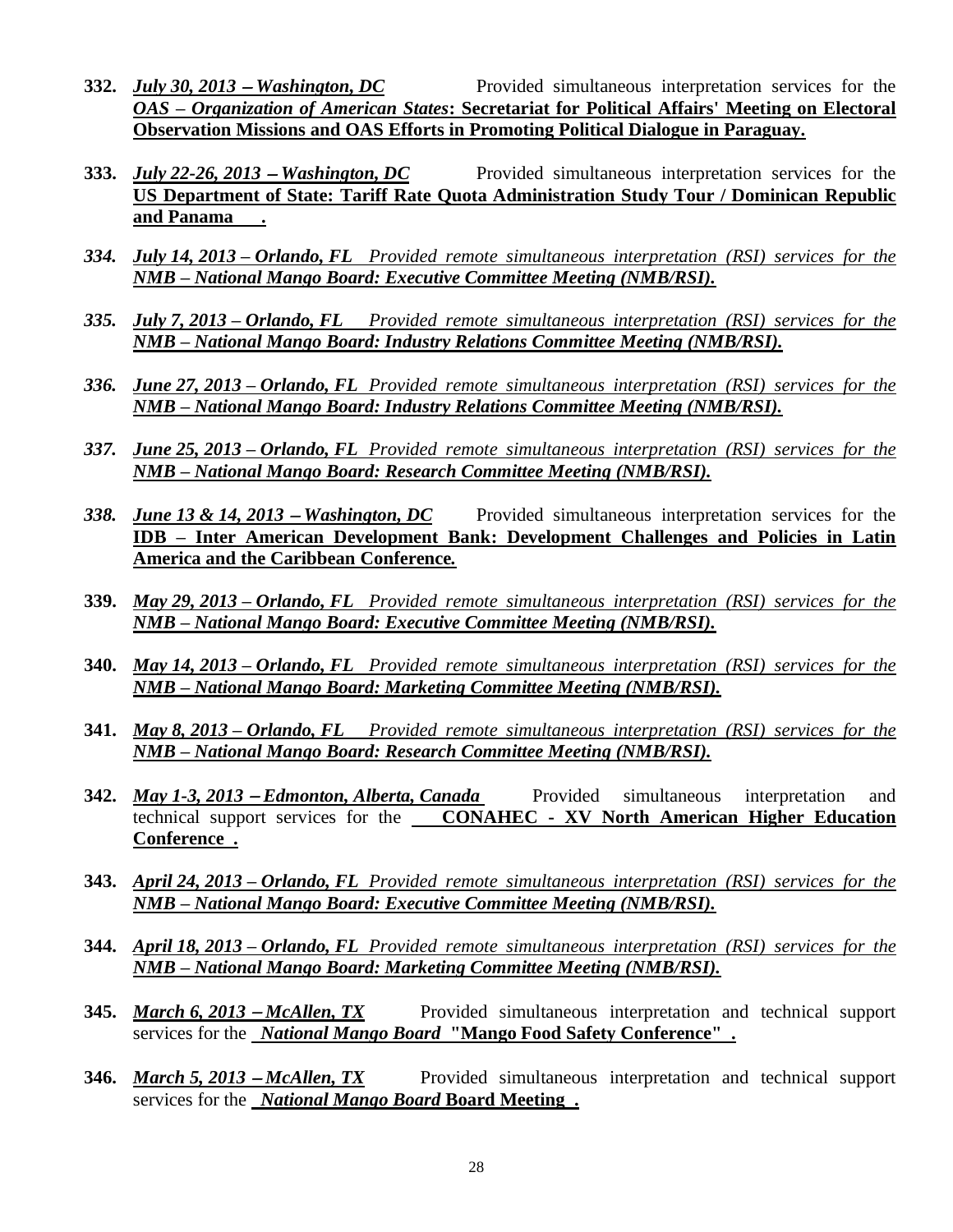- *347. February 21, 2013 – Orlando, FL* Provided simultaneous interpretation and technical support services for the **NMB - National Mango Board's "Crisis Communications Training Workshop" for NMB Board Members.**
- *348. February 20, 2013 – Orlando, FL* Provided simultaneous interpretation and technical support services for the **NMB - National Mango Board's New Member Orientation Meeting.**
- *349. February 15, 2013 – Orlando, FL* Provided simultaneous interpretation and technical support services for the **NMB - National Mango Board's "Crisis Management Workshop for Foreign Mango Organizations."**
- *350. January 31 & February 1, 2013 − Washington, DC* Provided simultaneous interpretation services for the **IDB – Inter American Development Bank:** *SAFE Framework for Secure Customs.*
- *351. December 3, 2012 – Washington, DC* Provided simultaneous interpretation services for the **IDB – Inter American Development Bank:** *Informal Mining Seminar.*
- *352. November 29, 2012 – Washington, DC* Provided simultaneous interpretation services for the **US Department of State: US Trade Representative –** *Trade Promotion Agreement – El Salvador* **Meeting.**
- *353. November 28, 2012 – Washington, DC* Provided simultaneous interpretation services for the **US Department of State: US Trade Representative –** *Trade Promotion Agreement – Peru* **Meeting.**
- *354. November 26, 2012 – Washington, DC* Provided simultaneous interpretation services for the *OAS – Organization of American States***: CIDI/GT/RM Ad Hoc Working Group - Mandates on Integral Development .**
- *355. November 15, 2012 – Tampa, FL* Provided simultaneous interpretation and technical support services for the **PMA -** *Produce Marketing Association's* **"Food Safety Workshop" .**
- *356. November 13 & 14, 2012 – Orlando, FL* Provided simultaneous interpretation and technical support services for the *National Mango Board* **Board Meeting .**
- *357. November 7 & 8, 2012 – Washington, DC* Provided simultaneous interpretation services for the **US Department of State: DEA SOD – Special Operations Division Meeting.**
- *358. October 27, 2012 – Anaheim, CA* Provided simultaneous interpretation and technical support services for the **National Mango Board – PMA** *Fresh Summit* **.**
- *359. October 16 - 18, 2012 – Louisville, KY* Provided simultaneous interpretation and technical support services for the **NAPPO – North American Plant Protection Organization Conference .**
- *360. October 4 - 7, 2012 – Rio Negro, Antioquia, Colombia* Provided simultaneous interpretation and technical support services for the **Sustainable Harvest** *Let's Talk Coffee* **Conference .**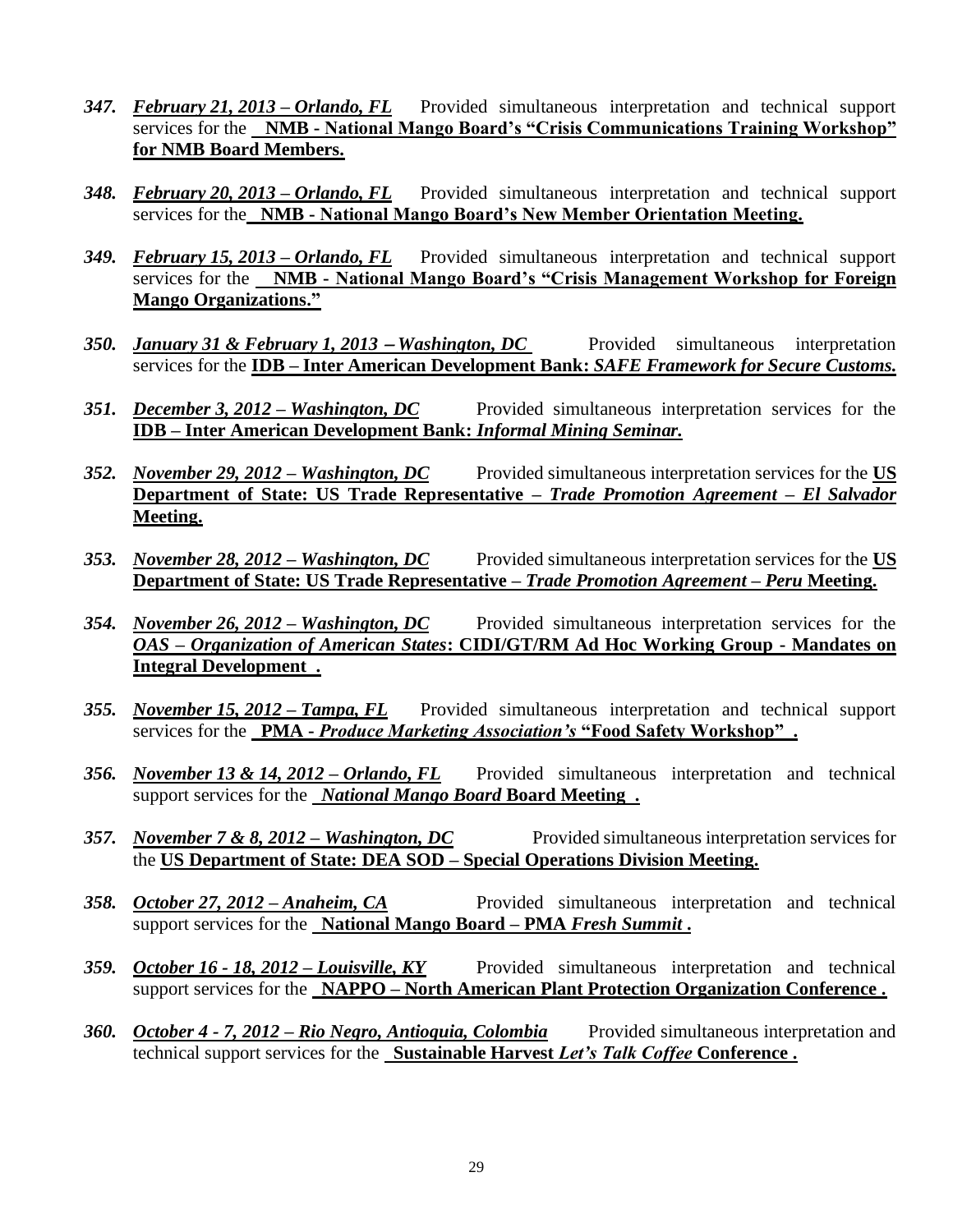- *361. September 24 & 25, 2012 – Washington, DC* Provided simultaneous interpretation for the **IDB – Inter American Development Bank:** *Agricultural Financial Risk Management* **.**
- *362. September 17, 2012 – Washington, DC* Provided simultaneous interpretation for the *OAS – Organization of American States***: CIDI/GT/RM Ad Hoc Working Group - Mandates on Integral Development .**
- *363. September 11-13, 2012 – Washington, DC* Provided simultaneous interpretation and technical support services for the *National Mango Board* **Board Meeting .**
- *364. September 6, 2012 – Washington, DC* Provided simultaneous interpretation services for the **North American Free Trade Agreement: NAFTA Review Panel.**
- *365. July 29 - August 1, 2012 – Washington, DC* Provided simultaneous interpretation services for the **US Department of State: Ending Gender Based Violence Conference.**
- *366. July 25 & 26, 2012 – Washington, DC* Provided simultaneous interpretation services for the **US Department of State: Division of Environment & Trade OES.**
- *367. July 16-18, 2012 – Quantico, VA* Provided simultaneous interpretation services for the **US Department of State: DEA Sensitive Investigation Unit Training Program.**
- *368. June 22, 2012 – Washington, DC* Provided simultaneous interpretation services for the **US Department of State: US – Mexico Joint Operations Planning Conference - Pentagon**
- *369. May 30 & 31, 2012 – Washington, DC* Provided simultaneous interpretation services for the *OAS – Organization of American States***: CICAD/GEPLA - Meeting for the Group of Experts for the Control on Money Laundering.**
- *370. May 29, 2012 – Washington, DC* Provided simultaneous interpretation services for the **US Department of State: US Panama Trade Promotion Agreement.**
- *371. May 18 & 19, 2012 – St. Louis, MO* Provided simultaneous interpretation services for the **Monavie Corp. Convention.**
- *372. May 17, 2012 – Washington, DC* Provided simultaneous interpretation services for the **IDB – Inter American Development Bank:** *Seminar on Venture Capital***. xyz**
- *373. May 15, 2012 – Washington, DC* Provided simultaneous interpretation services for the *OAS – Organization of American States***: CP/CP - Permanent Council - Protocolary Meeting.**
- *374. May 10 & 11, 2012 – Washington, DC* Provided simultaneous interpretation services for the **US Department of State: US-Mexico Defense Bilateral Working Group – Pentagon**
- *375. May 9, 2012 – Washington, DC* Provided simultaneous interpretation services for the *OAS – Organization of American States***:** *OSG/SCA - Summits of the Americas Secretariat.*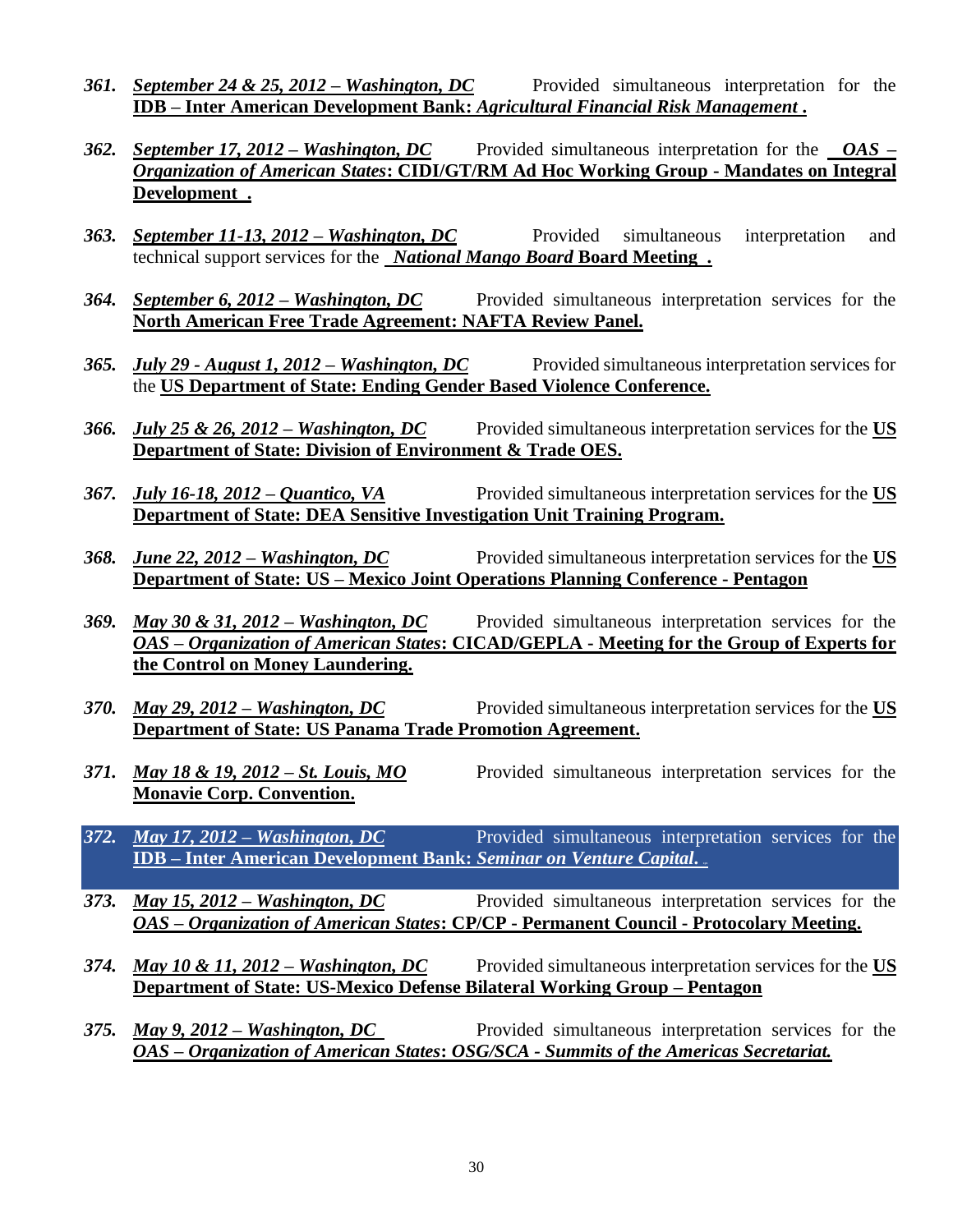- **376.** *April 20, 2012 – Portland, OR* Provided simultaneous interpretation and technical support services for the **Sustainable Harvest Coffee Meeting .**
- *377. March 27-29, 2012 – Petrolina, Pernambuco, Brazil* Provided simultaneous interpretation and technical support services for the **National Mango Board Board Meeting .**
- *378. March 22 & 23, 2012 – Tubac, AZ* Provided simultaneous interpretation services for the **America Trades Produce Conference .**
- *379. March 11 & 12, 2012 – Tucson, AZ* Provided simultaneous interpretation and technical support services for the **Carrier Corp. Sales Conference .**
- *380. February 16, 2012 – Washington, DC* Provided simultaneous interpretation services for the *OAS – Organization of American States***:** *IICA/IIIASFDA - Third Annual Symposium for Facilitating the Development of Agricultural Insurance in the Americas* **.**
- **381.** *February 10, 2012 – Washington, DC* Provided simultaneous interpretation services for the *OAS – Organization of American States***:** *CEPCIDI/SPCSD - Subcommittee on Partnership for Development Policies*
- **382.** *February 9, 2012 – Washington, DC* Provided simultaneous interpretation services for the *OAS – Organization of American States***:** *OSG/SCA - Summits of the Americas Secretariat - Policy*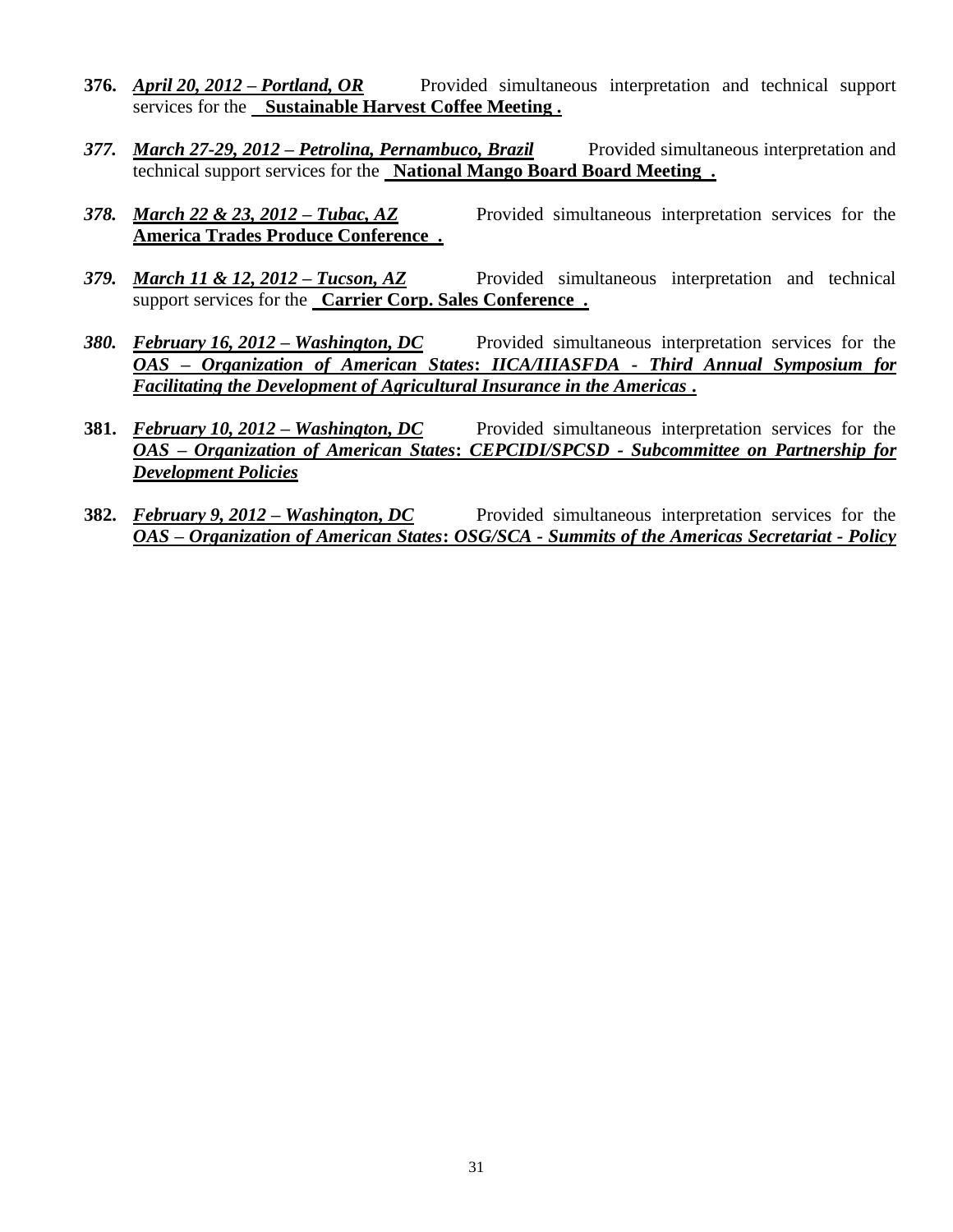*Dialogue Consultations with Social Actors on the themes of the VI Summit of the Americas. There will be working groups focused on each theme.*

- **383.** *February 8, 2012 – Washington, DC* Provided simultaneous interpretation services for the *OAS – Organization of American States***: SG/SRE/DAI Department of International Affairs Policy Roundtable in Preparation of the Americas**
- **384.** *February 7, 2012 – Washington, DC* Provided simultaneous interpretation services for the *OAS – Organization of American States***:** *SEDI/DSDE/CIMT - Planning Meeting 2012-2013 of the OAS Inter-American Conference of Ministers of Labor (IACML)*
- **385.** *February 6, 2012 – Washington, DC* Provided simultaneous interpretation services for the *OAS – Organization of American States***:** *CEPCIDI/GT/WG - Working Group of CEPCIDI to Strengthen the Inter-American Council for Integral Development* **.**
- *386. December 1 & 2, 2011 – El Centro, CA* Provided simultaneous interpretation services for the *US Department of State – US Border Patrol CBSCAN Working Group .*
- *387. November 14-16, 2011 – Orlando, FL* Provided simultaneous interpretation and technical support services for the *National Mango Board – Board Meeting .*
- *388. November 7-9, 2011 – Washington, DC* Provided simultaneous interpretation services for the *OAS – Organization of American States* **SIRG Working Group Meeting .**
- **389.** *November 3, 2011 – Tubac, AZ* Provided simultaneous interpretation and technical support services for the **FPAA-Fresh Produce Association of the Americas' Annual Conference .**
- **390.** *October 15, 2011 – Atlanta, GA* Provided simultaneous interpretation services for the **National Mango Board during the Produce Marketing Association's Fresh Summit Event .**
- **391.** *September 27-29, 2011 – Washington, DC* Provided simultaneous interpretation services for the *OAS – Organization of American States* **CICAD – XIII Demand Reduction Expert Group Meeting .**
- **392.** *September 26, 2011 – Washington, DC* Provided simultaneous interpretation services for the *OAS – Organization of American States* **CEPCIDI – Joint Working Group of CEPCIDI on Existing Mechanisms for Disaster Prevention and Response and Humanitarian Assistance.**
- *393. September 19-22, 2011 – Washington, DC* Provided simultaneous interpretation and technical support services for the **IEC – International Egg Council Conference.**
- *394. September 11 – 15, 2011 – La Quinta, CA* Provided simultaneous interpretation and technical support services for the *National Mango Board – Board Meeting*
- *395. August 14 – 24, 2011* Provided simultaneous interpretation services for the *Department of State – Biotechnology and Intellectual Property Program.*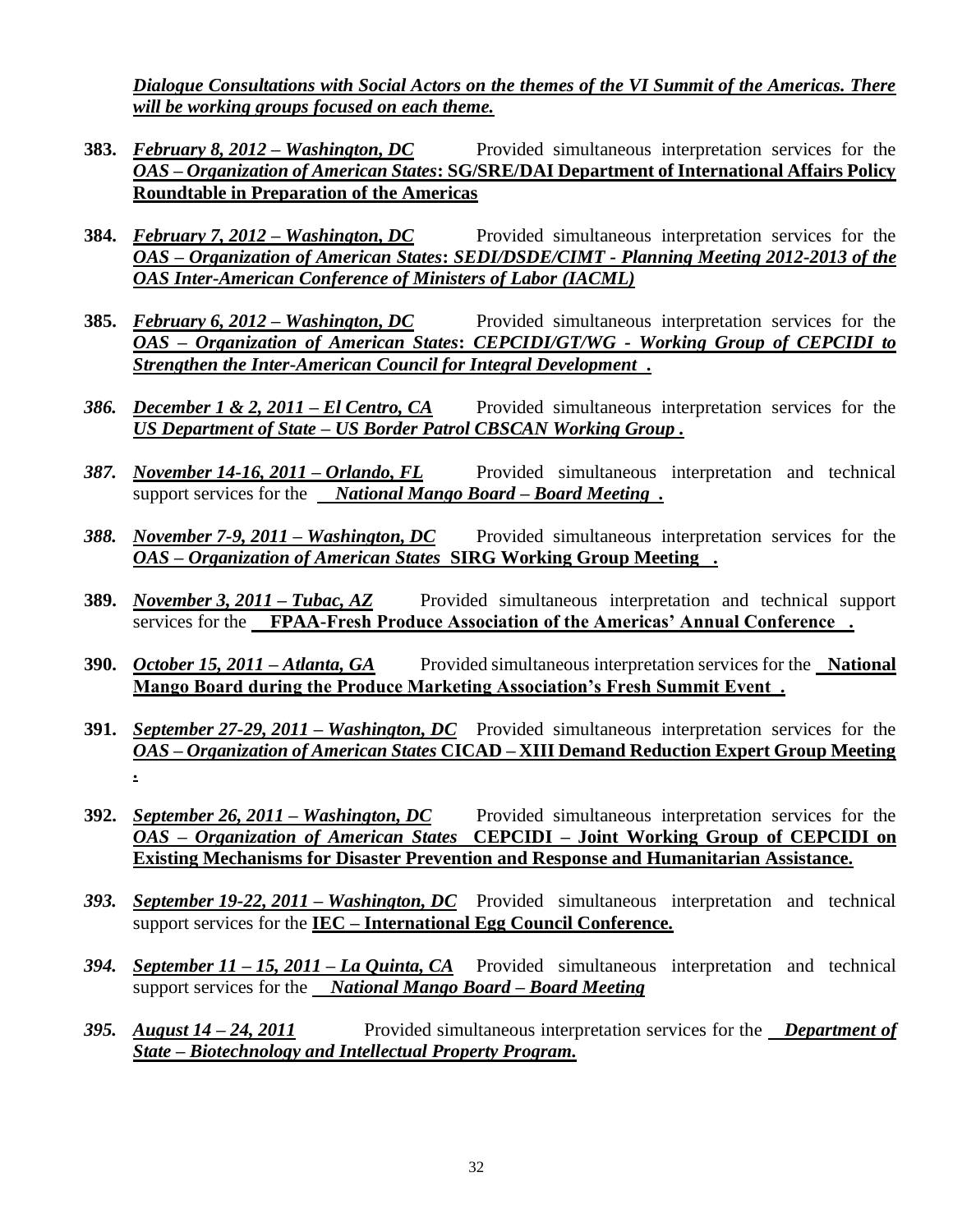- *396. July 16 – 23, 2011 – Washington, DC & Oklahoma City, OK* Provided simultaneous interpretation services for the *Department of State – Aviation Accident Investigation Program.*
- *397. July 14 & 15, 2011 – Rio Rico, AZ* Provided simultaneous interpretation and technical support services for the *IBWC-CILA San Pedro/Santa Cruz Rivers Trans-boundary Aquifers Meeting.*
- *398. July 1, 2011 – Santa Fe, NM* Provided simultaneous interpretation and technical support services for the *Department of State – DHS Executive Steering Committee Meeting. xyz*
- **399.** *April 18, 2011 – Washington, DC* Provided simultaneous interpretation services for the *OAS* **–** *Organization of American States – Seminario del Sector Privado sobre la Democracia - El Rol del Sector Privado y otros factores en el Apoyo a la Democracia Meeting*
- **400.** *April 15, 2011 – Washington, DC* Provided simultaneous interpretation services for the *OAS* **–** *Organization of American States – XII Meeting of the Consultative Committee of the Inter-American*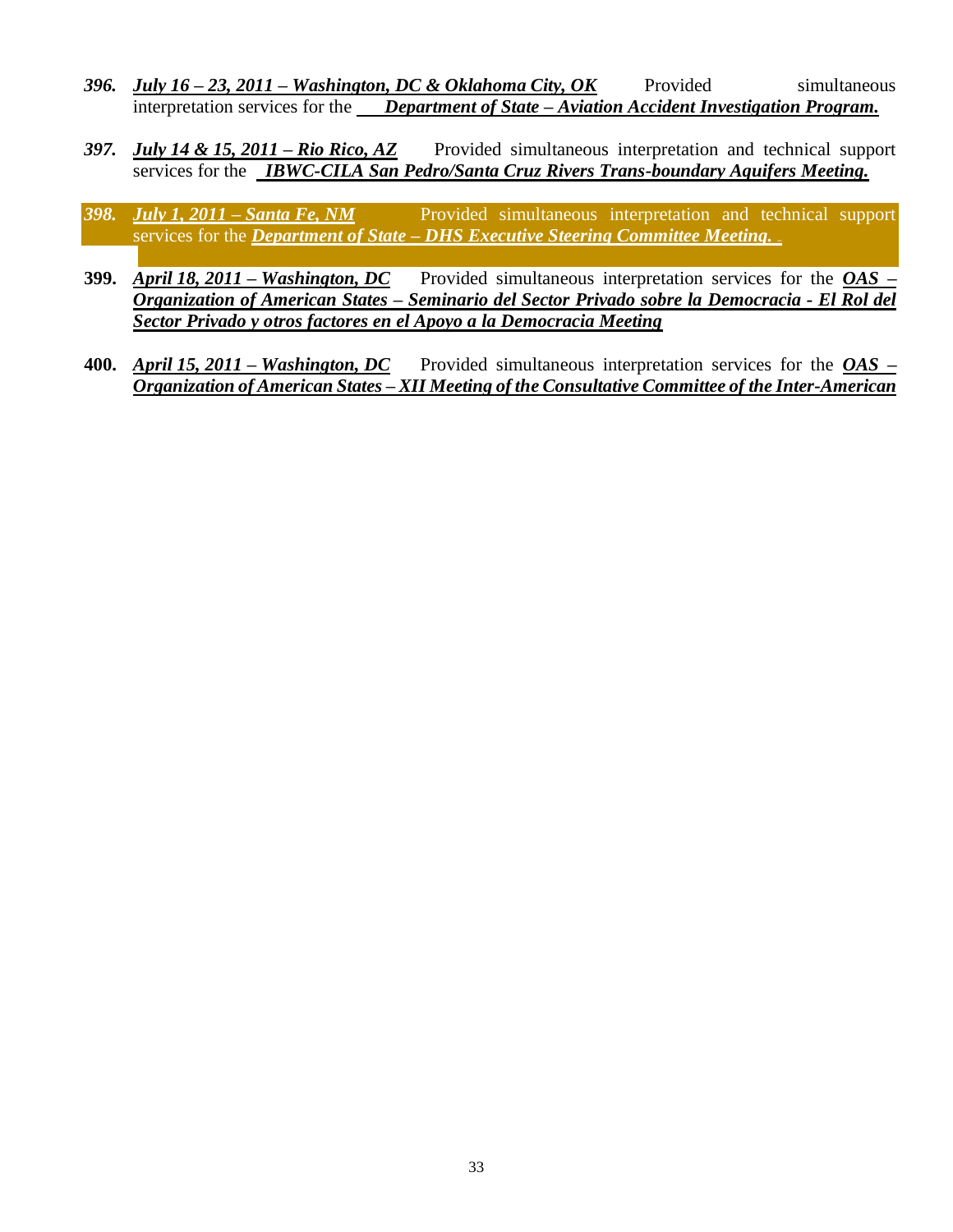*Convention against the Illicit Manufacturing of and Trafficking in Firearms, Ammunition, Explosives and Related Materials (CIFTA*

- **401.** *April 14, 2011 – Washington, DC* Provided simultaneous interpretation services for the *OAS* **–** *Organization of American States – Annual Meeting of the Board of External Auditors*
- **402.** *March 15 & 16, 2011 – Antigua, Guatemala* Provided simultaneous interpretation and technical support services for the **National Mango Board's Board Meeting .**
- **403.** *February 23, 2011 – Orlando, FL* Provided simultaneous interpretation and technical support services for the **National Mango Board's Board Orientation Meeting .**
- *404. January 21, 2011 – Washington, DC* Provided simultaneous interpretation services for the *OAS* **–** *Organization of American States.*
- *405. January 18 – 20, 2011 – Washington, DC* Provided simultaneous interpretation services for the *OAS* **–** *Organization of American States – Working Group to Prepare the Draft American Declaration on the Rights of Indigenous Peoples.*
- *406. January 15 – 17, 2011 – Washington, DC* Provided simultaneous interpretation services for the *OAS* **–** *Organization of American States – Preview Meeting of the Indigenous Representatives - XIII Meeting of Negotiations in the Quest for Points of Consensus. November 27 – December 11, 2010*
- *407. November 27 – December 11, 2011* Provided simultaneous interpretation services for the **US Department of State's "Science Entrepreneurship Program" .**
- *408. November 16-18, 2010 – Orlando, FL* Provided simultaneous interpretation and technical support services for the **National Mango Board's Board Meeting .**
- *409. October 25, 2010 – Washington, DC* Provided simultaneous interpretation services for the *OAS* **–** *Organization of American States – Meeting of the Permanent Executive Committee of the Inter-American Council for for Integral Development* **.**
- *410. October 22, 2010 – Washington, DC* Provided simultaneous interpretation services for the *OAS* **–** *Organization of American States - Meeting of the Informal Working Group for the XXXV Assembly of Delegates of the Inter-American Commission of Women* **. xyz**
- *411. October 16, 2010 – Orlando, FL* Provided simultaneous interpretation and technical support services for the **NMB Mango Industry Reception and Meeting .**
- *412. September 14 & 15, 2010 – Hoboken, NJ Provided simultaneous interpretation and technical support services for the National Mango Board's Board Meeting .*
- **413.** *August 7 – 18, 2010* Provided simultaneous interpretation services for the **US Department of State's** *"Economic Journalism in the US"* **Program .**
- **414.** *July 3 – 24, 2010* Provided simultaneous interpretation services for the **US Department of State's** *"STEM Education"* **Program .**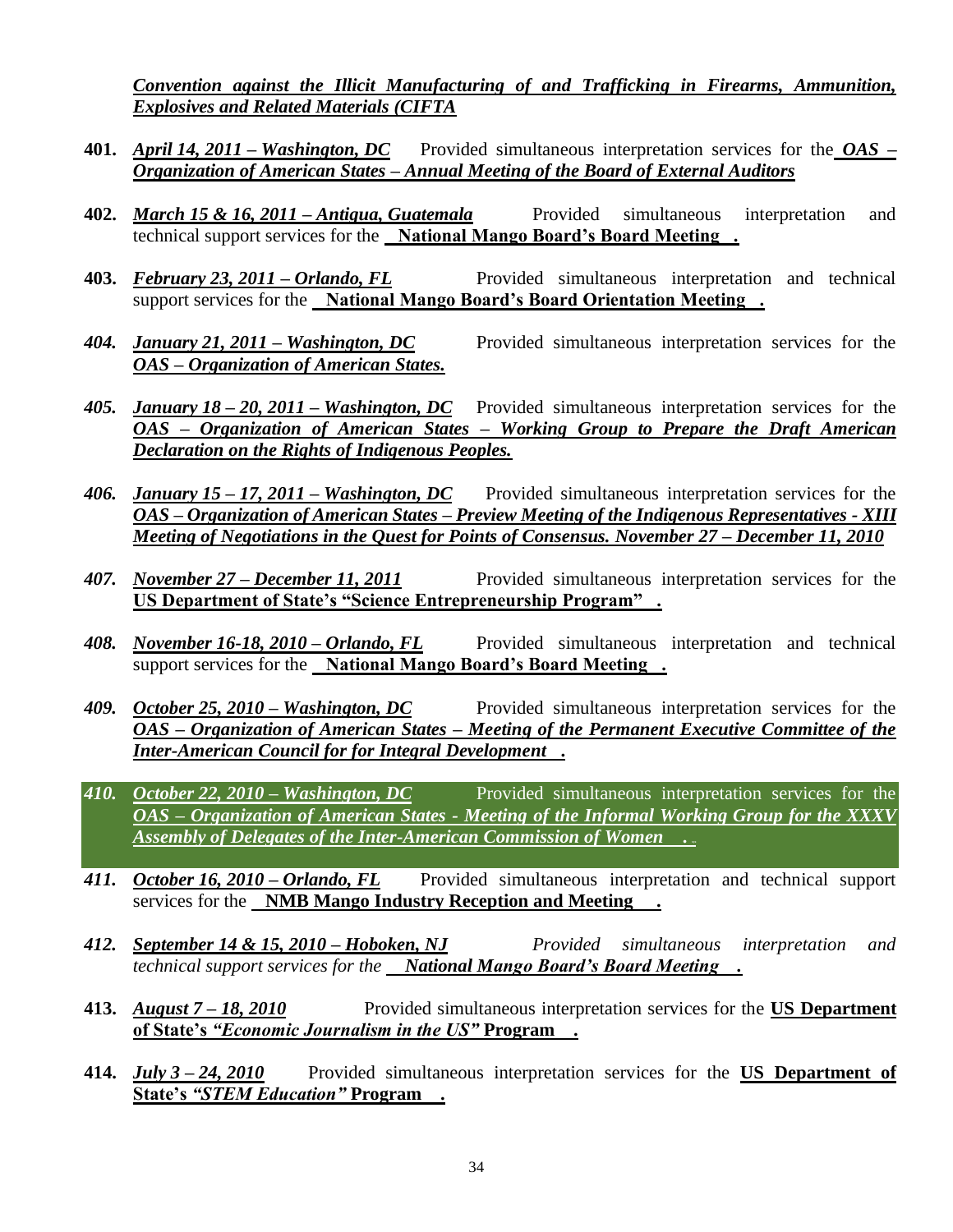- **415.** *May 16 – 26, 2010 − Dallas, TX / Chicago, IL / Washington, DC* Provided simultaneous interpretation services for the **AAAE-American Association of Airport Executives "Airport Modernization" Program .**
- **416.** *April 3- 24, 2010* Provided simultaneous interpretation services for the **US Department of State's** *"Maximizing Energy Efficiency"* **Program .**
- **417.** *March 29, 2010 – Nashville, TN* Provided simultaneous interpretation and technical support services for the **APHIS Rabies Management Group Meeting.**
- *418. March 10 & 11, 2010 – Guadalajara, Mexico Provided simultaneous interpretation and technical support services for the National Mango Board Board Meeting.*
- *419. January 24, 2010 – February 5, 2010* Provided simultaneous interpretation and technical support services for the **US Department of State's** *"Fighting Financial Crime"* **Program .** Regional delegation comprised of representatives from Argentina, Paraguay, Costa Rica, Mexico,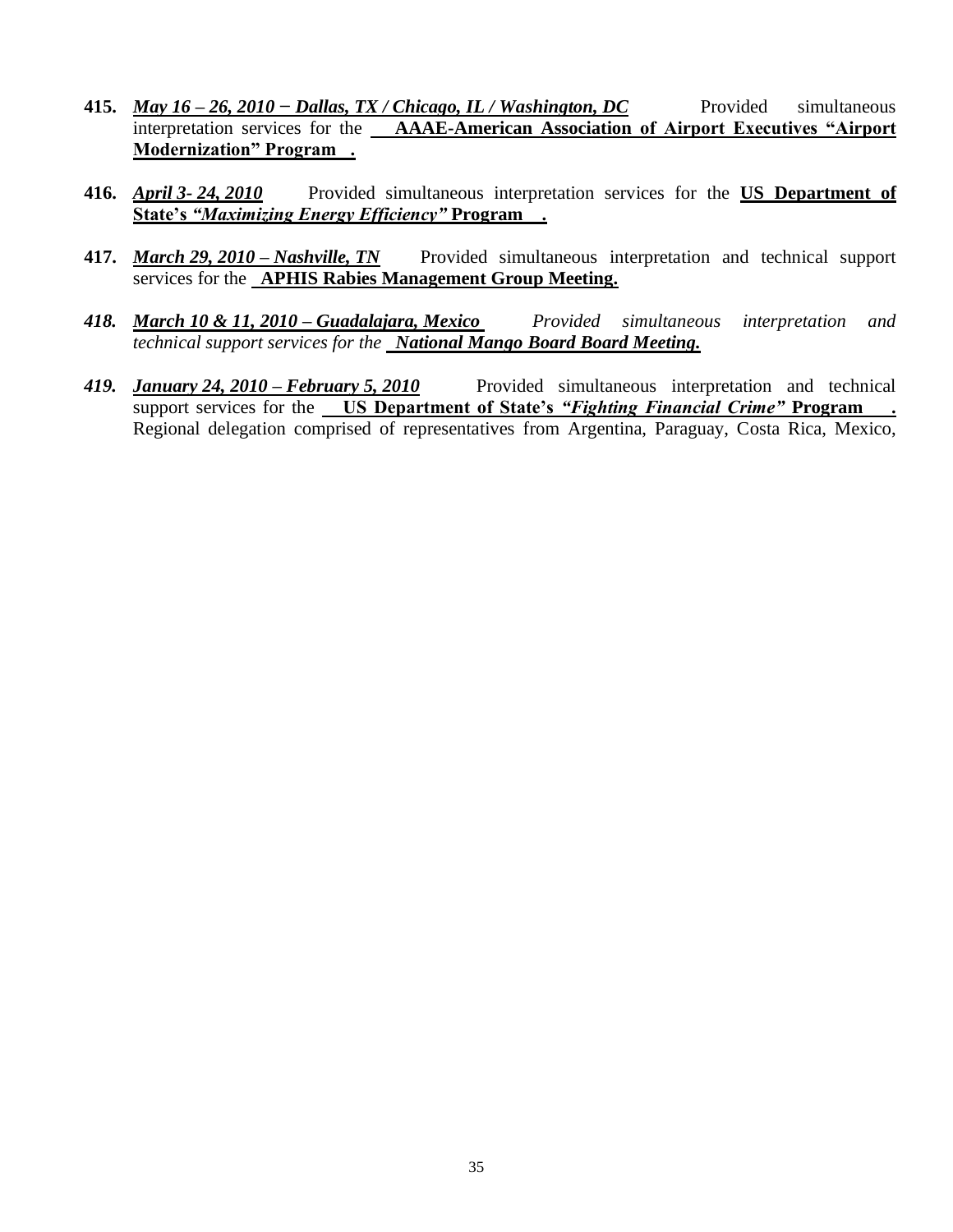Venezuela, Colombia, Peru, Haiti & Dominican Republic met with counterparts in the US to discuss issues related to Money Laundering, Terrorism, Financial Crimes, Fraud, Identity Theft, etc.

- **420.** *November 24, 2009 – Puerto Vallarta, Mexico* Provided simultaneous interpretation and technical support services for the **National Mango Board Outreach Meeting .**
- **421.** *November 17-18, 2009 – Orlando, FL* Provided simultaneous interpretation and technical support services for the **National Mango Board – Board Meeting .**
- **422.** *November 13, 2009 – Piura, Peru* Provided simultaneous interpretation and technical support services for the **National Mango Board Outreach Meeting .**
- **423.** *October 3, 2009 – Anaheim, CA* Provided simultaneous interpretation and technical support services for the **National Mango Board's "Meeting and Reception for the Mango Industry" Event.**
- **424.** *September 23, 2009 – Rio Rico, AZ* Provided simultaneous interpretation and technical support services for the **GNEB – Good Neighbor Environmental Board Meeting.**
- **425.** *September 17, 2009 – Guayaquil, Ecuador* Provided simultaneous interpretation and technical support services for the **National Mango Board Outreach Meeting .**
- **426.** *September 10 & 11, 2009 – Las Vegas, NV* Provided simultaneous interpretation and technical support services for the **National Mango Board – Board Meeting .**
- **427.** *September 3, 2009 – Tamarindo, Costa Rica* Provided simultaneous interpretation services for the **4life Distributors Conference .**
- **428.** *July 25 – August 8, 2009* Provided simultaneous interpretation services for the **US Department of State / Institute for International Education "Paraguay Biofuels Program".**
- **429.** *June 27-30, 2009 – Memphis, TN* Provided simultaneous interpretation and technical support services for the **National Civil Rights Museum Conference .**
- **430.** *June 17 & 18, 2009 – Tempe, AZ* Provided simultaneous interpretation and technical support services for the **Woodrow Wilson Center for International Scholars "The US–Mexico Border" Conference .**
- **431.** *April 22, 2009 – Phoenix, AZ* Provided simultaneous interpretation and technical support services for the **USDA-APHIS North American Rabies Management Team Meeting .**
- **432.** *April 17, 2009 – Hermosillo, Sonora, Mexico* Provided simultaneous interpretation and technical support services for the **AALPUM Table Grape Producer Association Conference**
- *433. March 24 & 25, 2009 – San Juan, Puerto Rico Provided simultaneous interpretation and technical support services for the National Mango Board – Board Meeting .*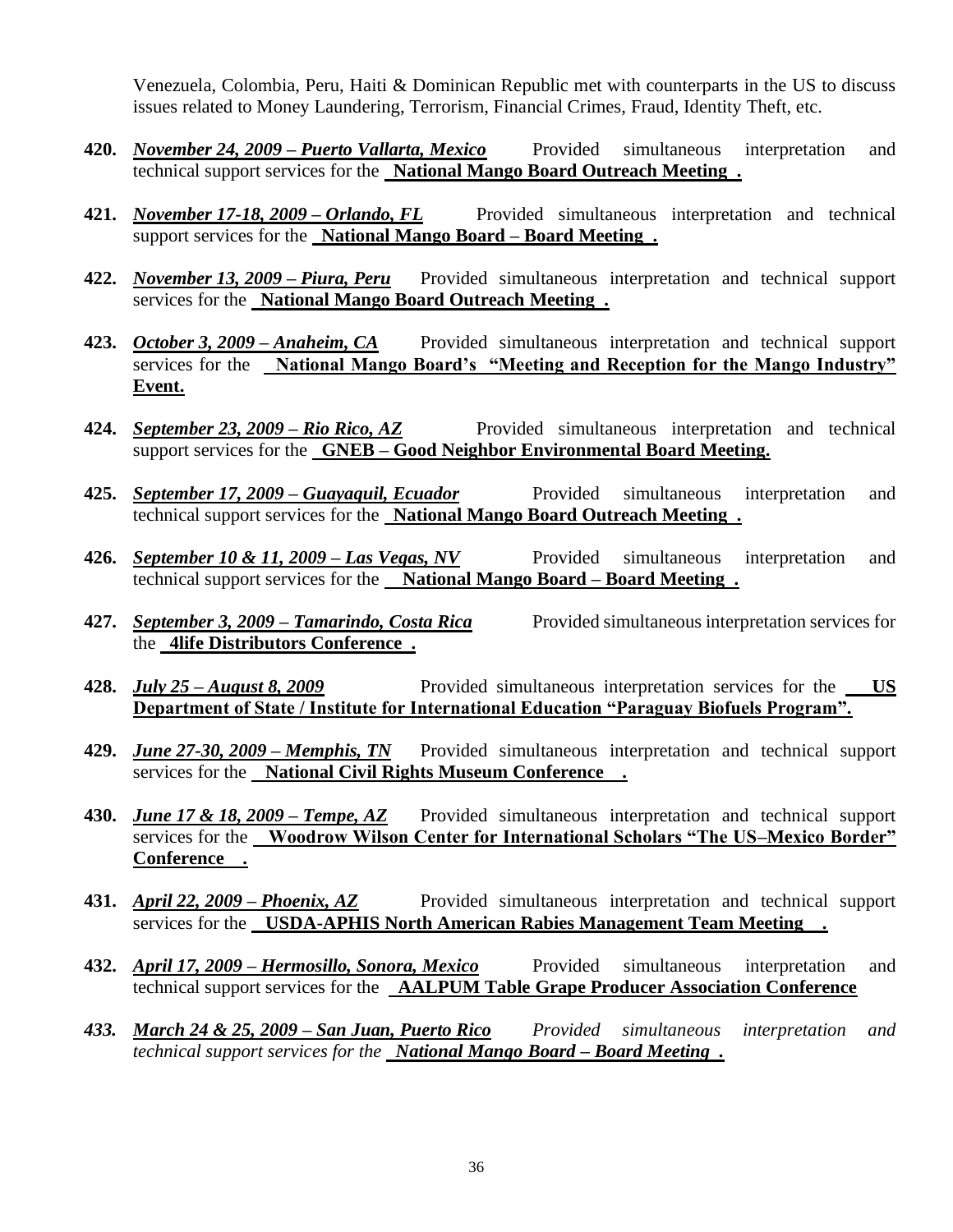- **434.** *March 5, 2009 – Tamarindo, Costa Rica* Provided simultaneous interpretation services for the **4Life Corporation Conference .**
- **435.** *January 28 & 29, 2009 – Phoenix, AZ* Provided simultaneous interpretation services for the **USDA-APHIS BNC/Tick/TB Bi-National Committee Meeting .**
- *436. November 19 & 20, 2008 – Orlando, FL* Provided simultaneous interpretation and technical support services for the **National Mango Board Annual Board Meeting .**
- *437. October 25, 2008 – Orlando, FL* Provided simultaneous interpretation and technical support services for the **Produce Marketing Association's Mango Industry Meeting and Reception .**
- *438. October 15 & 16, 2008 – Scottsdale, AZ* Provided simultaneous interpretation and technical support services for the **Liebert-Emerson Network Power Corp. International Sales Conference .**
- *439. September 23-26, 2008 – Dallas, TX* Provided simultaneous interpretation and technical support services for the **National Mango Board Committee and Board Meetings .**
- *440. August 26, 2008 – Nogales, Sonora, Mexico* Provided simultaneous interpretation and technical support services for the **ITT Corporation's Employee/Management Meeting .**
- *441. August 22, 2008 – Los Mochis, Sinaloa, Mexico* Provided simultaneous interpretation and technical support services for the **National Mango Board Industry Outreach Meeting .**
- *442. July 26 to August 1, 2008 – San Francisco, CA* Provided simultaneous interpretation services for the **AFSCME National Convention .**
- **443.** *July 9, 2008 – Guatemala, Guatemala* Provided simultaneous interpretation and technical support services for the **National Mango Board Industry Outreach Meeting .**
- **444.** *June 28, 2008 – Tucson, AZ* Provided simultaneous interpretation and technical support services for the **Child and Family Resources' Child Care Conference .**
- **445.** *June 14, 2008 – Sierra Vista, AZ* Provided simultaneous interpretation and technical support services for the **Child and Family Resources' Child Care Conference .**
- **446.** *May 5-9, 2008 – Tucson, AZ* Provided simultaneous interpretation and technical support services for the **MINTEC Mining Software Solutions Conference .**
- **447.** *April 18, 2008 – Hermosillo, Sonora, Mexico* Provided simultaneous interpretation and technical support services for the **Sonora Table Grape Producer Association's "***Sonora Grape Summit"* **Conference .**
- **448.** *April 2, 2008 – Rio Rico, AZ* Provided simultaneous interpretation and technical support services for the **EPA Border 2012 – AZ/Sonora Waste and Enforcement Task Force Meeting .**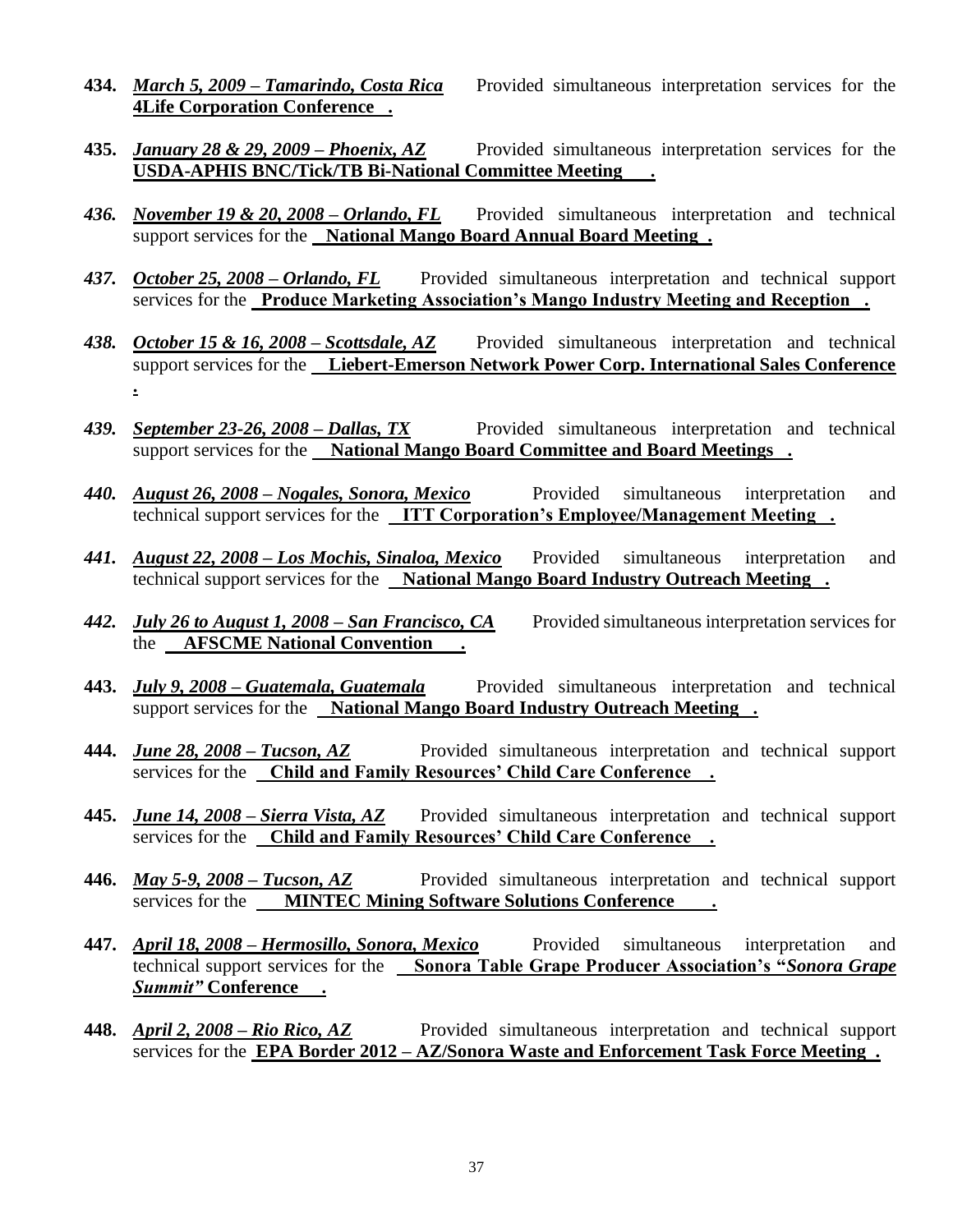- *449. March 10-12, 2008 – Phoenix, AZ* Provided simultaneous interpretation and technical support services for the **Council of State Governments' – "***Bi-National Forum Toward a Multidisciplinary Approach Addressing Smuggling" .*
- **450.** *March* 5 & 6, 2008 *Houston, TX* Provided simultaneous interpretation and technical support services for the **National Mango Board's Board Meeting**.
- **451.** *February 13, 2008 – Nogales, Sonora, Mexico* Provided simultaneous interpretation and technical support services for the **University of Arizona** *"Integrated Pest Management Program"*  **Seminar .**
- **452.** *February 10 – 12, 2008 – Orlando, FL* Provided simultaneous interpretation services for the **World Aquaculture Society's North America Convention .**
- **453.** *November 28 & 29, 2007 – Tubac, AZ* Provided simultaneous interpretation and technical support services for the **Annual National Mango Board - Board Meeting .**
- **454.** *November 12 & 14, 2007 – Puerto Vallarta, Mexico* Provided simultaneous interpretation and technical support services for the **National Mango Board Research Committee Meeting .**
- **455.** *October 26, 2007 – Guayaquil, Ecuador* Provided simultaneous interpretation and technical support services for the **National Mango Board Outreach Meeting .**
- **456.** *October 18 & 19, 2007 – Orlando, FL* Provided simultaneous interpretation and technical support services for the **National Mango Board Research Committee's Workshop .**
- 457. *October 13, 2007 Houston, TX* Provided simultaneous interpretation and technical support services for the **National Mango Board Outreach Meeting at the Produce Managers Association's Convention .**
- **458.** *October 1 & 2, 2007 – Phoenix, AZ* Provided simultaneous interpretation and technical support services for the **Regional Center for Border Health's "10th Annual Health Promotoras Conference" .**
- **459.** *September 25-27, 2007 – Dallas, TX* Provided simultaneous interpretation and technical support services for the **National Mango Board's Committee Meetings .**
- **460.** *August 23, 2007 Phoenix, AZ* Provided simultaneous interpretation and technical support services for the **The BASHA's Family of Food Stores "Gear Up" Convention .**
- **461.** *August 22, 2007 – Nogales, AZ* Provided simultaneous interpretation and technical support services for the **EPA Border 2012 - Air Quality in Ambos Nogales Task Force .**
- **462.** *August 16, 2007 – Guatemala, Guatemala* Provided simultaneous interpretation and technical support services for the **National Mango Board Outreach Meetings .**
- *463. August 15, 2007 – Comayagua, Honduras* Provided simultaneous interpretation and technical support services for the **National Mango Board Outreach Meetings .**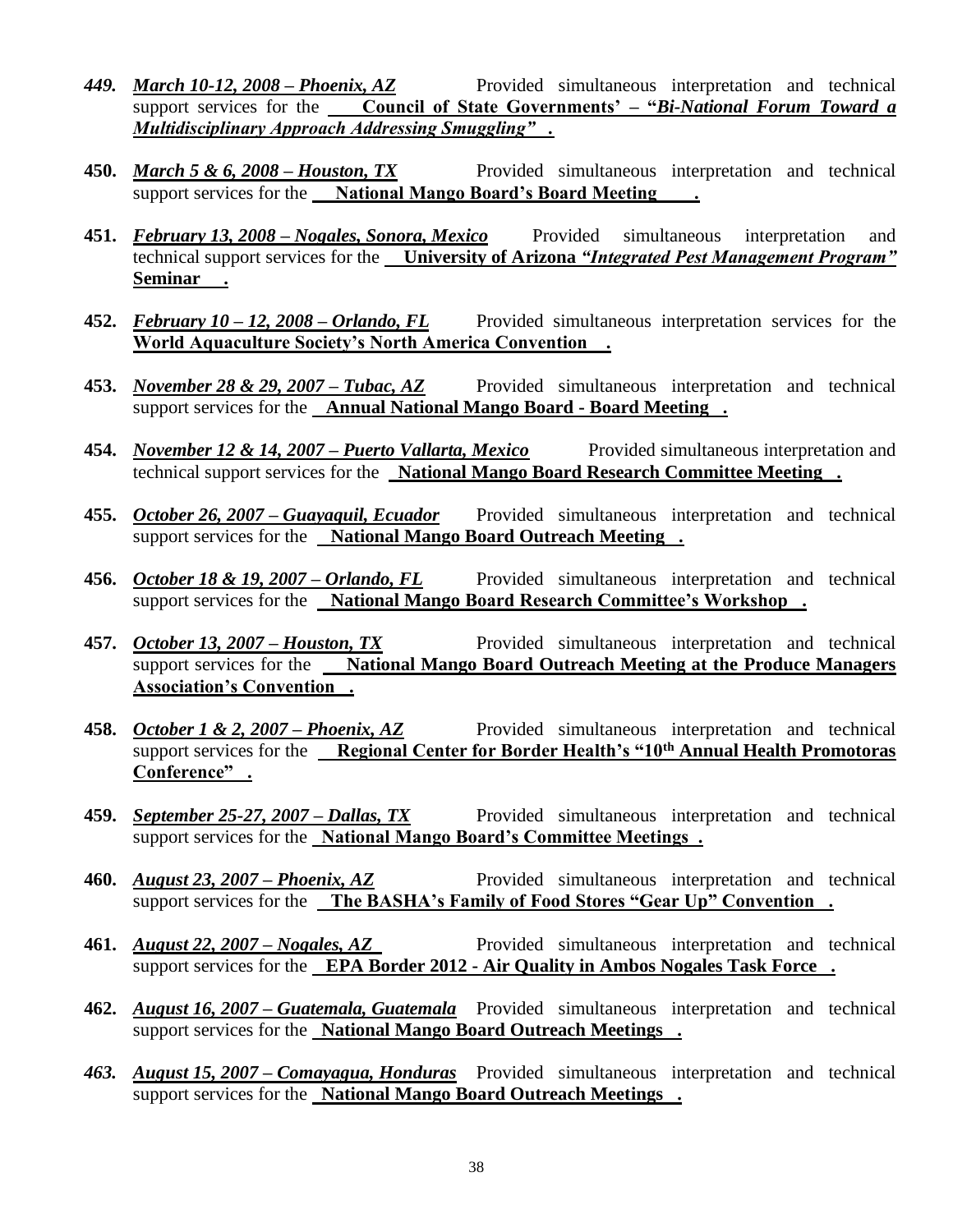- *464. July 12 & 13, 2007 –Miami, FL* Provided simultaneous interpretation and technical support services for the **National Mango Board's Board Meeting .**
- **465.** *May 22 & 23, 2007 – San Juan, PR* Provided simultaneous interpretation and technical support services for the **National Mango Board's Board Meeting .**
- **466.** *May 12, 2007* − *Tucson, AZ* Provided simultaneous interpretation services for the **Child & Family Resources, Inc Childcare Conference .**
- *467. May 8 - 10, 2007 – Phoenix, AZ* Provided simultaneous interpretation services for the **USDA - Animal and Plant Health Inspection Service (APHIS) Conference on** *"Cactoblastis Cactorum – The Cactus Moth" .*
- **468.** *April 23-25, 2007 – Nashville, TN* Provided simultaneous interpretation and technical support services for the **International Truck & Engine Corporation's Annual Convention .**
- *469. April 20, 2007 – Hermosillo, Sonora, Mexico* Provided simultaneous interpretation and technical support services for the **Sonora Table Grape Producers Association's Conference .**
- **470.** *April 16 & 17, 2007 – Tucson, AZ* Provided simultaneous interpretation and technical support services for the **MINTEC Mining Corporation Conference .**
- **471.** *March 28 & 29, 2007 – McAllen, TX* Provided simultaneous interpretation and technical support services for the **National Mango Board's Research Committee Meeting .**
- **472.** *February 27 - March 2, 2007 – San Antonio, TX* Provided simultaneous interpretation services for the **World Aquaculture Society's North America Convention .**
- **473.** *February 20 & 21, 2007 – Piura, Peru* Provided simultaneous interpretation and technical support services for the **National Mango Board's Board Meeting .**
- **474.** *February 14, 2007 – Nogales, Sonora, Mexico* Provided simultaneous interpretation and technical support services for the **EPA Border 2012: Arizona / Sonora Waste Management Task Force \_.**
- **475.** *December 5 & 6, 2006 – San Francisco, CA* Provided simultaneous interpretation and technical support services for the **National Mango Board's Annual Board Meeting .**
- **476.** *November 16, 2006 – Puerto Peñasco, Sonora, Mexico* Provided simultaneous interpretation and technical support services for the **Arizona – Sonora Commission Economic Development Committee .**
- **477.** *November 13 & 14, 2006 – Mexicali, Baja California, Mexico* Provided simultaneous interpretation and technical support services for the **EPA: Imperial Valley-Mexicali Emergency Preparedness and Response Task Force Meeting .**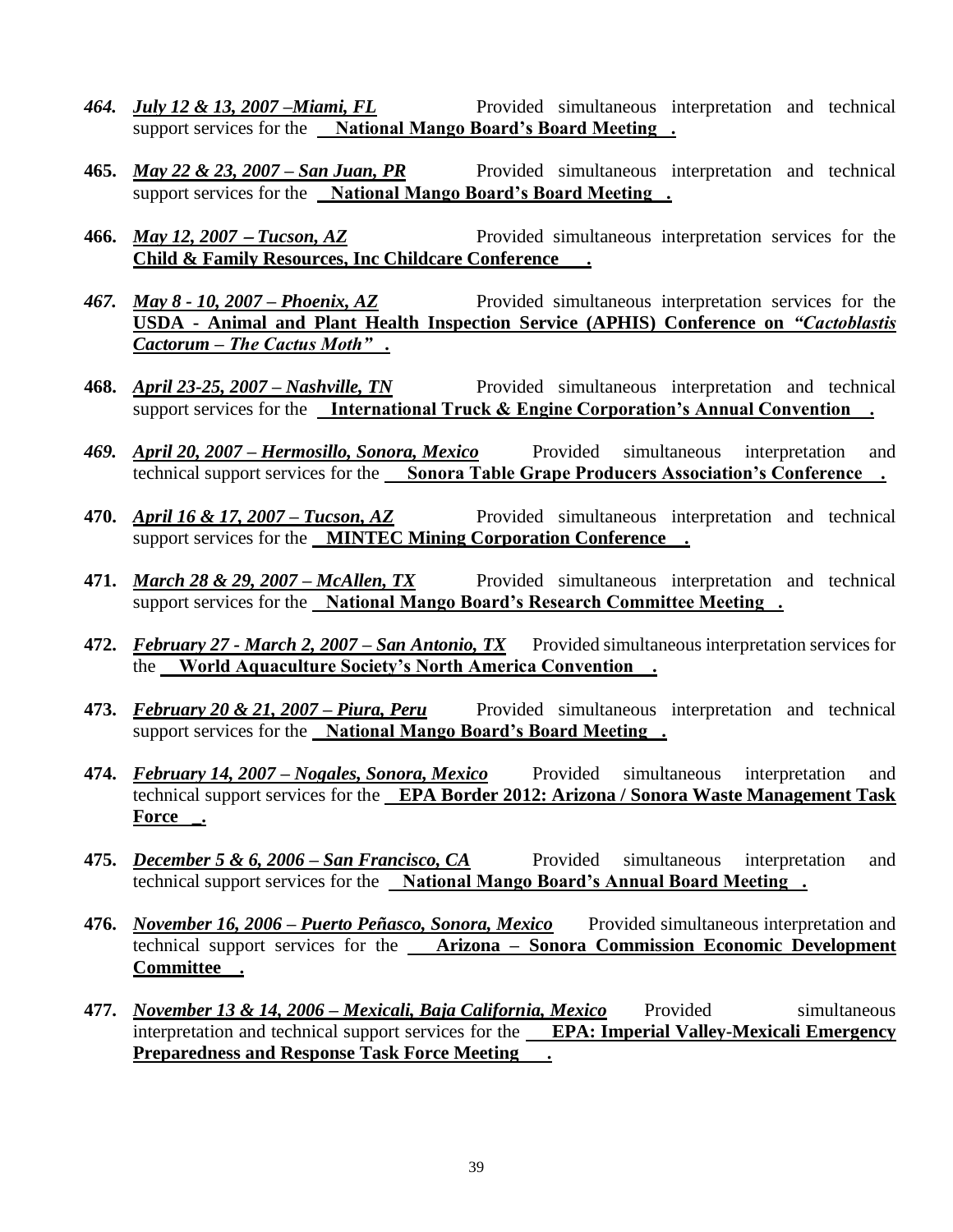- **478.** *October 17-19, 2006 – Fort McDowell, AZ* Provided simultaneous interpretation and technical support services for the **30th North American Plant Protection Organization (NAPPO) Conference on Phytosanitary Systems and Plant Health .**
- **479.** *October 5-7, 2006, Guayaquil, Ecuador* Provided simultaneous interpretation and technical support services for the **National Mango Board's Board Meeting .**
- **480.** *<u>September 28 & 29, 2006 Fredericton, New Brunswick, Canada* Provided simultaneous</u> interpretation services for the **International Consortium for Education and Economic Development .**
- **481.** *August 23 & 24, 2006 – Mesa, AZ* Provided simultaneous interpretation and technical support services for the **BASHA'S Family of Food Stores "Round UP" Sales Meeting .**
- **482.** *August 19, 2006 – Tempe, AZ* Provided simultaneous interpretation and technical support services for the **SYNERGY Worldwide Sales Conference .**
- **483.** *August 15, 2006 – Tubac, AZ* Provided simultaneous interpretation and technical support services for the **Council of State Governments – CSG***West* **– "3rd Border Economic and Development Forum".**
- **484.** *August 10, 2006 – Tucson, AZ* Provided simultaneous interpretation and technical support services for the **Environmental Protection Agency's Border 2012 AZ/SON Emergency Preparedness and Response Task Force .**
- **485.** *July 6 & 7, 2006 – Miami, FL* Provided simultaneous interpretation and technical support services for the **National Mango Board's Board Meeting .**
- **486.** *May 31 – June 1, 2006 – Tucson, AZ* Provided simultaneous interpretation and technical support services for the **FHWA-Federal Highway Administration's US/Mexico Joint Working Committee Meeting .**
- **487.** *May 13, 2006 – Sierra Vista, AZ* Provided simultaneous interpretation and technical support services for the **Child & Family Resources, Inc. Child Care Conference .**
- **488.** *May 6, 2006 – Puerto Peñasco, Sonora, Mexico* Provided simultaneous interpretation and technical support services for the **Estrategias S.A. de C.V. "Investing in Mexico" Seminar .**
- **489.** *May 4, 2006 – Agua Prieta, Sonora, Mexico* Provided simultaneous interpretation and technical support services for the **Environmental Protection Agency's Border 2012 AZ/SON Emergency Preparedness and Response Task Force.**
- **490.** *April 10 – 12, 2006 – San Antonio, TX* Provided simultaneous interpretation and technical support services for the **International Truck & Engine Corporation Sales Meeting .**
- **491.** *March 28, 2006 – Yuma, AZ* Provided simultaneous interpretation and technical support services for the **Department of State U.S.-Mexico Commission on Bridges and Border Crossings .**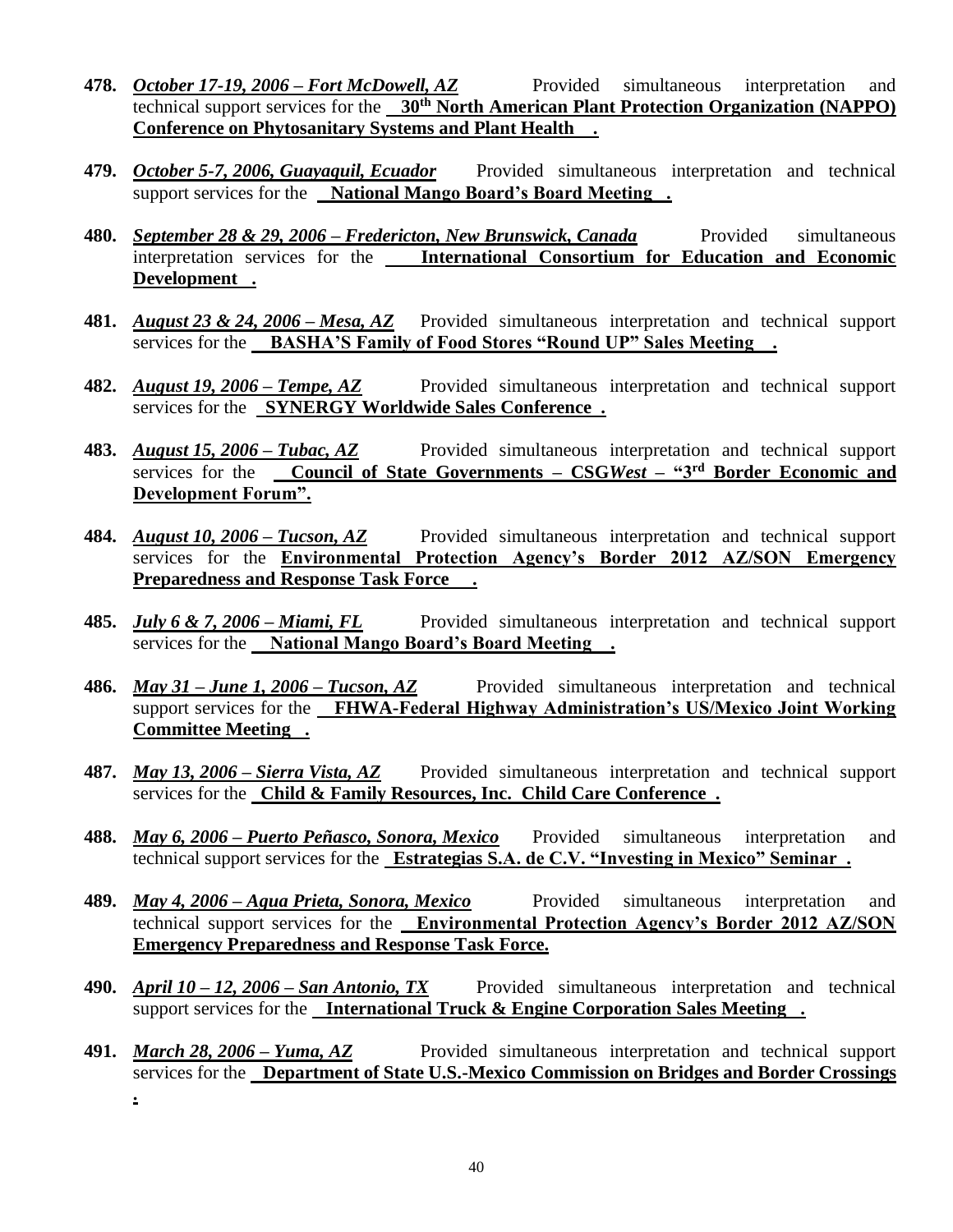- **492.** *March 21, 2006 – Rio Rico, AZ* Provided simultaneous interpretation and technical support services for the **Sonora Grape Association Meeting .**
- **493.** *March 12 – 15, 2006 – Scottsdale, AZ* Provided simultaneous interpretation and technical support services for the **Intel Sales Summit Meeting .**
- **494.** *March 7, 2006 – Houston, TX* Provided simultaneous interpretation and technical support services for the **National Mango Board's Marketing Committee Meeting .**
- **495.** *February 27 – March 3, 2006 – Denver, CO* Provided simultaneous interpretation services for the **HEADSTART HISPANIC INSTITUTE .**
- **496.** *February 26, 2006 – Nogales, AZ* Provided simultaneous interpretation and technical support services for the **Mexican Consulate Border Liaison Mechanism Meeting .**
- **497.** *February 25, 2006 – Tempe, AZ* Provided simultaneous interpretation and technical support services for the **Salt River Project Safety Training Course .**
- **498.** *February 16 & 17, 2006 – Los Angeles, CA* Provided simultaneous interpretation and technical support services for the **National Mango Board Meeting .**
- **499.** *February 14, 2006 – Nogales, AZ* Provided simultaneous interpretation and technical support services for the **International Boundaries & Water Commission Meeting .**
- **500.** *February 7-10, 2006 – Carefree, AZ* Provided simultaneous interpretation and technical support services for the **Challenger Corporation Tractor Sales Seminar .**
- **501.** *January 20 & 21, 2006 Tucson, AZ* Provided simultaneous interpretation and technical support services for the **Joel M. Childers Annual Memorial Lecture Series – 4 th Annual Advances in Gynecological Surgery & Women's Healthcare .**
- **502.** *January 16-18, 2006 – Puerto Peñasco, Sonora, Mexico* Provided simultaneous interpretation and technical support services for the **Project Management Workshop sponsored by the Las Palomas Development Corp.**
- **503.** *January 14, 2006 – Portland, OR* Provided simultaneous interpretation services for the **American Federation of State, County & Municipal Employees (AFSCME) Council 75 Workshop for Childcare Workers .**
- **504.** *December 5 & 6, 2005 – Houston, TX* Provided simultaneous interpretation and technical support services for the **National Mango Board's Marketing Sub-committee Meeting .**
- **505.** *<u>November 30 December 3, 2005 Hermosillo, Sonora, Mexico* Provided simultaneous</u> interpretation and technical support services for the **SyAqua Aquaculture Conference .**
- **506.** *November 29, 2005 – Sells, AZ* Provided simultaneous interpretation and technical support services for the **Border 2012 Emergency Preparedness and Response Task Force .**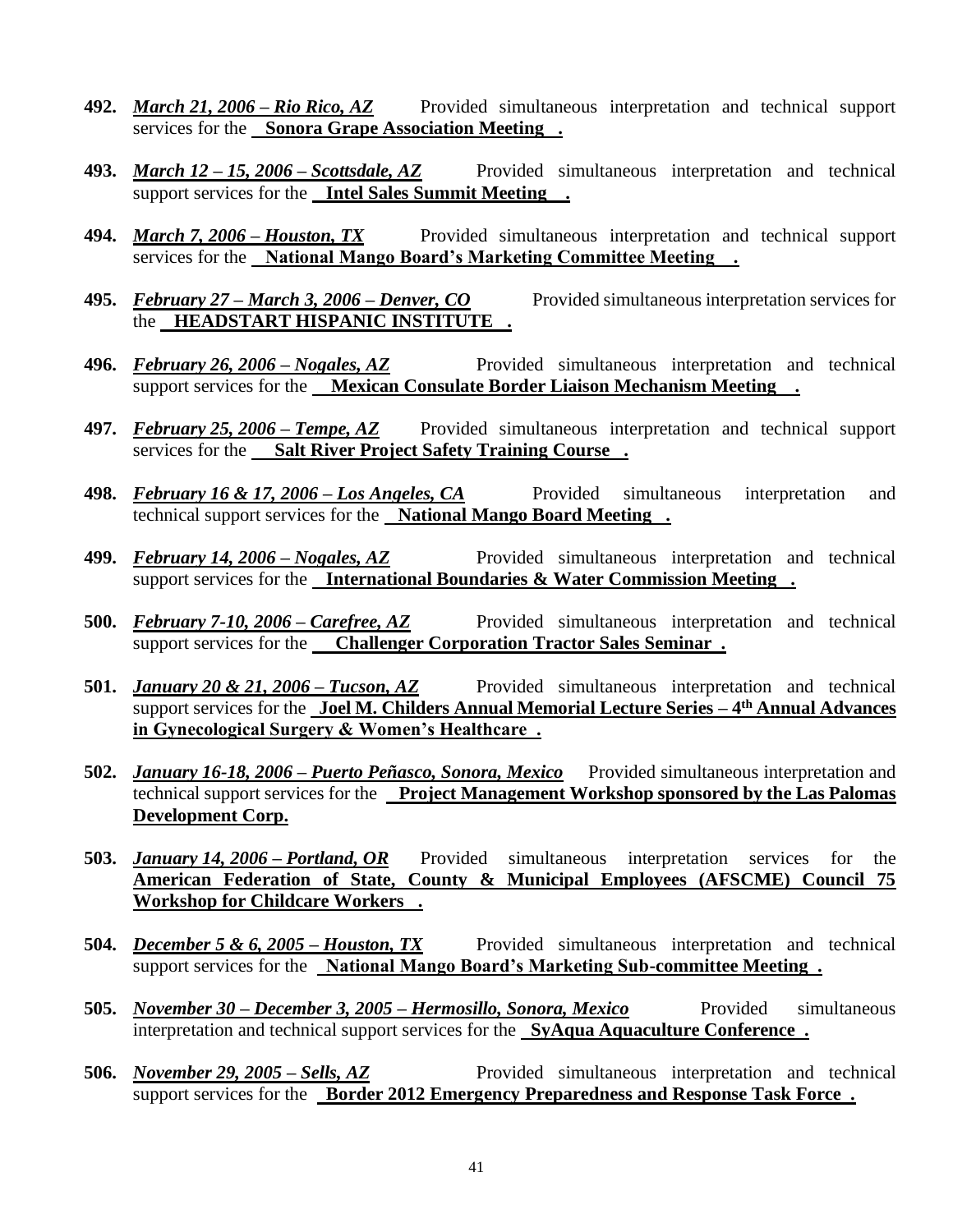- **507.** *November 9 & 10, 2005 – Atlanta, GA* Provided simultaneous interpretation and technical support services for the **National Mango Board's Board Meeting .**
- **508.** *November 5 & 6, 2005 – San Jose, CA* Provided simultaneous interpretation services for the **AFSCME Regional Conference .**
- **509.** *November 3, 2005 – Nogales, AZ* Provided simultaneous interpretation and technical support services for the **Dept. of Homeland Security's US VISIT Program Meeting .**
- **510.** *October 27 & 28, 2005 – Scottsdale, AZ* Provided simultaneous interpretation services for the **Pfizer, Inc. Conference .**
- **511.** *October 24 & 25, 2005 – Hermosillo, Sonora* Provided simultaneous interpretation and technical support services for the **University of Sonora's "Saltwater Intrusion into Coastal Aquifers" Workshop .**
- 512. **October 20, 2005 Nogales, Sonora** Provided simultaneous interpretation and technical support services for the **International Boundary and Water Commission Meeting .**
- **513.** *October 12, 2005 – Nogales, Sonora* Provided simultaneous interpretation and technical support services for the **Amphenol Optimize Mfg. seminar: "The 7 Habits of Highly Effective Families".**
- **514.** *October 10-12, 2005 – Phoenix, AZ* Provided simultaneous interpretation and technical support services for the **Liebert Corp. Annual Sales Meeting .**
- **515.** *September 20 & 21, 2005 Houston, TX* Provided simultaneous interpretation and technical support services for the **The National Mango Board's - Board Meeting . xyz**
- **516.** *September 7, 2005 – Nogales, Sonora* Provided simultaneous interpretation and technical support services for the **AZ/SON Emergency Preparedness and Response Task Force Meeting .**
- *517. August 31, 2005 – Nogales, Sonora* Provided simultaneous interpretation and technical support services for the **Sonora Maquiladoras Association's Seminar on:** *The KAIZEN Production Model .*
- **518.** *August 25, 2005 – Phoenix, AZ* Provided simultaneous interpretation and technical support services for the **Bashas Family of Stores Annual Conference .**
- **519.** *August 24 & 25, 2005 – Phoenix, AZ* Provided simultaneous interpretation and technical support services for the **8<sup>th</sup> Annual Health Layworkers / Promotores Conference.**
- **520.** *August 23, 2005 – Nogales, Sonora* Provided simultaneous interpretation and technical support services for the **Ambos Nogales Air Quality Task Force .**
- **521.** *August 11, 2005 – Nogales, AZ* Provided simultaneous interpretation and technical support services for the **Department of Homeland Security - US VISIT Program meeting .**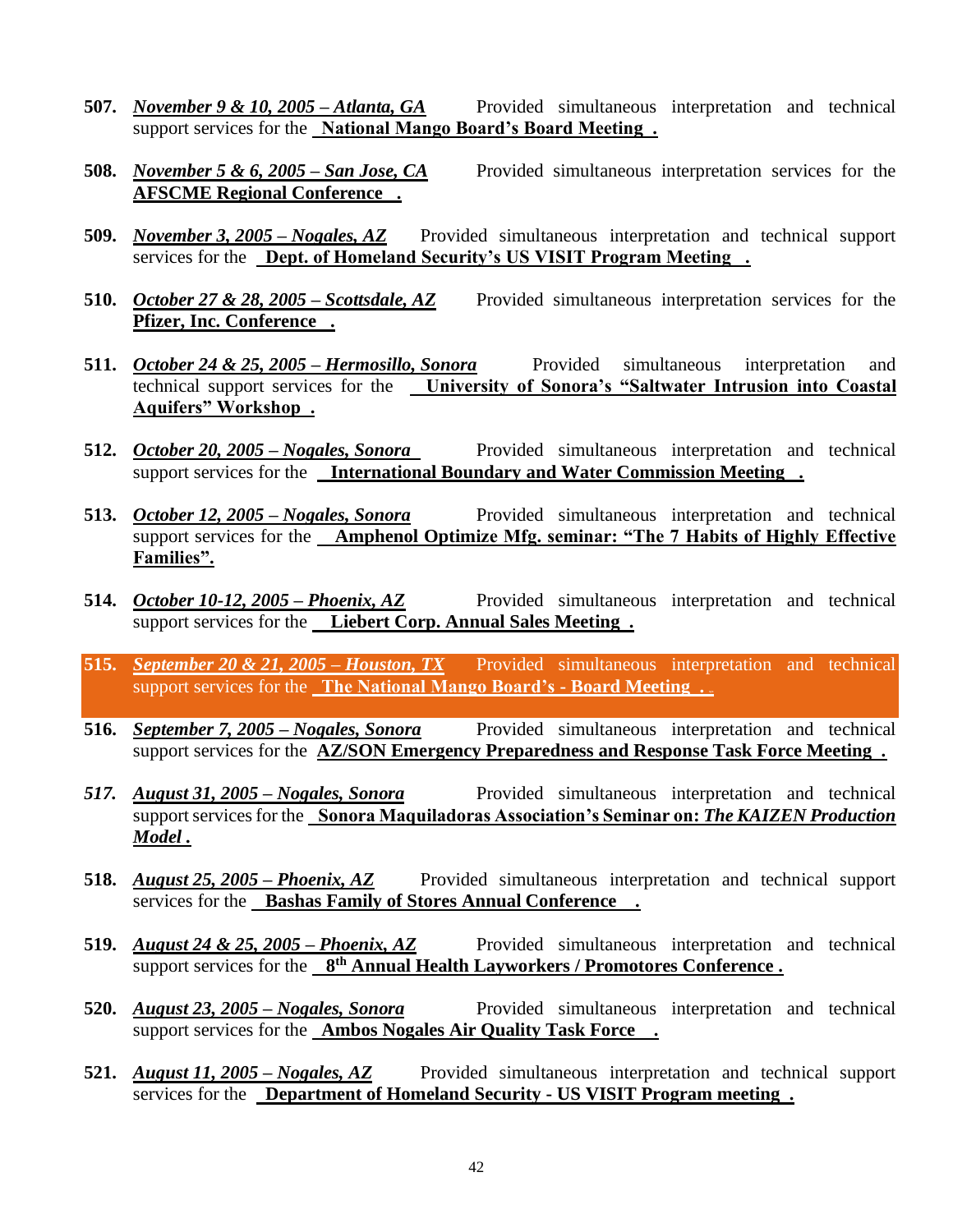- **522.** *August 3, 2005 – Nogales, AZ* Provided simultaneous interpretation and technical support services for a meeting of the **FPAA – Fresh Produce Association of the Americas .**
- **523.** *July 23 – 31, 2005* Provided simultaneous interpretation services for the **U.S. Department of State:** *American Council of Young Political Leaders' Venezuela* **Program .**
- **524.** *July 13, 2005 – Nogales, AZ* Provided simultaneous interpretation and technical support services for the **Department of Homeland Security - US VISIT Program .**
- **525.** *June 29, 2005 – Tucson, AZ* Provided simultaneous interpretation and technical support services for the **Pima Association of Governments' Bio-diesel Workshop .**
- **526.** *June 16 & 17, 2005 – Tucson, AZ* Provided simultaneous interpretation and technical support services for the **Department of Homeland Security - US VISIT Program meeting .**
- **527.** *June 8, 2005 – Nogales, Sonora* Provided simultaneous interpretation and technical support services for the **AZ/SON Emergency Preparedness and Response Task Force Meeting .**
- **528.** *May 24, 2005 – Mexicali, BC* Provided simultaneous interpretation and technical support services for the **Signing Ceremony of the Imperial County/Mexicali Emergency Preparedness and Response Plan .**
- **529.** *May 17, 2005 – Scottsdale, AZ* Provided simultaneous interpretation and technical support services for the **QWEST Executive Meeting .**
- **530.** *May 14, 2005 – Sierra Vista, AZ* Provided simultaneous interpretation and technical support services for the **Child and Family Resources Child Care Conference .**
- **531.** *April 21, 2005 – Nogales, Sonora* Provided simultaneous interpretation and technical support services for the **Ambos Nogales Air Quality Task Force .**
- *532. April 19 & 20, 2005 – Cd. Obregon, Sonora, Mexico* Provided simultaneous interpretation and technical support services for the **State of Sonora Department of Agriculture** *"Business Opportunities in Sonora" Conference .*
- **533.** *April 11 & 12, 2005 – Las Vegas, NV* Provided simultaneous interpretation services for the **International Truck & Engine Corporation Conference .**
- **534.** *April 8, 2005 – Nogales, Sonora* Provided simultaneous interpretation and technical support services for the **AZ/SON Children's Environmental Health Task Force meeting.**
- **535.** *March 8, 2005 – Nogales, AZ* Provided simultaneous interpretation and technical support services for the **Border 2012 Emergency Preparedness and Response Task Force Meeting.**
- **536.** *March 2 & 3, 2005 – Dallas, TX* Provided simultaneous interpretation and technical support services for the **Home Depot Store Manager Convention .**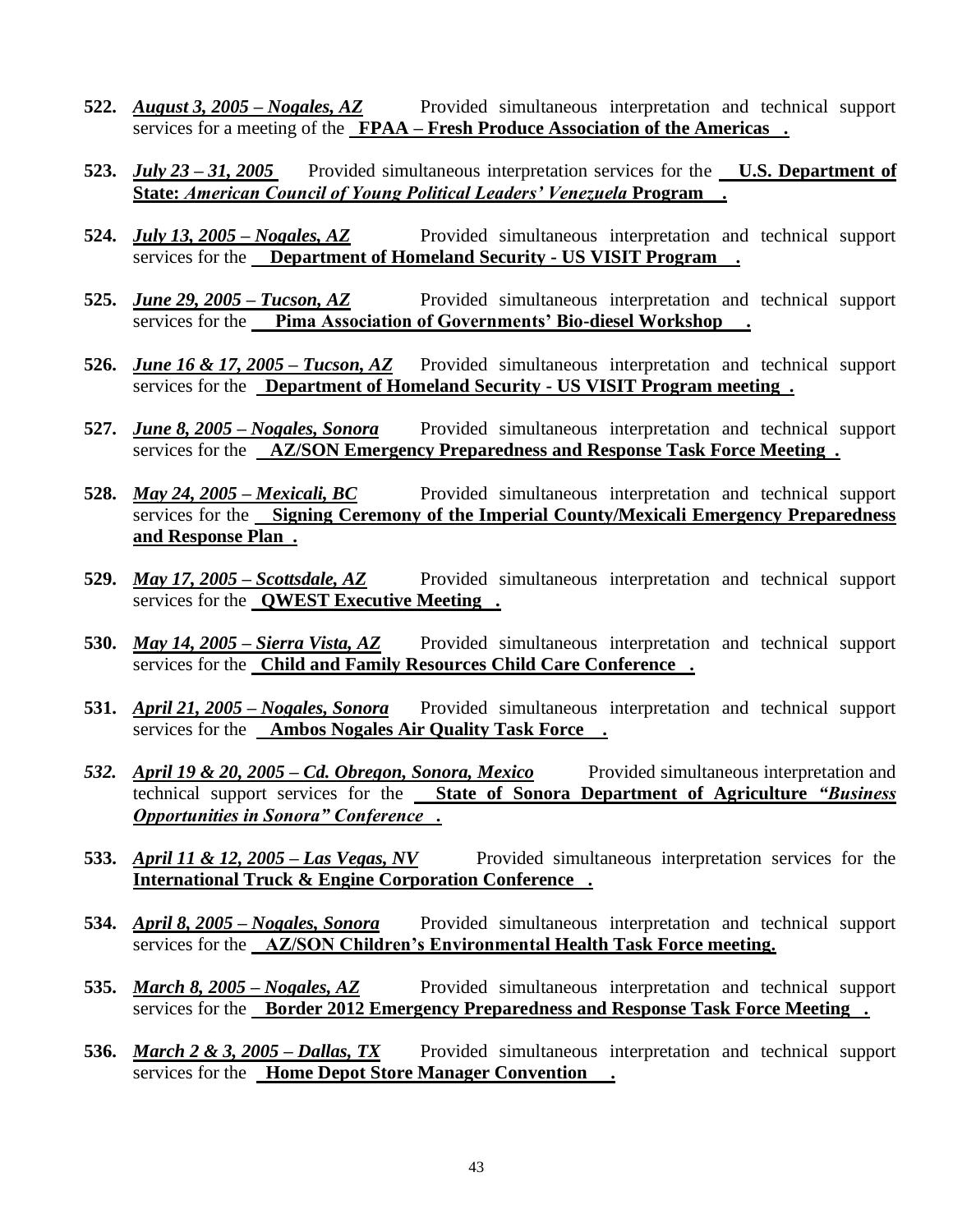- **537.** *February 22, 2005 – Nogales, Sonora, Mexico* Provided simultaneous interpretation and technical support services for the **US Consulate Border Security Meeting .**
- **538.** *February 7-11, 2005 – Carefree, AZ* Provided simultaneous interpretation and technical support services for the **Challenger Inc. Sales Training Seminar .**
- **539.** *January 31–February 4, 2005 – Albuquerque, NM* Provided simultaneous interpretation services for the **HEADSTART Hispanic Institute's National Conference on Migrant & Temporary Worker Families .**
- **540.** *January 25, 2005 – Nogales, AZ* Provided simultaneous interpretation and technical support services for the **US VISIT Program's Stakeholders meeting.**
- **541.** *January 18-20, 2005 – New Orleans, LA* Provided simultaneous interpretation and technical support services for the **AQUACULTURE AMERICA 2005 Conference .**
- **542.** *December 18, 2004 – Tucson, AZ* Provided simultaneous interpretation and technical support services for the **JW MARRIOTT STARPASS RESORT Employee Orientation meeting .**
- **543.** *December 6 & 7, 2004 – San Carlos, Sonora, Mexico* Provided simultaneous interpretation and technical support services for the **SyAqua Shrimp Farming Conference .**
- **544.** *November 5, 2004 – Douglas, AZ* Provided simultaneous interpretation and technical support services for the **AZ-Mexico Commission – Border Issues Committee Meeting on the Department of Homeland Security's US VISIT Program.**
- **545.** *November 4, 2004 – Nogales, Sonora, Mexico* Provided simultaneous interpretation and technical support services for the **AZ-Mexico Commission – Border Issues Committee Meeting on the Department of Homeland Security's US VISIT Program.**
- **546.** *October 27 & 28, 2004 – Douglas, AZ* Provided simultaneous interpretation and technical support services for the **Good Neighbor Environmental Board Conference**.
- **547.** *October 10-13, 2004 Columbus, OH* Provided simultaneous interpretation and technical support services for the **LIEBERT CORP.'s "IT's Our Space" Sales Conference .**
- **548.** *October 8, 2004 – Scottsdale, AZ* Provided simultaneous interpretation services for the **2 nd US-MEXICO Cross-Border Energy Workshop .**
- **549.** *September 23 – October 2, 2004* Provided simultaneous interpretation and technical support services for the **US Embassy In Argentina's "Building Citizens, Communities, Public Policy and Sustainable Leadership" Program .** Eight leaders representing three different Tribal nations from Argentina met with counterpart Tribal leaders in the U.S. to discuss a variety of issues including Tribal sovereignty, economic development, cultural tourism and preservation, land and water rights, etc.
- **550.** *September 23, 2004 – Nogales, AZ* Provided simultaneous interpretation and technical support services for the **BORDER 2012 AZ/Sonora Water Task Force Meeting .**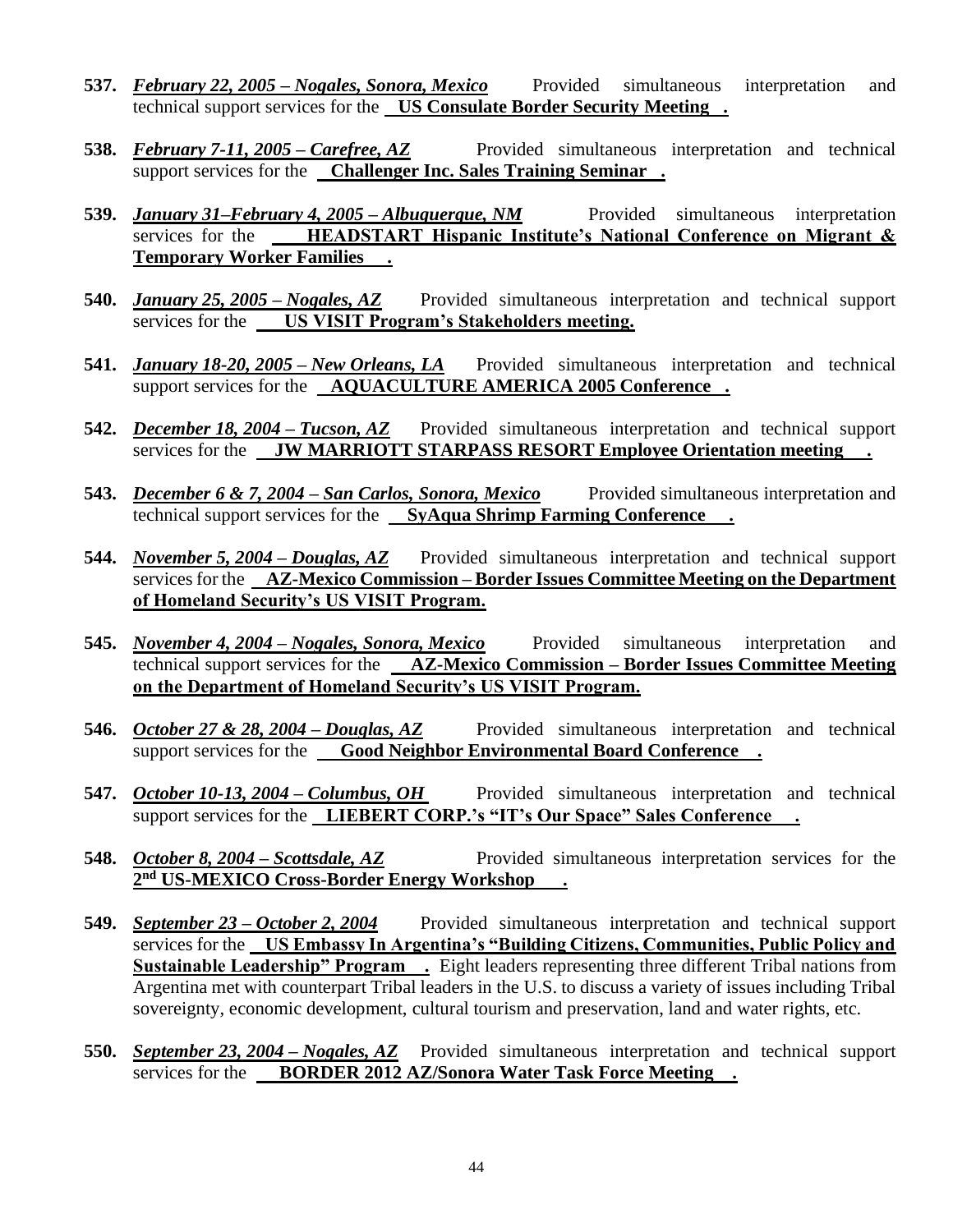- **551.** *August 31, 2004 – Tucson, AZ* Provided simultaneous interpretation and technical support services for the **"COJUMA VII" International Conference**. Event consisted of meetings involving military representatives from member countries of the **Military Legal Committee of the Americas (COJUMA - Consejo Jurídico Militar para las Américas)**. The general topic of discussion surrounded the completion of a manual of standard military codes of justice. Additionally, the group discussed the possibility of establishing itself as a formal advisory body to military forces all over the world.
- **552.** *August 27, 2004 – Sells, AZ* Provided simultaneous interpretation and technical support services for the **BORDER 2012 AZ/Sonora Water Task Force Meeting**.
- **553.** *August 19, 2004 – Phoenix, AZ* Provided simultaneous interpretation and technical support services for the **BASHAS FOOD STORES "Make It Happen" Employee Annual Convention .**
- **554.** *August 18, 2004 – Nogales, Sonora, Mexico* Provided simultaneous interpretation and technical support services for the **Ambos Nogales Air Quality Task Force Meeting .**
- **555.** *June 25, 2004 – Agua Prieta, Sonora, Mexico* Provided simultaneous interpretation and technical support services for the **Border 2012 AZ/Sonora Water Task Force Meeting .**
- **556.** *June 11 & 12, 2004 – Sierra Vista, AZ* Provided simultaneous interpretation and technical support services for the **Southeastern Arizona Government Organization's "BORDER MAYORS CONFERENCE" .**
- **557.** *June 5, 2004 – Sierra Vista, AZ* Provided simultaneous interpretation and technical support services for the **Child & Family Resources, Inc. "Child Care Providers Helping Children Discover the World of Books" Conference .**
- **558.** *May 27, 2004 – Nogales, Sonora, Mexico* Provided simultaneous interpretation and technical support services for the **IBWC – CILA Bi-National Technical Conference on Border Water Issues. \_**
- **559.** *May 21, 2004 – Bisbee, AZ* Provided simultaneous interpretation and technical support services for the **EPA Border 2012 Program's Arizona – Sonora Water Task Force Meeting. \_**
- **560.** *May 20, 2004 – Nogales, Sonora, Mexico* Provided simultaneous interpretation and technical support services for the **EPA Border 2012 Program's Arizona – Sonora Children's Environmental Health Task Force Meeting. \_**
- **561.** *May 14, 2004 – Douglas, AZ* Provided simultaneous interpretation and technical support services for the **EPA Border 2012 Program's Arizona – Sonora Emergency Preparedness and Response Task Force Meeting. \_**
- *562. April 30, 2004 – May 13, 2004* Provided simultaneous interpretation services for the **US Department of State & American Council Of Young Political Leaders Exchange Program .** The delegation was made up of City Councilmen, State Representatives and Political Party Advisors from Argentina and Uruguay who met with political operatives as well as with city, state and federal government officials to discuss a number of political topics. Foremost among them the upcoming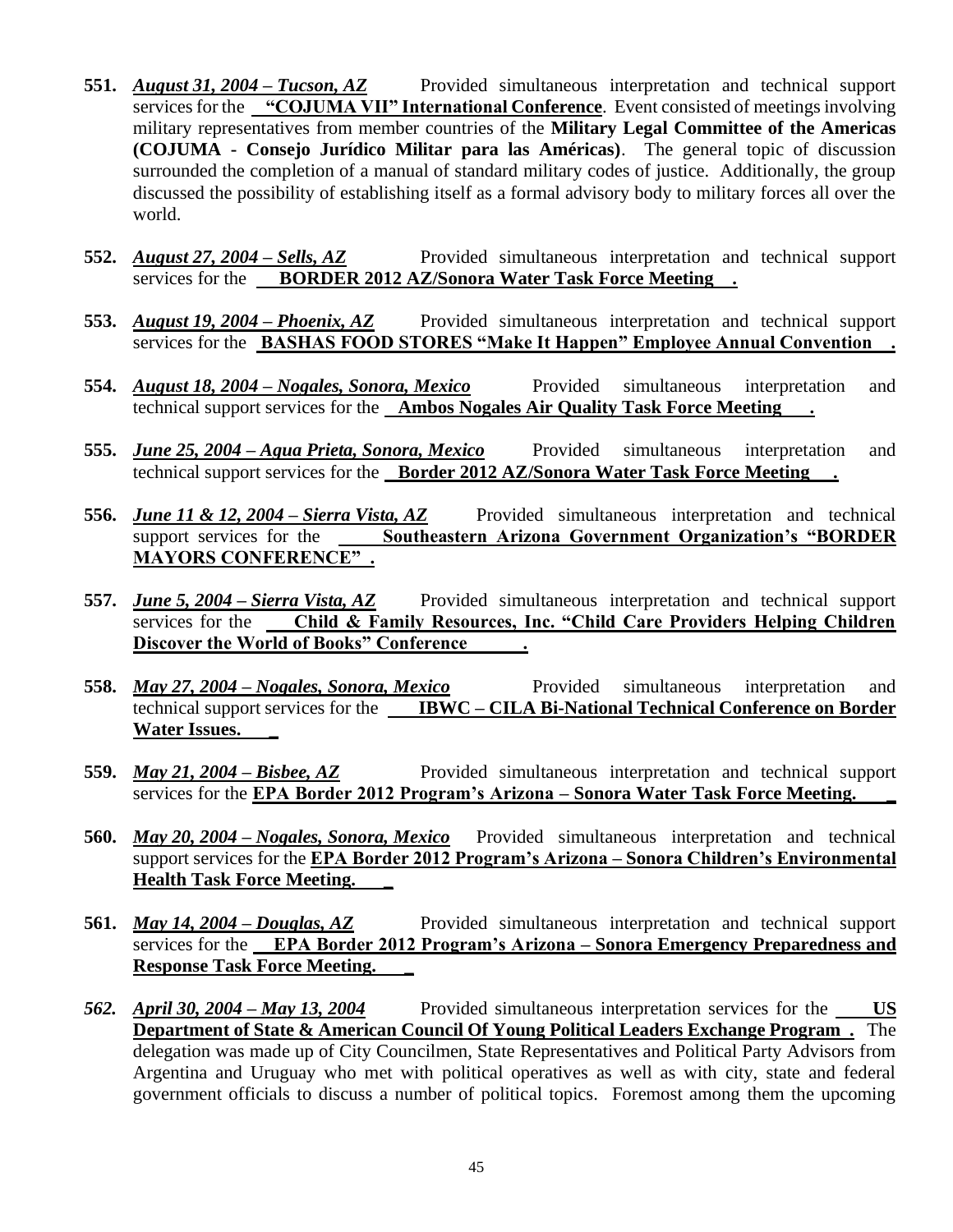presidential election in the U.S. Cities visited included Washington, D.C., Indianapolis, IN, Nashville and Memphis, TN.

- **563.** *March 29-31, 2004 – Hermosillo, Sonora, Mexico* Provided simultaneous interpretation services for the **Euro-Mexican Parliamentary Forum on Migration**.
- **564.** *March 24, 2004 – Nogales, AZ* Provided simultaneous interpretation and technical support services for the **Joint Meeting of the Ambos Nogales Air Quality Task Force and the Border Liaison Mechanism Economic and Social Development Subgroup .**
- **565.** *March 2-5, 2004 – Honolulu, HI* Provided simultaneous interpretation services for the **World Aquaculture Society's "AQUACULTURE 2004" International Convention .**
- **566.** *February 24 & 25, 2004 – Yuma, AZ* Provided simultaneous interpretation and Technical Support / Equipment services for the **EPA Seminar on Emergency Response Preparedness .**
- **567.** *February 9, 2004 – Nogales, Sonora, Mexico* Provided simultaneous interpretation and technical support services for the **Arizona / Sonora Chemical Emergency Preparedness and Response Task Force Meeting .**
- **568.** *January 13, 2004 – February 7, 2004 – Albuquerque, NM* Provided simultaneous interpretation services for the **State Department Anti-Terrorism Assistance Program (ATAP) "Weapons of Mass Destruction" Training Course .** A delegation from Colombia made up of Physicians, Firefighters, Nurses, Military Officials and Civil Protection personnel participated in an intensive four-week training seminar. The course focused primarily on the response to, handling and management of incidents involving weapons of mass destruction.
- **569.** *November 21, 2003 – Hermosillo, Sonora, Mexico* Provided simultaneous interpretation and technical support services for the **AZ – Mexico Commission Sub-committee on Transportation .**
- **570.** *November 19, 2003 – Nogales, Sonora, Mexico* Provided simultaneous interpretation and technical support services for the **Bi-National Conference on Environmental Education, Training, and Communications .**
- **571.** *November 1-15, 2003* Provided simultaneous interpretation services for the **U.S. Department of State – Uruguay Program: FTAA and Regional Economic Integration .** Economists from both government and non-government organizations met with various organizations to discuss free trade, credit ratings, banking operations, etc.
- **572.** *September 19 - October 11, 2003* Provided simultaneous interpretation services for the **U.S. Department of State – El Salvador Program: Gangs and Gang Violence .** Delegates from El Salvador representing all manner of agencies, government and non-government, visited the U.S. to meet with various counterparts who work with gangs both from an enforcement as well as from a rehabilitative perspective.
- **573.** *September 14 & 15, 2003 – Tucson, AZ* Provided simultaneous interpretation and technical support services for the **"ARIZONA WOMENS CONFERENCE" .**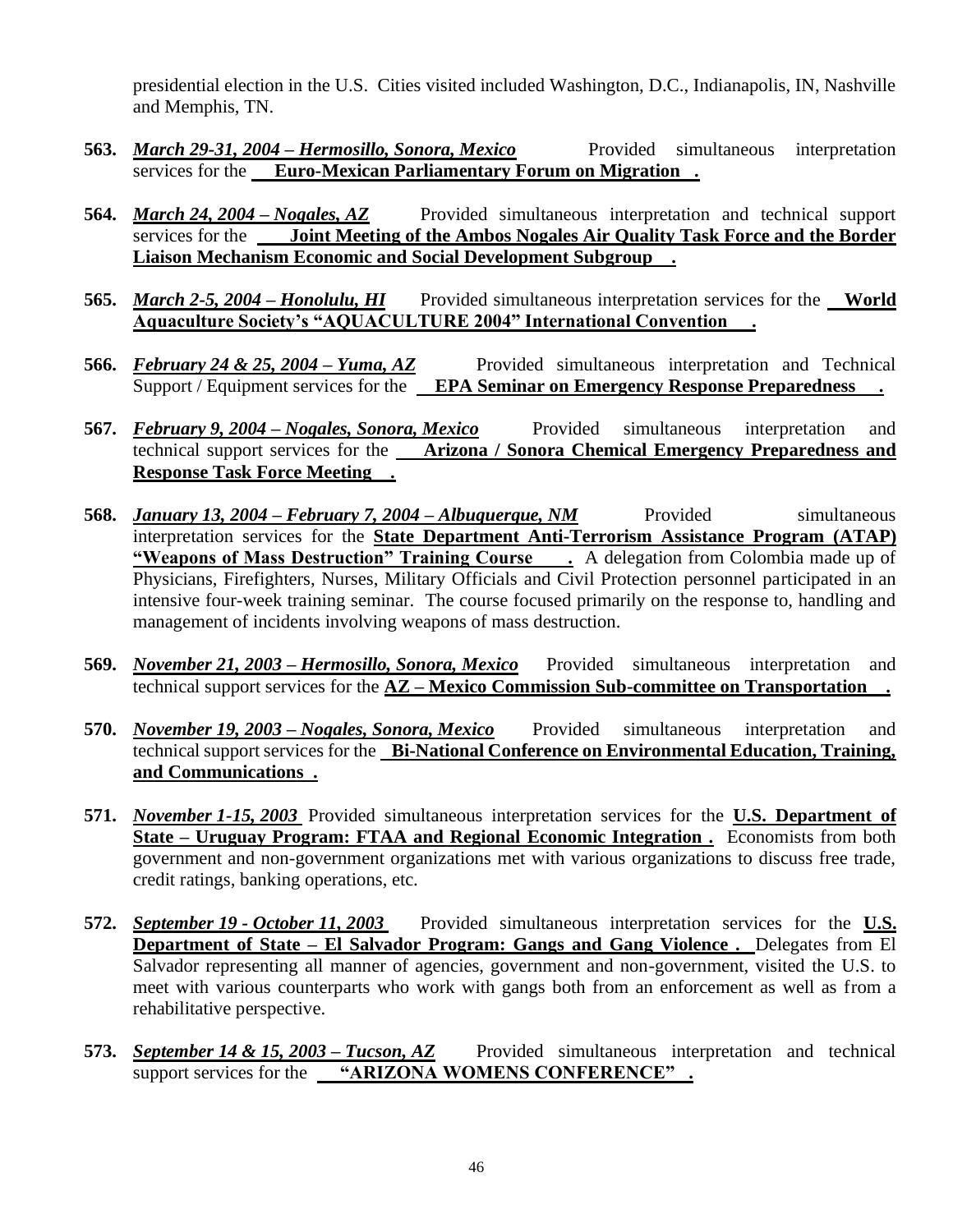- **574.** *August 21, 2003 – Nogales, AZ* Provided simultaneous interpretation and technical support services for the **AZ – Sonora Water Task Force Meeting .**
- **575.** *July 20-23, 2003 – Las Vegas, NV* Provided simultaneous interpretation services for the **U.S. Department of State Program:** *Mexican Textile Workers Theatre Company* **.** Mexican textile workers from Puebla, Mexico, who successfully organized local factory workers to help them obtain a collective bargaining agreement with their employer, formed a theatre group that was invited to perform at the UNITE Labor Union's National Convention in Las Vegas, NV.
- 576. *June 23-25, 2003 Las Vegas, NV* Provided simultaneous interpretation and technical support services for the *Institute of Internal Auditors* **International Conference .**
- **577.** *June 7, 2003 – Sierra Vista, AZ* Provided simultaneous interpretation and technical support services for the **Child & Family Resources' "Child Care Worker" Conference .**
- **578.** *June 4, 2003 – Rio Rico, AZ* Provided simultaneous interpretation and technical support services for the **"Emergency Response Plan Between Ambos Nogales" .**
- **579.** *June 3, 2003 – Nogales, Sonora, Mexico* Provided simultaneous interpretation and technical support services for the **"U.S. – Mexico Bi-National Conference on Immigrant Protection" .**
- **580.** *June 1 & 2, 2003 – Las Vegas, NV* Provided simultaneous interpretation and technical support services for the **International Truck & Engine Corporation's "Parts and Service Managers Conference".**
- **581.** *May 28, 2003 – Nogales, AZ* Provided simultaneous interpretation and technical support services for the **Border Liaison Mechanism Subgroup on Social & Economic Development's "Air Quality in Ambos Nogales" Meeting.**
- **582.** *May 22, 2003 – Phoenix, AZ* Provided simultaneous interpretation and technical support services for the **"MARICOPA COMMUNITY COLLEGE BOARD" Meeting at South Mountain Community College.**
- **583.** *May 13, 2003 – Nogales, AZ* Provided simultaneous interpretation and technical support services for the **"BORDER LIAISON MECHANISM" Meeting.**
- *584. May 3, 2003 – Tucson, AZ* Provided simultaneous interpretation and technical support services for the **"Grandparents Raising Grandchildren" Conference.**
- **585.** *April 28 – 30, 2003 – Rio Rico, AZ* Provided simultaneous interpretation and technical support services for the **"BORDER INSTITUTE V"** Conference conducted by **SCERP.** State and Federal agency representatives met to discuss various issues related to environmental problems and the impact they cause on public health.
- **586.** *March 13, 2003 – Nogales, Sonora, Mexico* Provided simultaneous interpretation and technical support services for the **US Consulate in Nogales' "U.S.-Mexico Panel Discussion on Interdiction Cooperation" .**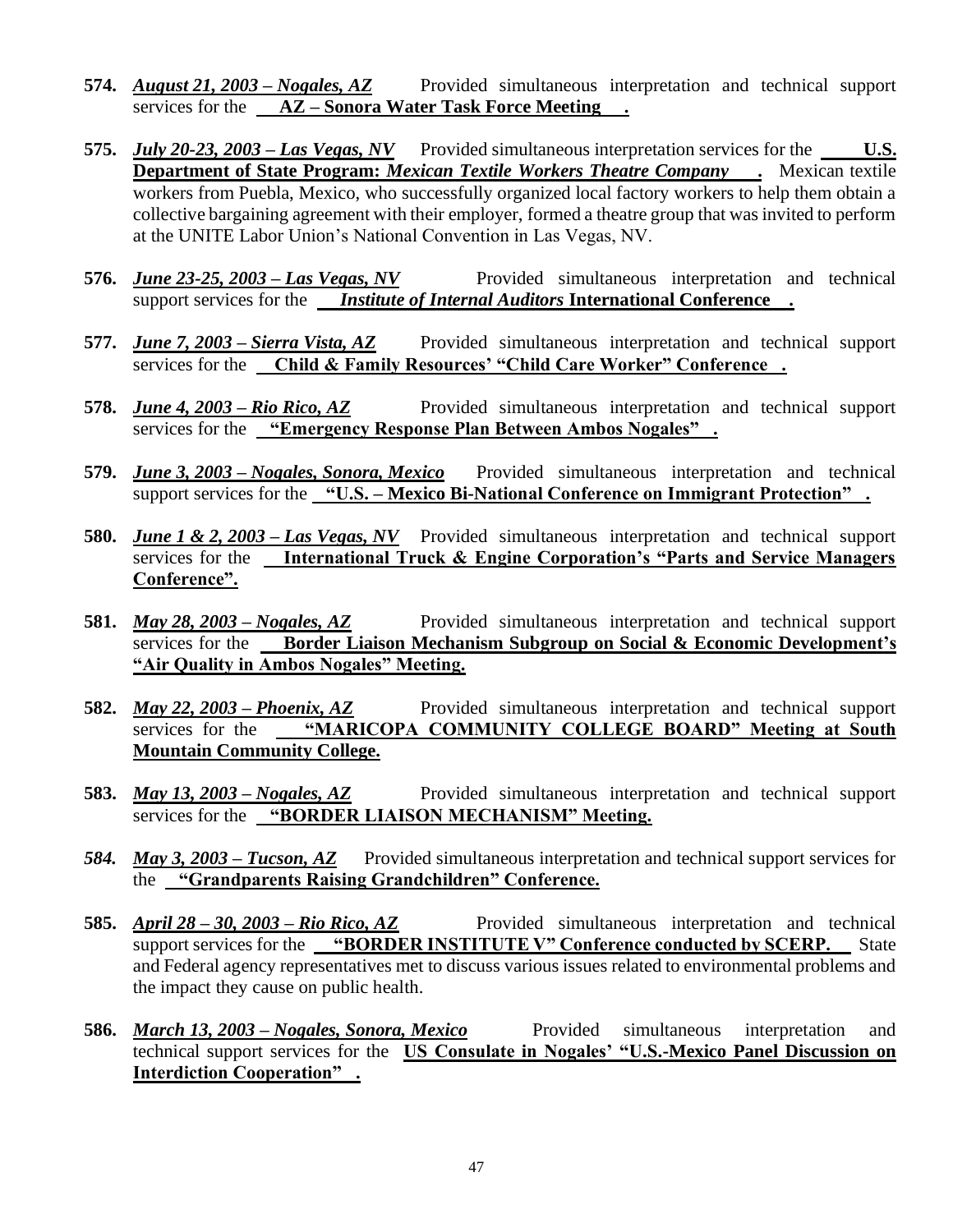- **587.** *March 6, 2003 – Naco, AZ* Provided simultaneous interpretation and technical support services for the **US – Mexico Customs Meeting .**
- **588.** *February 20, 2003 − Tucson, AZ* Provided simultaneous interpretation services for the **JD Edwards-IBM Conference on the Mining and Oil Industries .**
- **589.** *February 9 – 15, 2003 – New Orleans, LA* Provided simultaneous interpretation services for the **<u>U.S. Department of State Program:** *Guatemala Exchange Project* . Event involved a weeklong</u> training seminar for volunteers who work with the disabled in Guatemala. Topics included Occupational Therapy, NGO Management, Community Programs, etc.
- **590.** *January 14, 2003 – Phoenix, AZ* Provided simultaneous interpretation services for the **"PLATTS METALS" Conference on the Aluminum Industry .**
- *591. December 7, 2002 − Tucson, AZ* Provided simultaneous interpretation services for the **University of Arizona Department of Women's Studies Border Conference .**
- *592. December 4, 2002 − Tijuana, Baja California, Mexico* Provided simultaneous interpretation services for the **"Preventing Substance Abuse: Risk and Protective Factors" Conference .**
- *593. November 22, 2002 − Nuevo Laredo, Tamaulipas, Mexico* Provided simultaneous interpretation services for the **"Border Legislative Initiative" Conference .**
- *594. November 4-6, 2002 − Columbus, OH* Provided simultaneous interpretation services for the **LIEBERT INC. Annual Sales Conference .**
- *595. November 2, 2002 − Tucson, AZ* Provided simultaneous interpretation services for the **"Femenist Sexuality Project National Conference" .**
- *596. October 30, 2002 − Nogales, Sonora, Mexico* Provided simultaneous interpretation and technical support services for the **US-Mexico Border 2012 Program" Meeting .**
- *597. October 29, 2002 − Nogales, AZ* Provided simultaneous interpretation and technical support services for the **"US-Mexico Border 2012 Program" Meeting .**
- *598. October 22, 2002 − Douglas, AZ* Provided simultaneous interpretation and technical support services for the **"US-Mexico Border 2012 Program" Meeting .**
- *599. October 21, 2002 − San Luis, AZ* Provided simultaneous interpretation and technical support services for the **"US-Mexico Border 2012 Program" Meeting .**
- *600. October 18, 2002 − Nogales, AZ* Provided simultaneous interpretation and technical support services for the **Border Liaison Mechanism Sub-group on Border Public Safety .**
- *601. October 16, 2002 − Cocopah, AZ* Provided simultaneous interpretation and technical support services for the **"US-Mexico Border 2012 Program" Meeting .**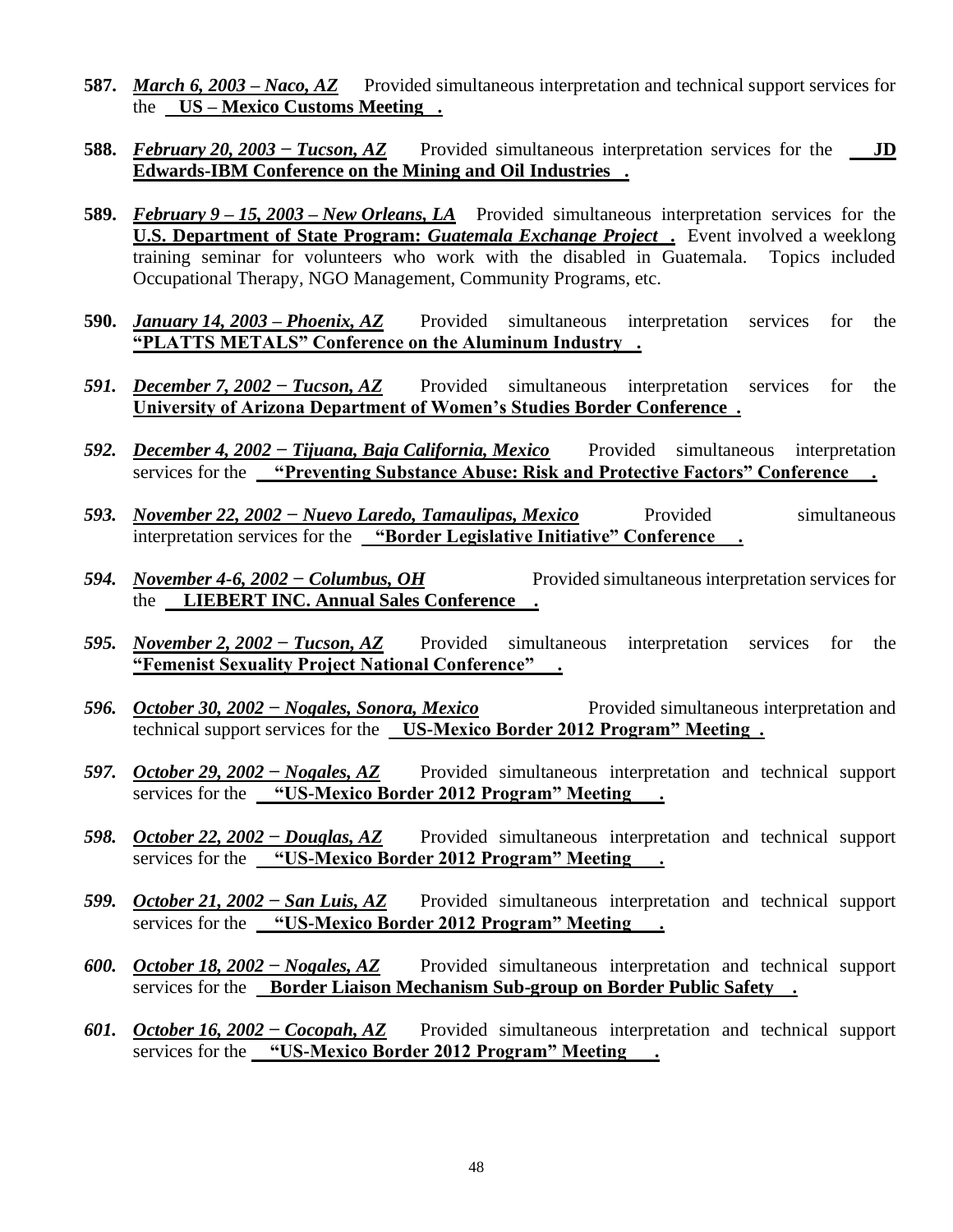- *602. October 15, 2002 − Sells, AZ* Provided simultaneous interpretation and technical support services for the "US-Mexico Border 2012 Program" Meeting . Event was a forum to obtain comments and feedback from the local community with regard to various environmental impact problems occurring in areas that are located along the border with Mexico. Topics included solid waste and hazardous materials management, air quality, depleting water tables, etc. The purpose of the program is to establish a bi-national mechanism that would be made up of local, regional and national work groups to address and improve environmental conditions in border communities.
- *603. October 9 & 10, 2002 − Nogales, AZ* Provided simultaneous interpretation and technical support services for the **"Good Neighbor Environmental Board" Conference.**
- *604. October 4, 2002 − Naco, Sonora, Mexico* Provided simultaneous interpretation and technical support services for the **Ceremonial Signing of "The Bi-National Prevention and Emergency Response Plan Between Cochise County and Naco, Sonora, Mexico .**
- *605. October 4, 2002 − Bisbee, AZ* Provided simultaneous interpretation and technical support services for the **EPA Border 2012 "Tire Pile Work Group" Meeting .**
- *606. September 26 & 27, 2002 − Nogales, AZ* Provided simultaneous interpretation and technical support services for the **HATB - Hands Across the Border - Teachers Conference .**
- *607. September 20, 2002 − San Luis, Sonora, Mexico* Provided simultaneous interpretation and technical support services for the **U. S. - Mexico Customs Meeting .**
- *608. September 18, 2002 − Bisbee, AZ* Provided simultaneous interpretation and technical support services for the **Bi-National Prevention and Emergency Response Plan Between Cochise County, Arizona and Naco Sonora, Mexico.**
- *609. August 28, 2002 − Nogales, AZ* Provided simultaneous interpretation and technical support services for the **BORDER LIAISON MECHANISM SUBGROUP ON ECONOMIC AND SOCIAL DEVELOPMENT'S Meeting on "Air Quality Issues in Ambos Nogales" .**
- *610. August 18 - 20, 2002 − Miami, FL* Provided simultaneous interpretation and technical support services for the **Morgan Business Associates' Management Training Seminar for INGERSOLL-RAND Distributors' Parts and Service Managers.** Activities included team-building exercises, strategic business planning, goalsetting, sales training focused on service, follow-up techniques, customer support, inventory control, reduction of obsolescence, self-evaluation, etc.
- *611. July 24, 2002 − Nogales, Sonora, Mexico* Provided simultaneous interpretation and technical support services for the **U. S. - Mexico Customs Meeting .**
- *612. July 18, 2002 − Lake Tahoe, NV* Provided simultaneous interpretation services for the CGS **WEST Annual Meeting .** The main topics of interest were alcoholism and substance abuse along the border area.
- *613. July 12, 2002 − Louisville, KY* Provided simultaneous interpretation and technical support services for the 12<sup>th</sup> National Cursillo Encounter . Conference consisted of religious gathering with guest speakers and testimonials.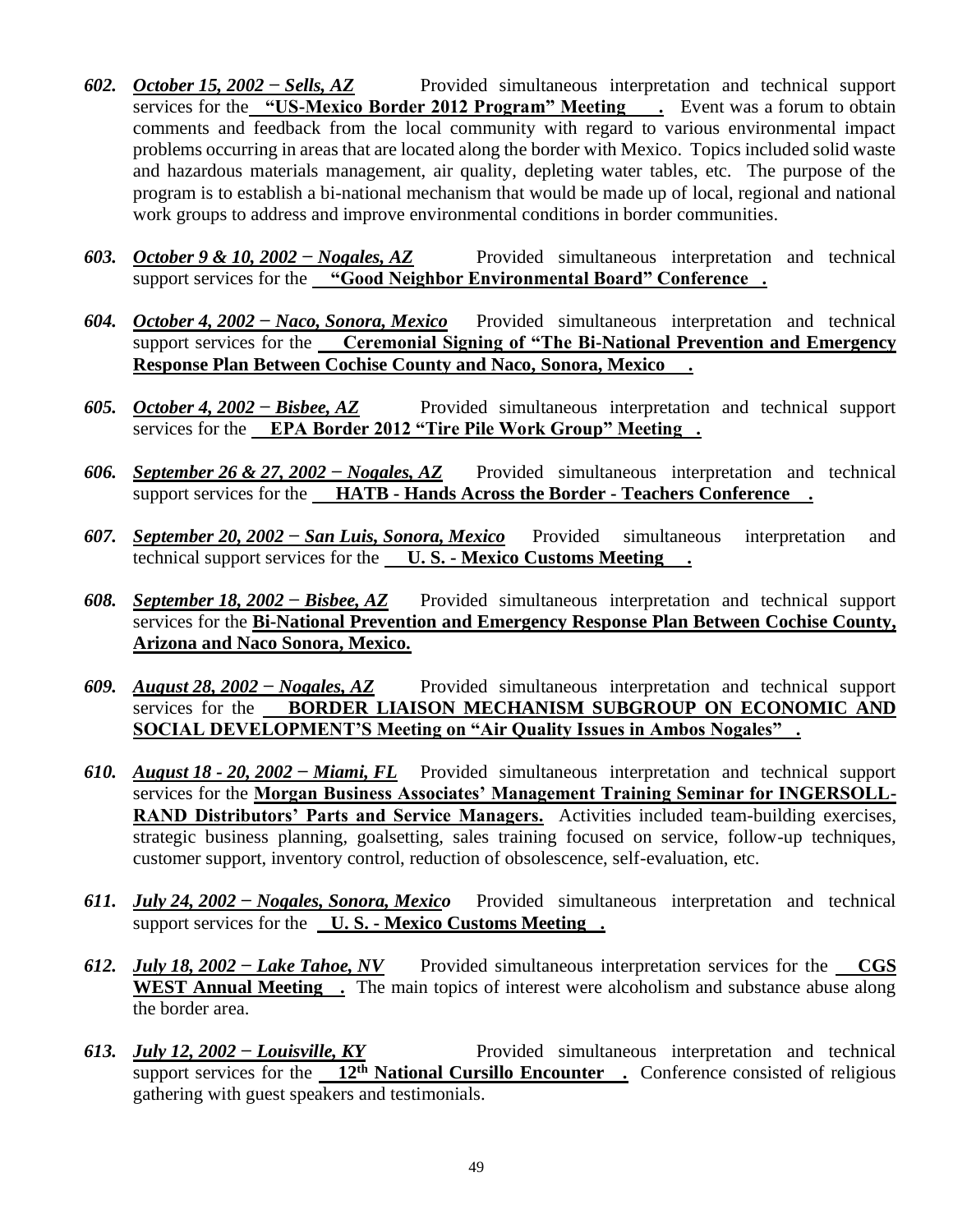- *614. June 26, 2002 − Bisbee, AZ* Provided simultaneous interpretation and technical support services for the **Bi-National Prevention and Emergency Response Plan Between Cochise County, Arizona and Naco Sonora, Mexico.**
- *615. June 22, 2002 − Phoenix, AZ* Provided simultaneous interpretation and technical support services for the **20th Border Governors Conference.**
- *616. June 6 - 8, 2002 − Seattle, WA* Provided simultaneous interpretation and technical support services for the **SEIU - Service Employees International Union's "International Executive Board" Meeting.**
- *617. June 4 & 5, 2002 − San Francisco, CA* Provided simultaneous interpretation services for the **Deloitte Consulting "Partners and Directors Conference."** Partners and Directors met to discuss alternative plans to secede from the parent company.
- *618. May 28, 2002 − Nogales, AZ* Provided simultaneous interpretation and technical support services for the 2<sup>nd</sup> Meeting of the West Central Regional US/Mexico Customs Subgroup **(Arizona-Sonora) .**
- *619. May 23, 2002 − San Diego, CA* Provided simultaneous interpretation and technical support services for the **"NAFTA Transportation Conference"** . Topics included U.S. Motor Carrier Safety Requirements, Taxation, Immigration and Customs Requirements for Motor Carriers, California State Regulations and Mexican Motor Carrier Safety Requirements.
- *620. May 20, 2002 − Sacramento, CA* Provided simultaneous interpretation and technical support services for the **"CAL EPA Wastewater Pretreatment and Monitoring Program" meeting.**
- *621. May 18, 2002 − Sierra Vista, AZ* Provided simultaneous interpretation and technical support services for the \_ **CHILD & FAMILY RESOURCES, INC. "19th Annual Child Care Conference" .**
- *622. May 14, 2002 − Nogales, AZ* Provided simultaneous interpretation services for **The XXV Nogales Border Liaison Mechanism Meeting .**
- *623. May 2-4, 2002 − Colorado Springs, CO* Provided simultaneous interpretation and technical support services for **U. S. Olympic Committee's** *"Global Coaches Conference"* **.** Athletic coaches from all over the world met to discuss various subjects such as Long - Term Athlete Development, Over training, New Technology in Sport, etc.
- *624. April 24-26, 2002 − Tucson, AZ* Provided simultaneous interpretation and technical support services for **U. S. - MEXICO CUSTOMS WORK GROUP .** High level customs officials from both countries met to discuss, analyze and formulate action plans to begin setting up a North American Security Perimeter mandated by the Presidents of both countries.
- *625. April 18 & 19, 2002- Reno, NV* Provided simultaneous interpretation and technical support services for **Tupperware Regional Convention.**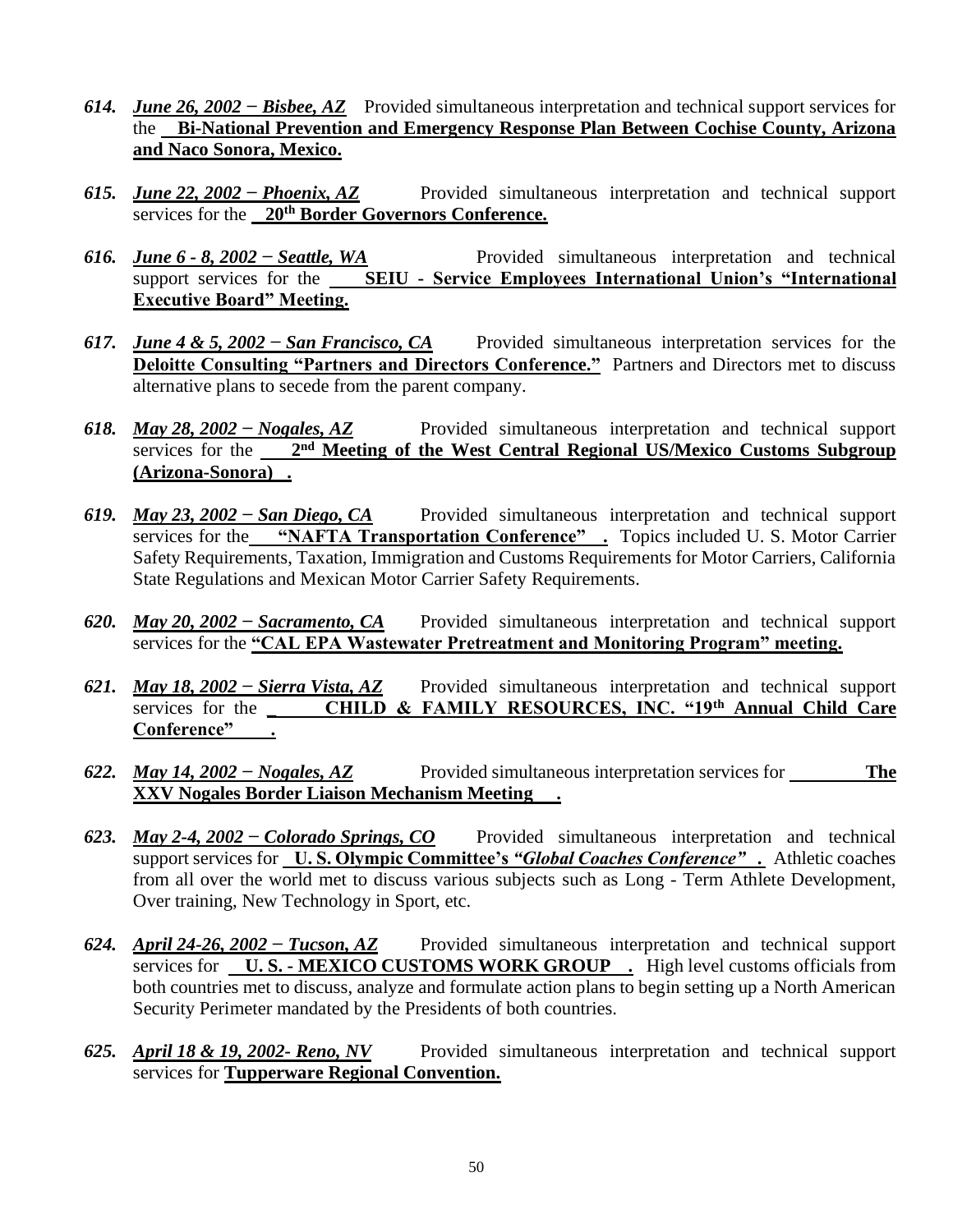- *626. April 17, 2002 − Nogales, AZ* Provided interpretation and technical support services for the **US-Mexico Customs Bi-national Meeting.** Customs officials from both Mexico and the U. S. met with U. S. customs brokers to discuss issues related to border operations.
- *627. April 15, 2002 − Phoenix, AZ* Provided interpretation and technical support services for the **ALLIANCE TECHNICAL CORP. Management Seminar.** Seminar consisted of techniques to improve production efficiency and profitability for a packaging materials company.
- *628. March 31 - April 11, 2002* Provided interpretation services for the **U. S. Department of State's Program: U. S. - Mexico Partnership for Enhancing Border Security.** Interpreted for a group of delegates from Mexico who participated in a three-city tour where the core topics related to better border security between both countries. Delegates met with officials from various agencies such as Department of State, INS, Border Patrol and Office of Homeland Security. The cities visited by the delegates were Washington, D. C., Houston, TX and El Paso, TX.
- *629. March 15 - 17, 2002 − Scottsdale, AZ* Provided interpretation services for the **WYETH-AYERST "GLOBAL NEUROSCIENCE SUMMIT" Conference.** Topics included Psychopharmacology, Psychogenetics, various studies conducted on medications, comparative analysis between combination medication-psychotherapy vs. mono-therapeutic treatments , GAD-Generalized Anxiety Disorder, SAD- Social Anxiety Disorder, MDD-Major Depression Disorder treatment options.
- *630. March 7, 2002 − San Diego, CA* Provided interpretation and technical support services for the **NESCAUM Tri-national Smoke Testing Workshop.** Event focused on emissions inspections standards and procedures, measurement instrumentation, legal issues & sanctions, etc.
- *631. March 7, 2002 − San Diego, CA* Provided interpretation and technical support services for the **BIDS - Border Infectious Disease Surveillance System Conference.** Topics covered included border infectious disease surveillance systems, emergency response protocols, standardized lab tests, procedures for transporting samples across the international border, etc.
- *632. March 8, 2002 − San Diego, CA* Provided interpretation and technical support services for the **Barrio Logan Community Meeting.** Topics covered included chromium 6 contamination assessment, community concerns, possible resolutions, follow-up measures, etc.
- *633. February 26, 2002 − Bisbee, AZ* Provided interpretation and technical support services for the **Meeting regarding the "Bi-National Prevention And Emergency Response Plan Between Naco, Sonora and Cochise County, AZ".** Law enforcement and environmental agency officials from Mexico and the U. S. met to formulate a joint plan to deal with ecological and health emergencies affecting the border region. The group discussed a series of problems experienced by both border areas and formed a steering committee to oversee a series of meetings intended to develop the project to a successful conclusion.
- *634. February 7, 2002 − Nogales, Sonora, Mexico* Provided interpretation services for the **BORDER LIAISON MECHANISM SUBGROUP ON ECONOMIC AND SOCIAL DEVELOPMENT - Air Quality Issues in Ambos Nogales** meeting. Environmental agency officials from the U. S. and Mexico met to discuss financing sources and methods to implement projects that would benefit communities on both sides of the border.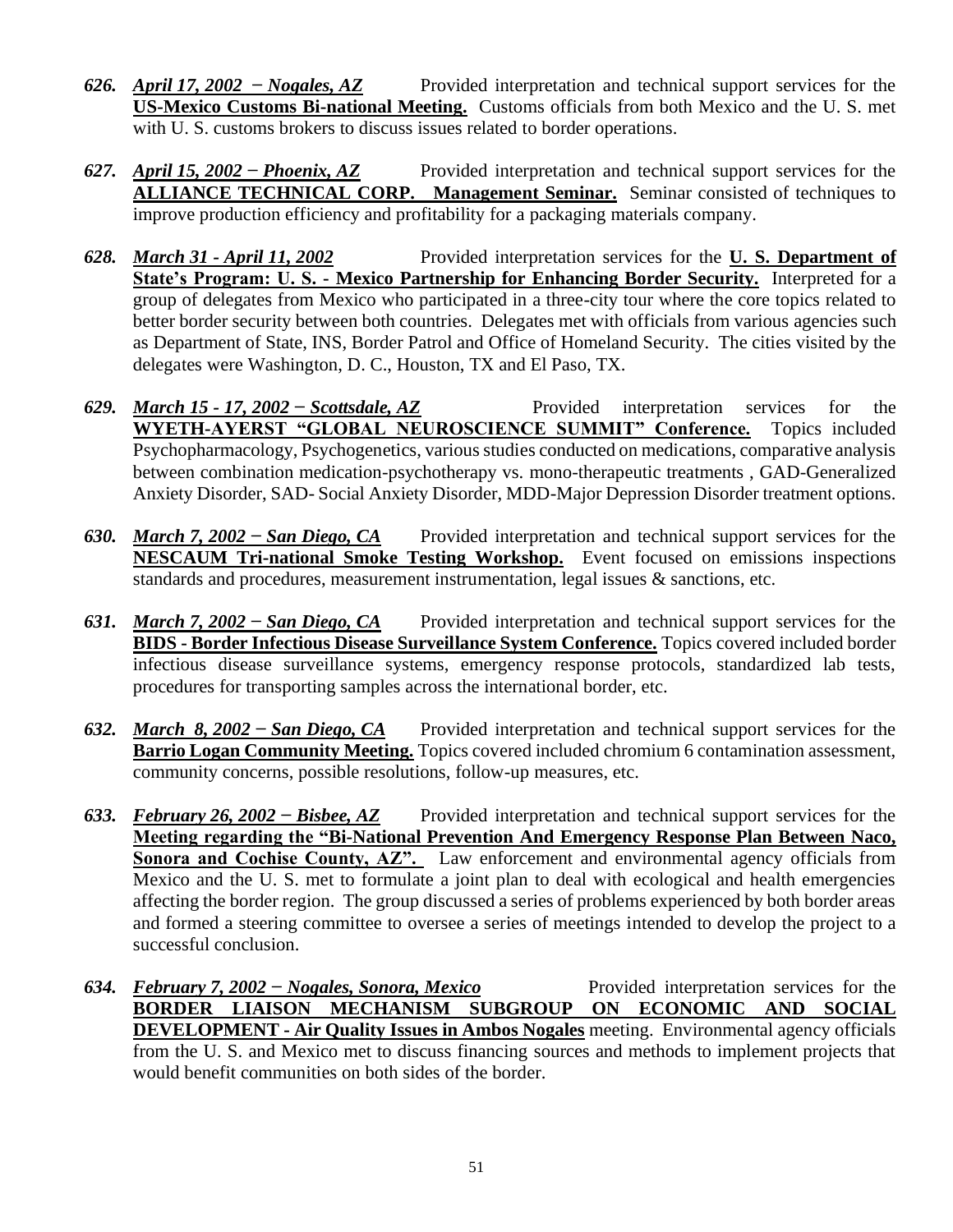- *635. January 24, 2002 − Nogales, AZ* Provided interpretation and technical support services for the **US-Mexico Customs Bi-national Meeting.** Customs officials from both Mexico and the U. S. met with U. S. customs brokers to discuss issues related to border operations.
- *636. December 11, 2001 − Nogales, Sonora, Mexico* Provided interpretation and technical support services for the **US-Mexico Customs Bi-national Meeting.** Customs officials from both Mexico and the U. S. met with U. S. customs brokers to discuss issues related to border operations.
- *637. November 11 - 13, 2001 − Columbus, OH* Provided interpretation services for the **LIEBERT CORPORATION'S Annual Sales Conference.** Interpreted for Liebert Corp. distributors and sales representatives from various countries in Latin America.
- *638. October 21 - November 10, 2001* Provided interpretation services for the **U. S. Department of State's Program on Human Rights and Refugee Issues.** Accompanied a delegation of Human Rights Activists from Venezuela on a five-city tour throughout the United States. Delegates met with representatives from various organizations that work with refugees, immigrants and indigenous people. The cities visited during the tour included Washington, D. C., New York, NY, Seattle, WA, San Diego,  $CA$  and San Antonio, TX.
- *639. October 19 & 20, 2001 − Phoenix, AZ* Provided interpretation services for the **Society of News Design's Conference.** Publishers, editors and journalists from the U. S., Latin America, Spain and other countries participated in this conference. Topics included Typographical print design and application, editing, art design, etc.
- *640. October 16, 2001 − Nogales, AZ* Provided interpretation and technical support services for the **US-Mexico Customs Bi-national Meeting.** Customs officials from both Mexico and the U. S. met with U. S. customs brokers to discuss issues related to border operations.
- *641. August 9, 2001 − Tucson, AZ* Provided interpretation and technical support services for the **Binational Meeting on Border Safety** sponsored by the U.S. Border Patrol.
- *642. July 25, 2001 − Nogales, AZ* Provided simultaneous interpretation and technical support services for the **BI-NATIONAL LIAISON MECHANISM SUB-GROUP ON ECONOMIC AND SOCIAL DEVELOPMENT MEETING.**
- *643. July 20-22, 2001 − Philadelphia, PA* Provided simultaneous interpretation and technical support services for the **SEIU - Service Employees International Union's Eastern Region Conference .**
- *644. July 19, 2001 − Washington, D. C.* Provided simultaneous interpretation services for the **SONY GLOBAL MARKETING PARTNER'S CONFERENCE .**
- *645. June 30, 2001 − Tucson, AZ* Provided simultaneous interpretation and technical support services for the **CHILD & FAMILY RESOURCES, INC. "18th Annual Child Care Conference"**
- *646. June 14, 2001 − Tucson, AZ* Provided simultaneous interpretation and technical support services for the **U. S. Border Patrol's "Border Safety Initiative Conference".**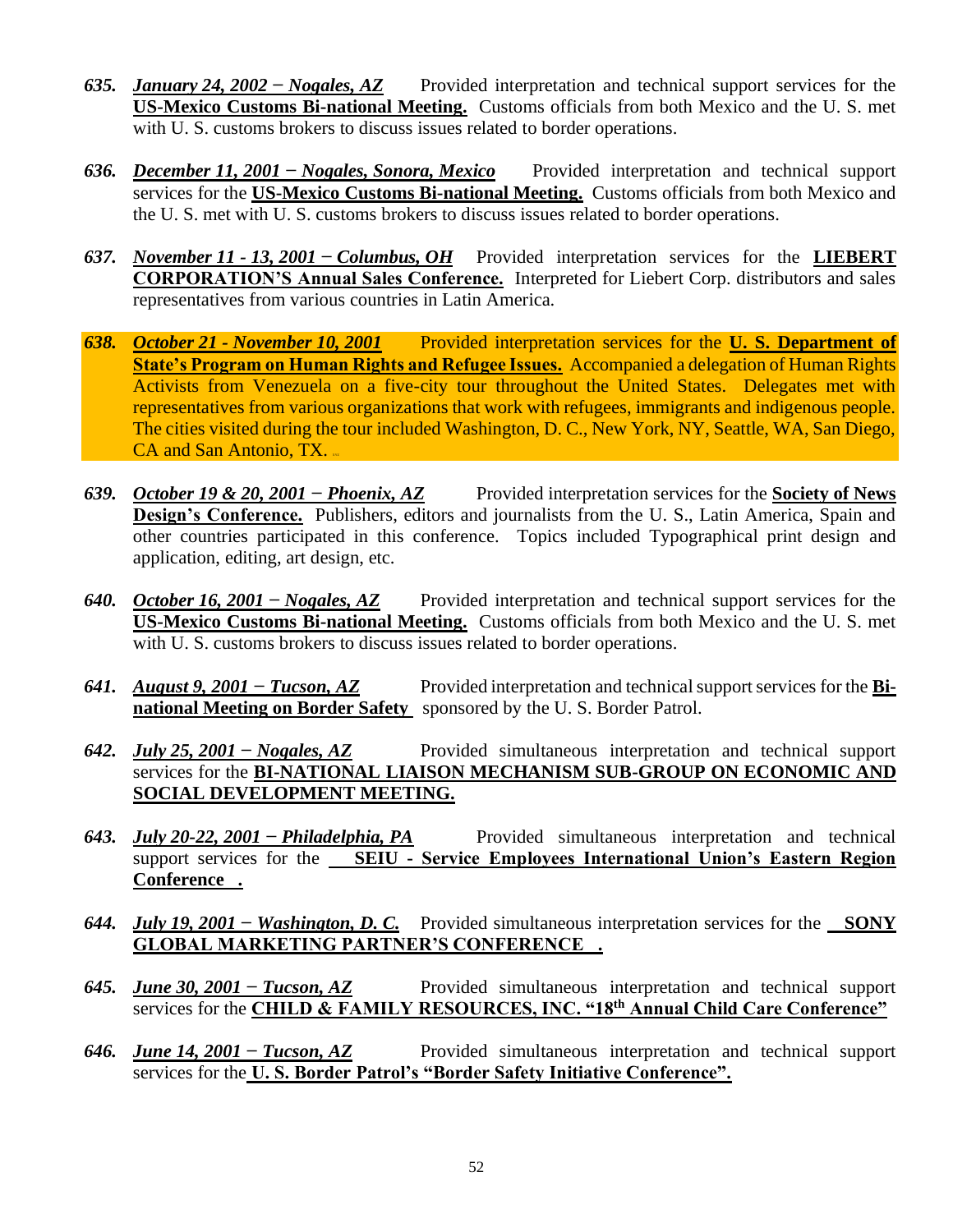- *647. June 5 - 7, 2001 − Tucson, AZ* Provided simultaneous interpretation services for the **"COJUMA VI" International Conference**. Event consisted of meetings involving military representatives from member countries of the **Military Legal Committee of the Americas (COJUMA - Consejo Jurídico Militar para las Américas)**. The general topic of discussion surrounded the presentation and adoption of a study regarding Status of Forces Agreements (SOFA). The purpose of the conference was to discuss the overall legal issues that can and do arise whenever a country's armed forces conduct operations (peacekeeping, rescue, humanitarian, etc.) on foreign soil at the request of the host country.
- *648. June 1 & 4, 2001 − Las Vegas, NV* Provided simultaneous interpretation services for the **Assurant Group's "2001 Agency International Sales Conference".** Event consisted of training seminars and recognition segments for Insurance Industry representatives.
- *649. May 5, 2001 − Sierra Vista, AZ* Provided simultaneous interpretation services for the **"1st Annual District VI Child Care Conference".**
- *650. April 30 - May 2, 2001 − Rio Rico, AZ* Provided simultaneous interpretation and technical support services for the **"BORDER III Conference"**. State and Federal agency representatives met to discuss various issues related to the energy industry. Topics covered included energy conservation, alternative energy sources, renewable energy sources, etc.
- *651. April 19 - 21, 2001 − Reno, NV* Provided simultaneous interpretation and technical support services for **Tupperware Regional Convention.**
- *652. March 16 & 17, 2001 − Hermosillo, Sonora, Mexico* Provided simultaneous interpretation services for **XI TRANSBORDER LIBRARY FORUM "World Information: Knowledge without Boundaries".**
- *653. March 5 & 6, 2001 − Phoenix, AZ* Provided simultaneous interpretation services for **GEAPS - GRAIN ELEVATOR AND PROCESSING SOCIETY - EXCHANGE 2001 CONFERENCE.** Topics covered included: Outlook on World Grain, Mexico Grain - Trading Perspectives: Facing a New Millennium, Safety Training, Testing for Genetically Modified Oilseed, Identity Preservation, Customer Relations, etc.
- *654. February 21 - 24, 2001 − Phoenix, AZ* Provided simultaneous interpretation and technical support services for **NABE - NATIONAL ASSOCIATION FOR BILINGUAL EDUCATION - "GIVING CHILDREN THE WORLD" CONFERENCE.**
- *655. February 20, 2001 − Phoenix, AZ* Provided simultaneous interpretation and technical support services for **COMMUNITY FORUM ON NEIGHBORHOOD REVITALIZATION STRATEGY FOR THE CITY OF EL MIRAGE, AZ.**
- **656.** *February 9, 2001 − Nogales, AZ* Provided simultaneous interpretation and technical support services for **Border Liaison Mechanism Meeting.**
- **657.** *January 31 - February 3, 2001 − Phoenix, AZ* Provided simultaneous interpretation services for **Castrol Corporation's "A WORLD OF OPPORTUNITY" Conference.** Event focused on sales and marketing issues, the current competitive environment, introduction of new product line, etc.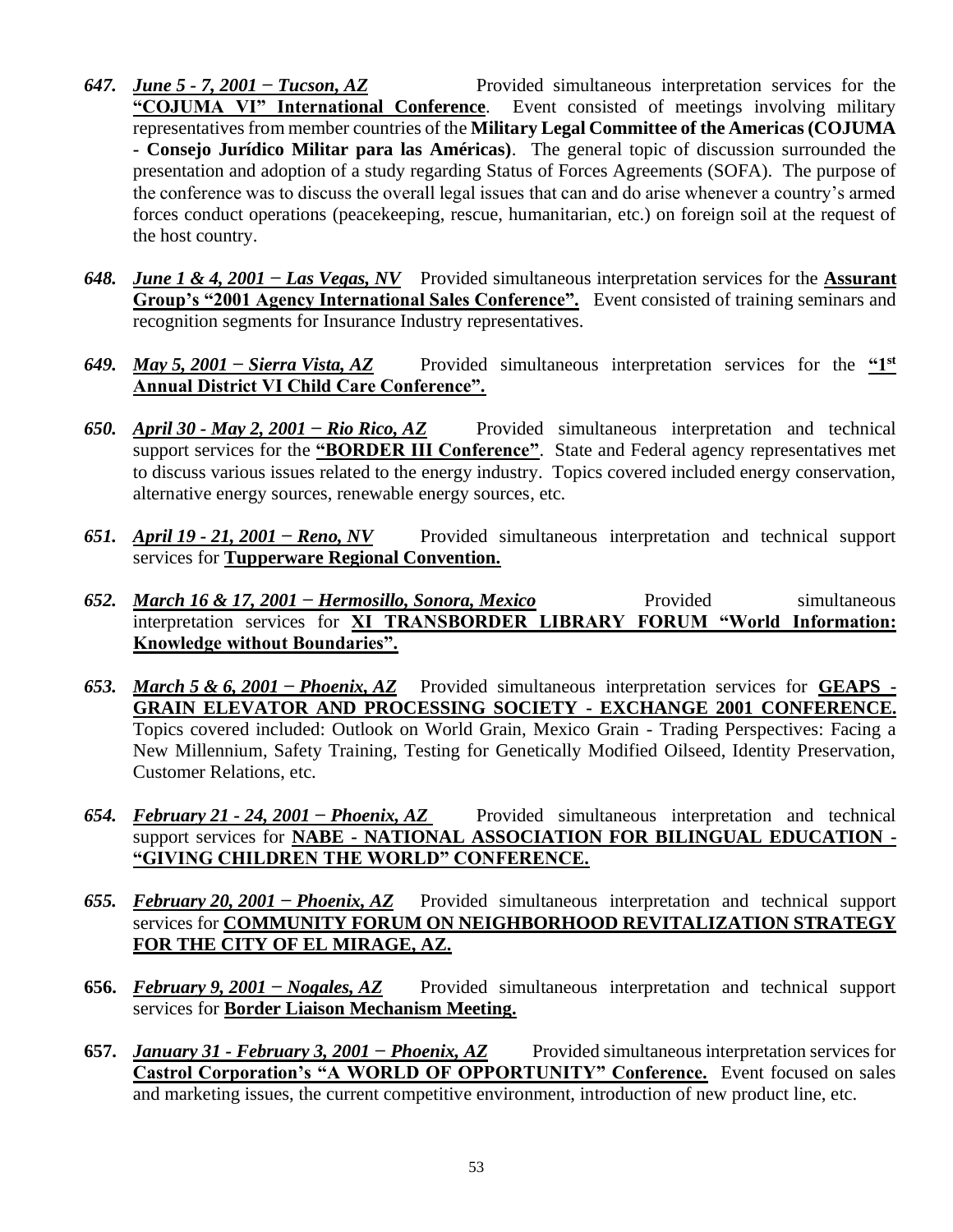- *658. January 29, 2001 − Nogales, AZ* Provided simultaneous interpretation and technical support services for the **BI-NATIONAL LIAISON MECHANISM ECONOMIC AND SOCIAL DEVELOPMENT SUB-GROUP MEETING.** First of several scheduled meetings of this sub-group that has as its primary objective the analysis and improvement of air quality in the Nogales, AZ & Nogales, Sonora area. Some of the topics of discussion included the aggravating factors that contribute to the decline in air quality in the region, potential mitigation measures, research of any and all legal and statutory ramifications, identification of potential funding sources, etc.
- *659. January 19, 2001 − Tucson, AZ* Provided simultaneous interpretation and technical support services for **Meeting of the Consultation Mechanism to the Interior.** Topics included safe and orderly repatriation, newly ratified laws on immigration, interdiction efforts against border robbers, Dept. of Justice Office of the Inspector General's policies on handling complaints against government personnel, etc.
- *660. January 16, 2001 − Phoenix, AZ* Provided simultaneous interpretation and technical support services for **COMMUNITY FORUM ON NEIGHBORHOOD REVITALIZATION STRATEGY FOR THE CITY OF EL MIRAGE, AZ.**
- *661. December 7 - 9, 2000 − Tucson, AZ* Provided simultaneous interpretation and technical support services for **Planned Parenthood of Arizona's " Reducing the Risk " Training Seminar on Teenage Sexuality.** Event consisted of review and practice of an established curriculum being utilized by PPA to educate adolescents on issues related to teenage sexuality, sexually transmitted diseases, teen pregnancy, self image, gender roles, etc.
- **662.** *November 10 - 15, 2000 − San Diego, CA* Provided simultaneous interpretation and technical support services for **IACP - International Association of Chiefs of Police - International Convention.** Event consisted of various training seminars and panel discussions focusing on a wide range of law enforcement issues. Keynote addresses were made by U. S. Attorney General Janet Reno and FBI Director Louis Freeh.
- *663. November 5 - 9, 2000 − Miami, FL* Provided simultaneous interpretation and technical support services for **Morgan Business Associates' Management Training Seminar for KOMATSU Distributors' Parts and Service Managers.** Activities included team-building exercises, strategic business planning, goal-setting, sales training focused on service, follow-up techniques, customer support, inventory control, reduction of obsolescence, self-evaluation, etc.
- *664. October 23 - 25, 2000 − Houston, TX* Provided simultaneous interpretation and technical support services for **U. S. Trade Development Association's "Power & Energy in the Americas" Conference.** Event consisted of various project proposals for the development of energy resources in many Latin American countries. Proposed projects included Hydroelectric Power plants, Oil, Natural Gas and Liquid Natural Gas pipelines, etc.
- *665. October 20 - 22, 2000 − Colorado Springs, CO* Provided simultaneous interpretation and technical support services for **EL POMAR Foundation's Pan American Sports Organization Meeting.** PASO's Executive Committee met to discuss issues related to the 2003 Pan American Games to be held in Santo Domingo, Dominican Republic.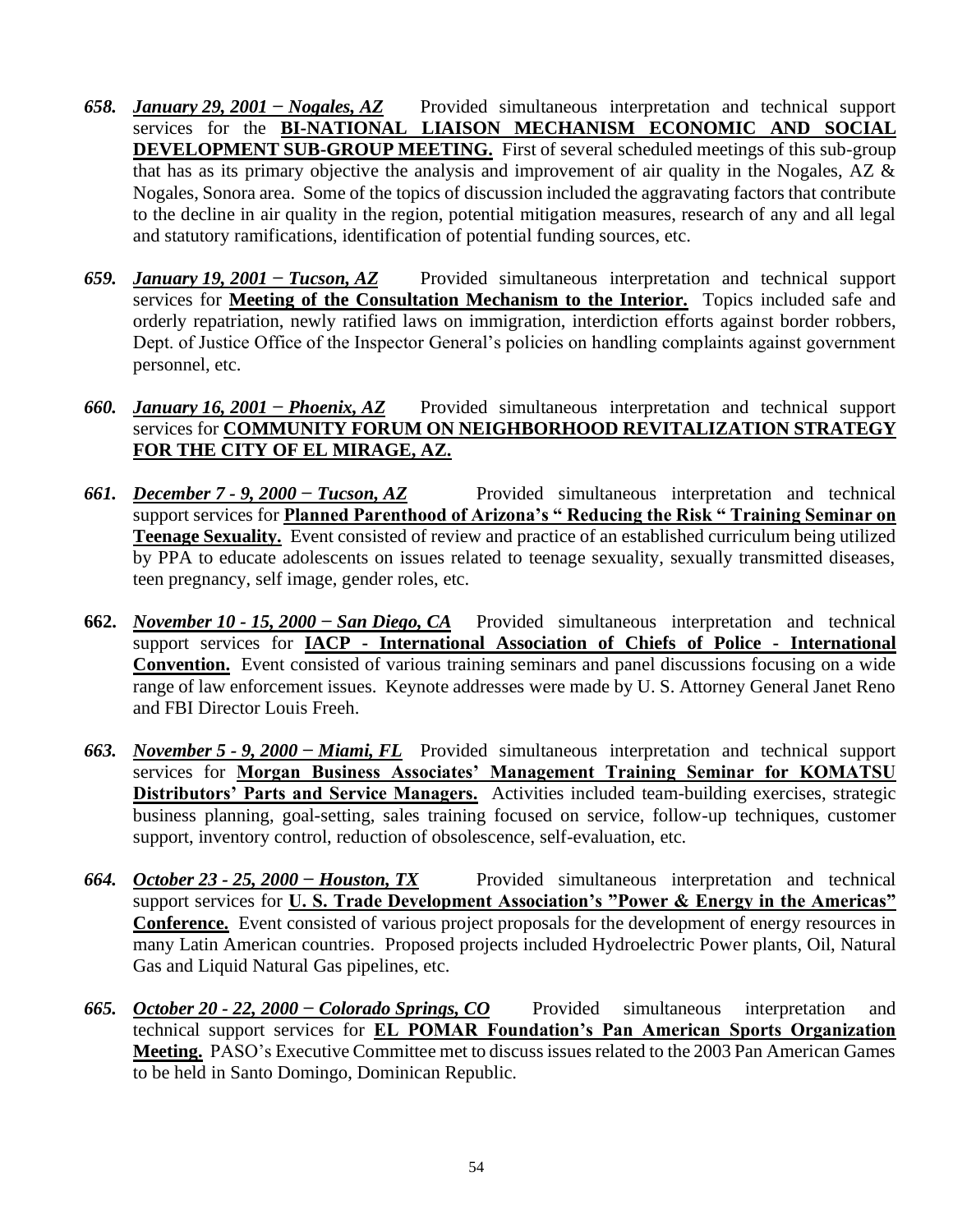- *666. September 21 & 22, 2000 − Scottsdale, AZ* Provided simultaneous interpretation services for **CCC Information Services' Conference on "Vision".** Event consisted of two days of presentations focusing on issues related to the insurance industry; specifically, the casualty and collision repair arenas. Keynote address was made by Senator John Glenn.
- **667.** *August 18, 2000 − Nogales, AZ* Provided simultaneous interpretation and technical support services for **Border Liaison Mechanism Meeting.** Officials from the U. S. and Mexico met to discuss various issues related to the area located on the international border between both countries. Topics centered around the local area surrounding Nogales, AZ and Nogales, Sonora, Mexico.
- **668.** *July 16 - 21, 2000 − Portland, OR* Provided simultaneous interpretation and technical support services for **Freightliner Corporation Technical Seminar.** Event consisted of week-long technical training for North, Central and South American Distributors and Representatives. Topics included: Engines, Brakes, Drive Trains, Cabs, Suspension Systems, Trailers, Electronic Systems, Hydraulic and Pneumatic Systems, etc. Seminar also included training sessions for conducting transactions on the **Freightliner On-line Parts Ordering System.** In addition to providing interpretation services, I performed the installation, support and break down of the interpretation equipment for the event.
- *669. June 2 & 3, 2000 − Minneapolis, MN* Provided simultaneous interpretation and technical support services for the **Creative Memories, Inc. National Convention.** Event consisted of training sessions, superior performance recognition segments, testimonials and motivational speeches. CM specializes in the manufacture and sales of photo albums, scrap books and accessories.
- **670.** *May 20 - 24, 2000 − Pittsburgh, PA* Provided simultaneous interpretation and technical support services for **SEIU - Service Employees International Union - National Convention.** Event activities included the election of the new National Governing Board members, training seminars, proposal and adoption of new policies and bylaws, testimonials and motivational speakers. Keynote addresses were made by Vice-president Al Gore, First Lady Hillary Rodham-Clinton, the Rev. Jesse Jackson and Congressman Richard Gephardt.
- *671. May 15, 2000* − *Tucson, AZ* Provided simultaneous interpretation and technical support services for **1 st Meeting of the U. S. - Mexico Border Liaison Mechanism Sub-group on Immigration.** Meeting was attended by immigration officials from both countries. Discussions focused on several issues such as current repatriation agreements, expansion of a " free zone " within both countries and proposed agreements and treaties.
- *672. May 11 & 12, 2000 − Phoenix, AZ* Provided simultaneous interpretation services for **Phoenix Sky Harbor Airport's International Conference on Aviation.** Event consisted of presentations and discussions focused on a variety of issues relevant to the international airline industry.
- **673.** *April 25 - 27, 2000 − Tucson, AZ* Provided simultaneous interpretation services for the **U. S. Air Force - SOUTHCOM "Securing the Airspace over the Amazon Basin" Conference.** Event consisted of meetings and briefings between Commanders of the various Air Forces of all the countries located in the Amazon basin and U. S. Air Force officials.
- **674.** *April 10 - 14, 2000 − Miami, FL* Provided simultaneous interpretation and technical support services for **Ingersoll-Rand Corporation "Latin American Dealers Technical Seminar".** Event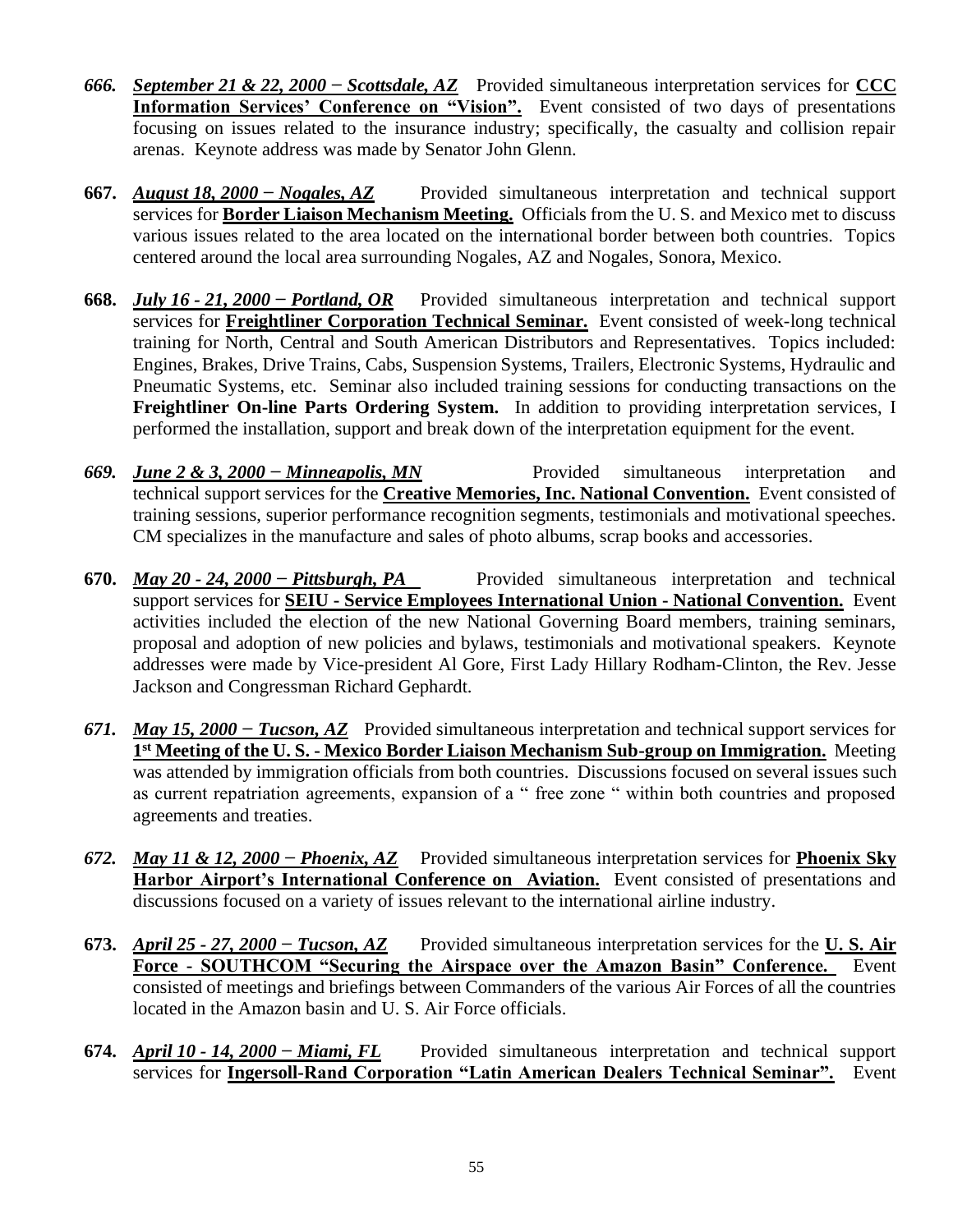consisted of technical training sessions on the application and function of various examples of heavy equipment such as pneumatic hammers, rock drills, drill bits and other I-R drilling products.

- *675. April 6, 2000 − Tucson, AZ* Provided simultaneous interpretation and technical support services for presentation made by a well known Mexican political columnist titled "**Mexico's Political Forecast on the Eve of the Year 2000 Elections ".**
- *676. March 3, 2000 − Nogales, AZ* Provided simultaneous interpretation and technical support services for **Border Liaison Mechanism Meeting.**
- **677.** *February 24 - 26, 2000 − Portland, OR* Provided simultaneous interpretation and technical support services for **Tupperware Regional Convention.**
- **678.** *February 18 & 19, 2000 − Chicago, IL* Provided simultaneous interpretation and technical support services for **Tupperware Regional Convention.**
- **679.** *December 12 - 15, 1999 − Tucson, AZ* Provided simultaneous interpretation and technical support services for **U. S. Department of Energy's - "African Energy Conference".** Conference was attended by delegations from most of the countries on the African continent. Delegates participated in meetings and panel discussions that focused on the political, social, economic and cultural factors affecting the development of energy resources in Africa.
- **680.** *October 31 - November 4, 1999 − Charlotte, NC* Provided simultaneous interpretation and technical support services for **IACP - International Association of Chiefs of Police - International Convention.** Event consisted of various training seminars and panel discussions focusing on a wide range of law enforcement issues. Keynote address was made by Attorney General of the U. S. Janet Reno.
- **681.** *October 14 - 16, 1999 − Portland, OR* Provided simultaneous interpretation and technical support services for **IPPS - International Plant Propagation Society - Conference.** Topics covered included nursery management, grafting techniques, large scale production of plants and flowers, creation of new hybrids, etc.
- **682.** *October 10 - 12, 1999 − Miami, FL* Provided simultaneous interpretation and technical support services for **Morgan Business Associates' Management Training Seminar for Ingersoll-Rand Distributors' Parts and Service Managers.** Activities included team-building exercises, strategic business planning, goalsetting, sales training focused on service, follow-up techniques, customer support, etc.
- **683.** *October 4 - 6, 1999 − Tucson, AZ* Provided simultaneous interpretation and technical support services for **Castrol Corporation of North America's Conference.** Event focused on sales and marketing issues, the current competitive environment, introduction of new product line, etc.
- **684.** *September 20 & 21, 1999 − Tucson, AZ* Provided simultaneous interpretation and technical support services for **Border Health Initiative Conference.** Event consisted of various panel discussions on issues related to the health field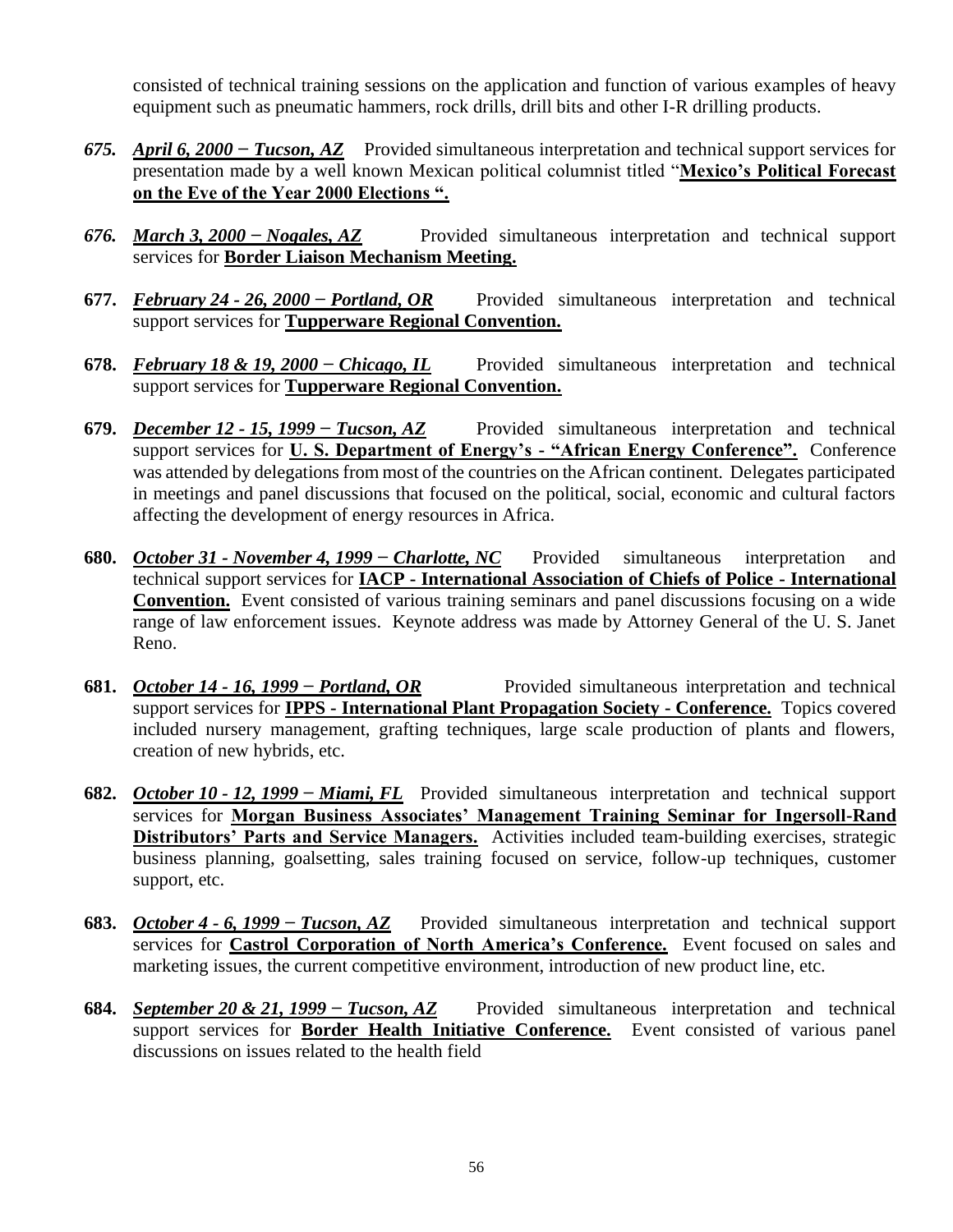- **685.** *September 5 & 6, 1999 − Los Angeles, CA* Provided simultaneous interpretation services for **MDA - Muscular Dystrophy Association - "Jerry Lewis Telethon".** Telethon was interpreted into Spanish and Japanese, and simultaneously broadcasted over the World Wide Web.
- **686.** *August 14 - 16, 1999 − Minneapolis, MN* Provided simultaneous interpretation and technical support services for **Creative Memories, Inc. National Convention.**
- *687. July 11, 1999 − Tucson, AZ* Provided simultaneous interpretation and technical support services for **Border Health Foundation Conference.**
- *688. July 7 , 1999 − Phoenix, AZ* Provided simultaneous interpretation services for **SBA - Small Business Administration - Meeting "Promoting Development in Economically Deprived Urban Communities".** President Bill Clinton presided over a round table meeting that focused on initiatives being undertaken to attract private investment to economically disadvantaged urban communities. The purpose of said initiatives is to promote prosperity, reduce crime and improve education in those areas. Other participants included the reverend Jesse Jackson, state and local officials, and business and community representatives.
- **689.** *June 24, 1999 − Nogales, AZ* Provided simultaneous interpretation services for **Border Liaison Mechanism Meeting.**
- **690.** *May 26 & 27, 1999 − Tucson, AZ* Provided simultaneous interpretation and technical support services for the 2<sup>nd</sup> Annual National Conference for Health Lay Workers / Promoters. Event consisted of several plenary sessions with various keynote speakers, as well as panel discussions covering a variety of health-related topics.
- **691.** *May 5 & 6, 1999 − El Paso, TX* Provided simultaneous interpretation and technical support services for **Peter Lowe International Motivational Seminar.** Speakers included: former President of the U. S. Gerald R. Ford, television journalist Deborah Norville, professional football star Emmitt Smith, actor Edward James Olmos and motivational speakers Peter Lowe and Zig Ziglar.
- **692.** *April 15 - 17 , 1999* <sup>−</sup> *Sparks, NV* Provided simultaneous interpretation and technical support services for **Tupperware, Inc. Regional Convention.** Activities included training, recognition segments and motivational speeches.
- **693.** *February 9, 1999 − Phoenix, AZ* Provided simultaneous interpretation and technical support services for **Chevron Corporation Sales Meeting.**
- **694.** *January 28, 1999 − Nogales, AZ* Provided simultaneous interpretation and technical support services for **Border Liaison Mechanism Meeting.**
- **695.** *January 14 & 15, 1999 − Tucson, AZ* Provided simultaneous interpretation and technical support services for **WAHEC - Western Area Health Education Centers - Conference.** Event consisted of panel discussions focusing on various health related issues.
- **696.** *November 15 - 20, 1998 − Houston, TX* Provided simultaneous interpretation and technical support services for **NIKE Latin America Distributors Meeting.** Activities included sales &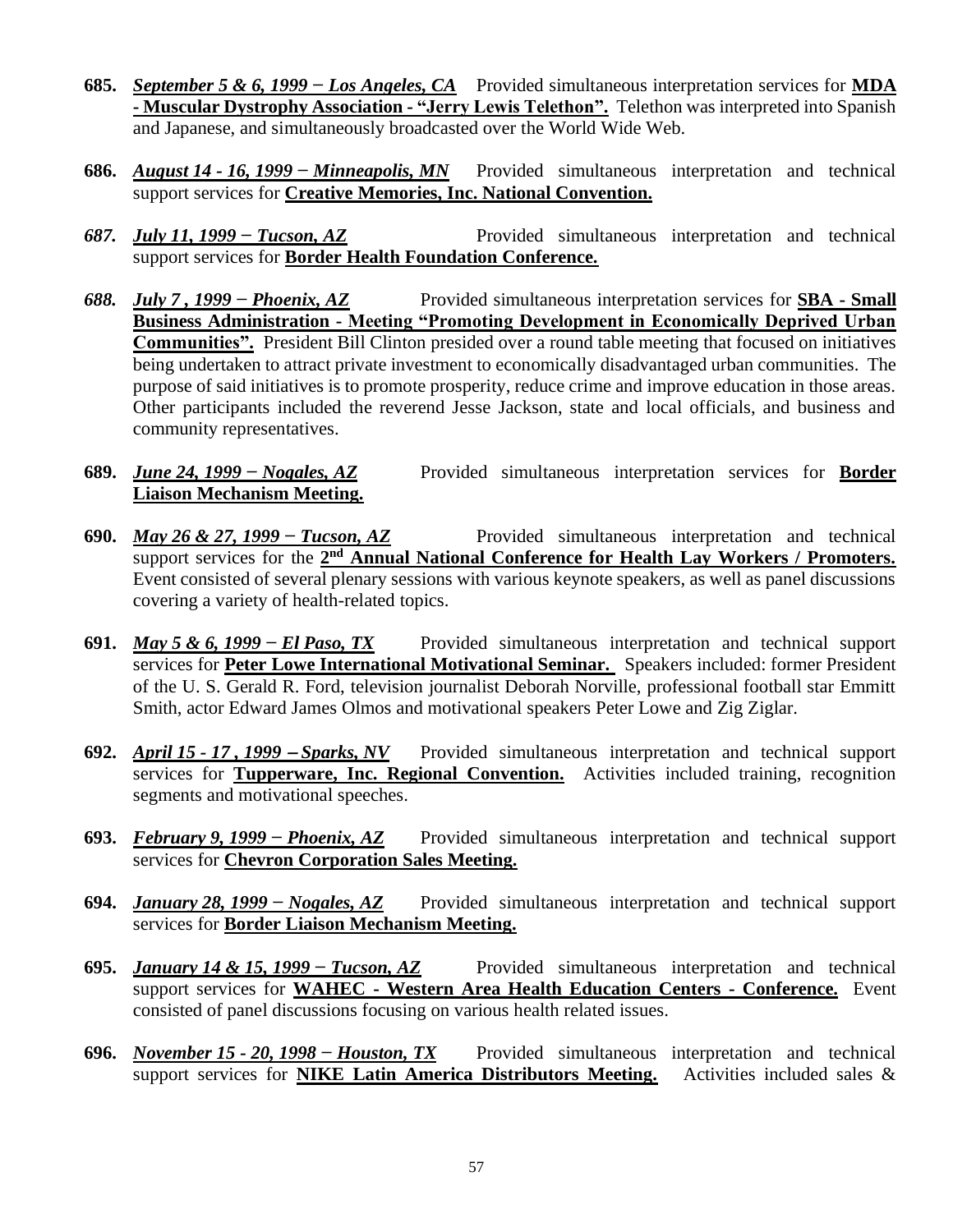marketing training, introduction to new product line, development of new marketing and sales strategies, etc.

- **697.** *October 29, 1998 − Phoenix, AZ* Provided simultaneous interpretation and technical support services for **Pillsbury, Inc. Employee Training Seminar on " Sexual Harassment".**
- **698.** *October 23 & 24, 1998 − Denver, CO* Provided simultaneous interpretation and technical support services for **International Bottled Water Association Annual Convention.** Conference was attended by bottling company representatives from all over the world. Topics of discussion included marketing strategies, image enhancement for the industry, industry lobby, recognition segments, etc.
- **699.** *October 20 - 22, 1998 − Las Vegas, NV* Provided simultaneous interpretation and technical support services for **"Mobil World '98" Convention.** Activities included motivational speeches, sales training, recognition segments, marketing strategies, sales strategies and new product introduction. The keynote address was given by General Norman Schwartzkopf.
- **700.** *July 28, 1998 − Phoenix, AZ* Provided simultaneous interpretation and technical support services for **Output Technologies Corp. Employee Training Seminar.** The main topic of discussion referred to the employee benefits program.
- **701.** *June 29, 1998 − Tucson, AZ* Provided simultaneous interpretation and technical support services for **Border Trade Alliance State Meeting.**
- **702.** *June 25 & 26, 1998 − Nogales, AZ* Provided simultaneous interpretation and technical support services for **U. S. Customs Training Seminar on Hazardous Materials.** Meeting focused on safety and necessary precautions required when encountering hazardous materials while conducting truck inspections. Also covered: corrective action, first aid, proper handling of k-9 units, equipment, documentation, etc.
- **703.** *June 23, 1998 − Nogales, AZ* Provided simultaneous interpretation and technical support services for **U. S. - Mexico Customs Border Working Group Meeting.** Topics of discussion included free-trade zones, tariff schemes, expansion of Port of Entry operational schedules, executive lane, etc.
- **704.** *June 11, 1998 − Rio Rico, AZ* Provided simultaneous interpretation and technical support services for **XVIII Border Liaison Mechanism Meeting.**
- **705.** *May 21, 1998 − Phoenix, AZ* Provided simultaneous interpretation and technical support services for **WAHEC National Conference for Women.** Conference focused on women's issues and their relevance in the health arena.
- **706.** *May 14 - 20, 1998 − Beaverton, OR* Provided simultaneous interpretation and technical support services for **NIKE Inc. Latin American Distributor's Sales Seminar.**
- **707.** *April 3 & 4, 1998 − Palm Springs, CA* Provided simultaneous interpretation and technical support services for **TUPPERWARE Sales Rally.**
- **708.** *March* 21, 1998 − Tucson, AZ Provided simultaneous interpretation and technical support services for **Bilingual Education Conference.**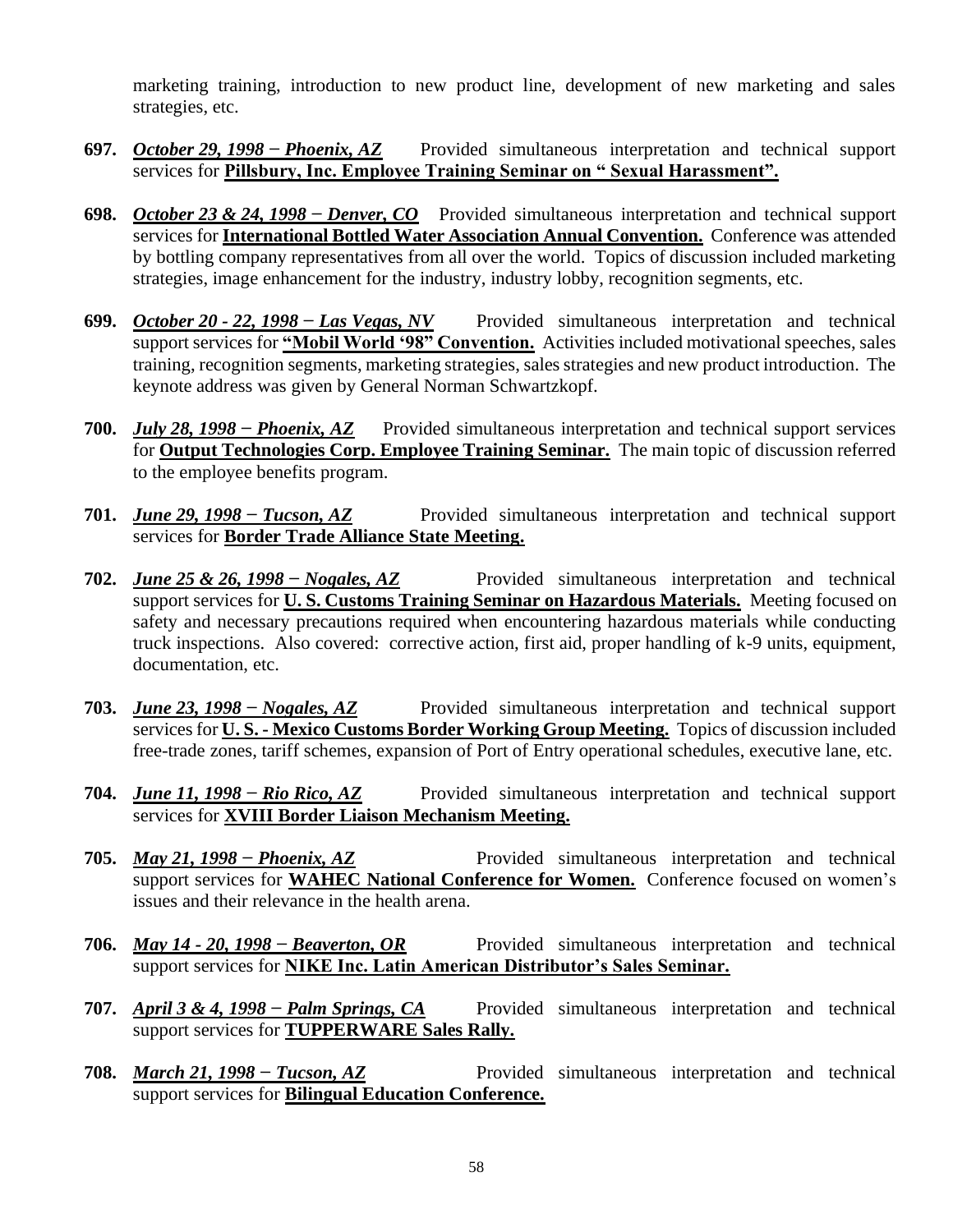- **709.** *March 13, 1998 − Nogales, AZ* Provided simultaneous interpretation and technical support services for **Maquiladora Association Seminar.**
- **710.** *March 11, 1998* − *Nogales, AZ* Provided simultaneous interpretation and technical support services for **International Boundaries & Water Commission.**
- **711.** *February 26, 1998 − Green Valley, AZ* Provided simultaneous interpretation and technical support services for **Caterpillar Corporation Conference.** Topics of discussion: Bulldozers, Wheel Loaders, Track Loaders, Pavers, Scrapers, Graders, etc.
- **712.** *January 30, 1998 − Nogales, AZ* Provided simultaneous interpretation and technical support services for **XVII Border Liaison Mechanism Meeting.**
- **713.** *January 15, 1998 − Nogales, AZ* Provided simultaneous interpretation and technical support services for **U. S. - Mexico Bi-National Public Works Conference.**
- **714.** *December 10 - 12, 1997 − Tucson, AZ* Provided simultaneous interpretation and technical support services for **National Thoroughbred Racing Association's National Convention.** Topics of discussion: thoroughbred racing, harness racing, electronic tote boards and betting systems, dog racing, association image enhancement campaigns, premier track affiliations, marketing, etc.
- *715. November 18 & 19, 1997 − Phoenix, AZ* Provided simultaneous interpretation services for **BLM - Bureau of Land Management Television Broadcast.** Event consisted of a live television broadcast via satellite to North, Central and South America of a series of panel discussions related to environmental issues.
- **716.** *November 17 - 20, 1997 − Tempe, AZ* Provided simultaneous interpretation and technical support services for **Hispanic Association of Colleges & Universities' Conference.**
- **717.** *November 10 - 12, 1997 − Green Valley, AZ* Provided simultaneous interpretation and technical support services for **Caterpillar Corporation Conference.** Topics of discussion: Wheel Loaders, Track Loaders, Scrapers, Bulldozers, asphalt pavers, dump trucks, etc. Distributor representatives from Latin America participated in training sessions that covered all manner of equipment and its applications, sand and gravel applications, load and carry, etc.
- **718.** *November 7, 1997 − Nogales, Sonora, Mexico* Provided simultaneous interpretation and technical support services for **XVI Meeting of the Border Liaison Mechanism.**
- **719.** *November 5 & 6, 1997 − Phoenix, AZ* Provided simultaneous interpretation and technical support services for **Liebert Corporation Conference.** Topics of discussion were related to uninterruptible power supplies (UPS) and their sub-assemblies.
- **720.** *October 23 - 24, 1997 − Phoenix, AZ* Provided simultaneous interpretation and technical support services for **Salt River Project Conference.** Event consisted of presentations and project proposals to provide various locations in northern Mexico with electrical power supplied by different U. S. power companies.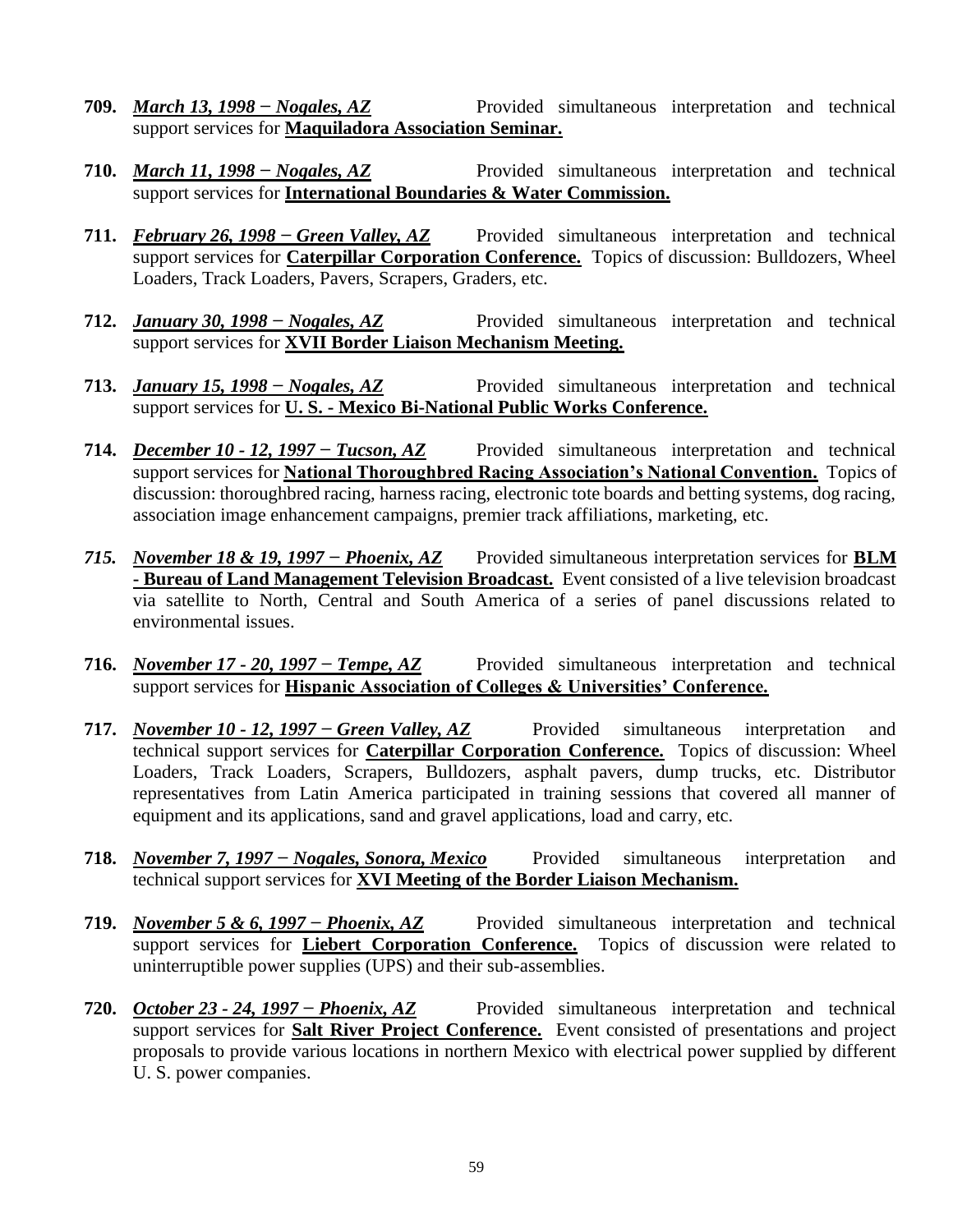- **721.** *October 14, 1997 − Phoenix, AZ* Provided simultaneous interpretation and technical support services for **"Opportunities in Mexico" Business Seminar.**
- *722. August 27, 1997 − Nogales, Sonora, Mexico* Provided simultaneous interpretation and technical support services for **XV Meeting of the Border Liaison Mechanism.**
- **723.** *August 15 & 16, 1997 − Palm Springs, CA* Provided simultaneous interpretation and technical support services for **Tupperware Regional Convention.**
- **724.** *July 24, 1997 − Nogales, AZ* Provided simultaneous interpretation and technical support services for **XIV Meeting of the Border Liaison Mechanism.**
- **725.** *June 7, 9 & 10, 1997 − Green Valley, AZ* Provided simultaneous interpretation and technical support services for **Caterpillar Corporation Conference.**
- **726.** *June 2 & 3, 1997 − Phoenix, AZ* Provided simultaneous interpretation and technical support services for **U. S. - Mexico Bi-National Environmental Conference.**
- **727.** *May 12 - 23, 1997 − Tucson, AZ* Provided simultaneous interpretation and technical support services for **Bureau of Land Management's International Symposium and Workshop: "Combating Desertification: Connecting Science with Community Action".** Event consisted of a two-week seminar and field trip through southeast Arizona to discuss the effects that urban growth has had on the expansion of desert areas all over the world.
- **728.** *April 24, 1997 − Rio Rico, AZ* Provided simultaneous interpretation and technical support services for **XIII Meeting of the Border Liaison Mechanism.**
- **729.** *April 3 - 5, 1997 − Tucson, AZ* Provided simultaneous interpretation and technical support services for **FORUM Library Sciences Conference.**
- **730.** *February 25 & 26, 1997 − Green Valley, AZ* Provided simultaneous interpretation and technical support services for **Caterpillar Corporation Conference.**
- **731.** *December 18, 1996 − Nogales, AZ* Provided simultaneous interpretation and technical support services for **XII Meeting of the Border Liaison Mechanism.**
- **732.** *August 29, 1996 − Rio Rico, AZ* Provided simultaneous interpretation and technical support services for **XI Meeting of the Border Liaison Mechanism.**
- **733.** *August 23 & 24, 1996 − Rio Rico, AZ* Provided simultaneous interpretation and technical support services for **Arizona / Sonora Judicial Relations Project - Juveniles Procedures Task Force Meeting.** Juvenile Court authorities from bordering states met to discuss various ways of processing juveniles who are in the U. S. illegally and find themselves in the juvenile court system.
- **734.** *March 20, 1996 − Nogales, AZ* Provided simultaneous interpretation and technical support services for **X Meeting of the Border Liaison Mechanism .**